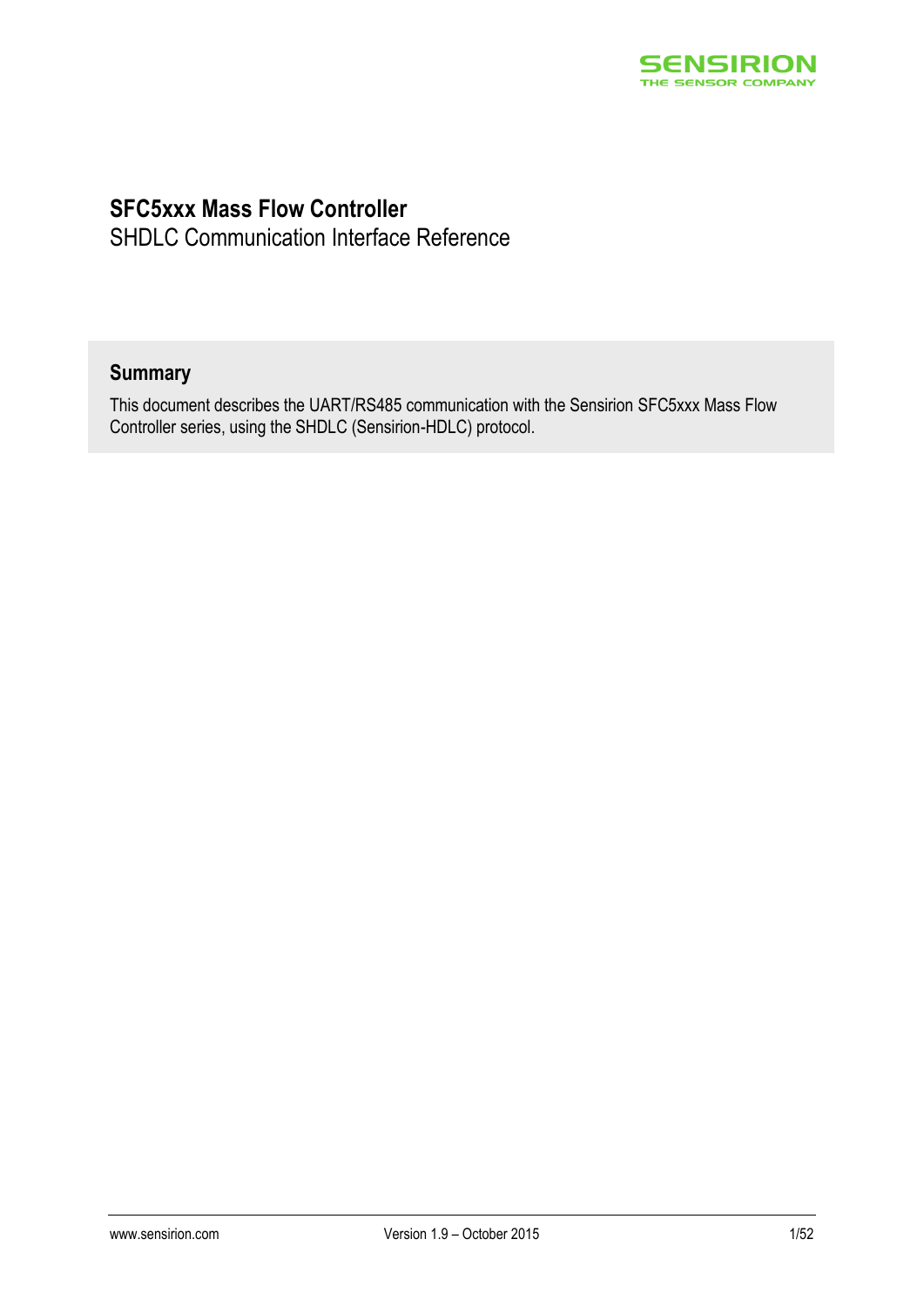

# **RECENT CHANGES ON THIS DOCUMENT**

| Date        | Version | Author     | Why                                                                                                                                                                  |
|-------------|---------|------------|----------------------------------------------------------------------------------------------------------------------------------------------------------------------|
| 8. Oct 12   | 1.0     | <b>SWE</b> | <b>Initial Version</b>                                                                                                                                               |
| 12. Sept 13 | 1.1     | <b>RFU</b> | Several minor corrections in the text.                                                                                                                               |
| 12. Sept 14 | 1.2     | <b>RFU</b> | Added 5.6 Advanced Measurements (0x30)                                                                                                                               |
| 5. Nov 14   | 1.3     | <b>RFU</b> | Added new sub-commands in 5.7.3 Get Current Calibration<br>Information (0x44)                                                                                        |
| 11. Nov 14  | 1.4     | <b>RFU</b> | Added new commands:<br>5.3.1 Set/Get Valve Input Source Configuration<br>5.4.1 Set/Get Medium Unit Configuration<br>5.5.1 Set/Get Controller Configuration           |
| 24. Nov 14  | 1.5     | <b>UBR</b> | Added new commands:<br>5.2.4 Read Measured Flow (2 Sensors) (0x0A)<br>5.2.6 Set Setpoint and read Measured Flow (2 Sensors) (0x04)<br>Added new error codes: 65 - 68 |
| 5. Dec 14   | 1.6     | <b>UBR</b> | Added missing MISO data for sub-command "Read fullscale flow<br>(0x14)" in 5.7.3 Get Current Calibration Information (0x44)                                          |
| 12. Dec 14  | 1.7     | <b>UBR</b> | 5.7.2 Get Calibration Information (0x40): Added new sub-<br>commands 0x16, 0x17 and 0x18<br>Added minimum required firmware version for each command                 |
| 22. Jul 15  | 1.8     | <b>UBR</b> | 5.6 Advanced Measurements (0x30): added temperature<br>compensated raw thermal conductivity measurement                                                              |
| 29. Oct 15  | 1.9     | <b>RFU</b> | Correction: 5.4.1 Set/Get Medium Unit Configuration (0x21):<br>Byte[0] on "get converted fullscale" was 0x02 instead 0x0A                                            |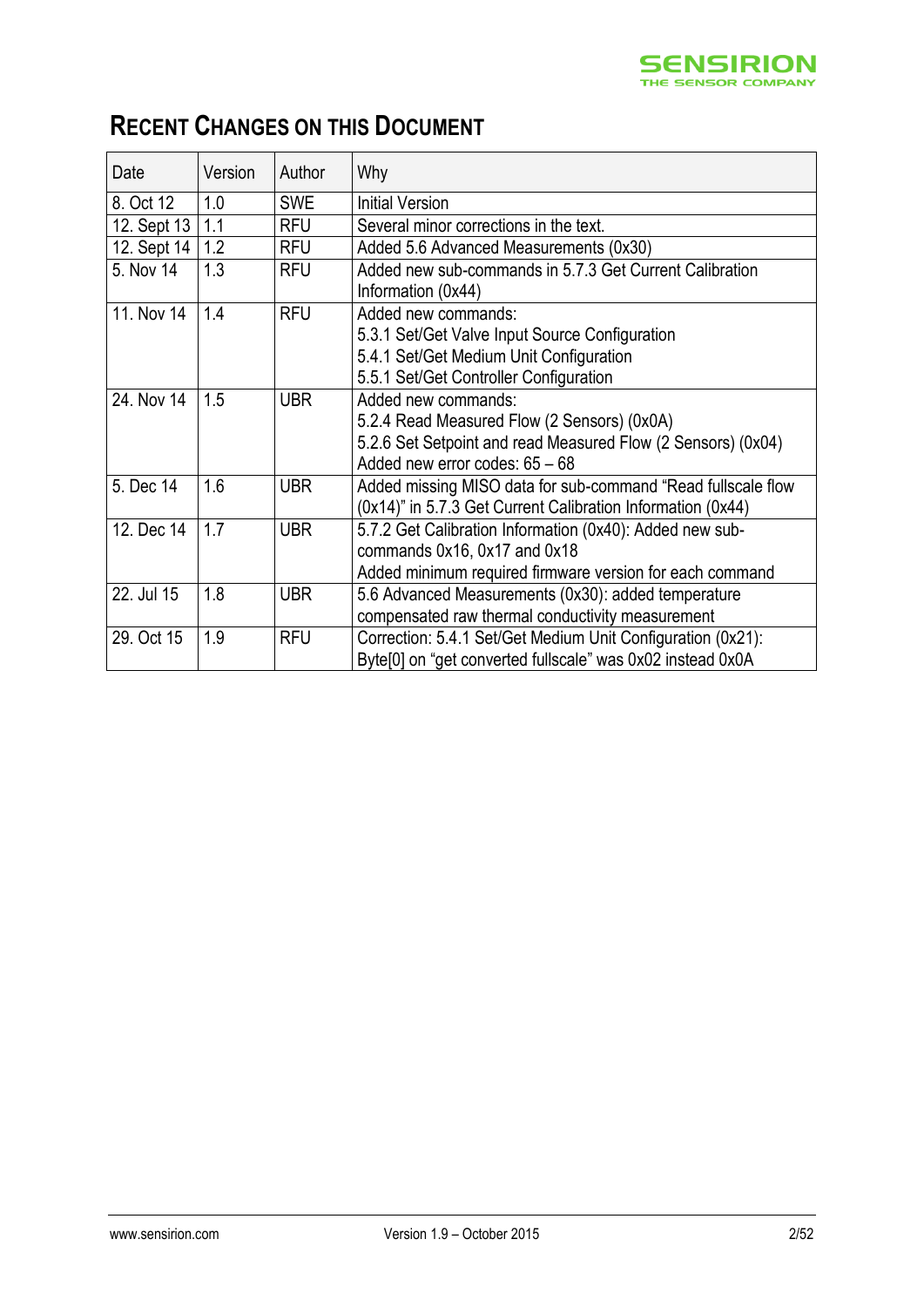# <span id="page-2-0"></span>**1 TABLE OF CONTENTS**

| 1           |     | <b>TABLE OF CONTENTS</b>                       | 3              |
|-------------|-----|------------------------------------------------|----------------|
| $\mathbf 2$ |     | <b>INTRODUCTION</b>                            | 5              |
| 3           |     | <b>DEFINITIONS AND ABBREVIATIONS</b>           | 6              |
| 4           |     | <b>SHDLC PROTOCOL DEFINITION</b>               | 7              |
|             | 4.1 | <b>Byte Transmission</b>                       | $\overline{7}$ |
|             | 4.2 | <b>Frame Definition</b>                        | 8              |
|             |     | 4.2.1 Frame Start and Stop (and Byte Stuffing) | 9              |
|             |     | 4.2.2 Address Field                            | 9              |
|             |     | 4.2.3 Command                                  | 9              |
|             |     | 4.2.4 Length                                   | 10             |
|             |     | 4.2.5 State                                    | 10             |
|             |     | 4.2.6 Data                                     | 11             |
|             |     | 4.2.7 Checksum                                 | 11             |
|             | 4.3 | <b>Protocol Definition</b>                     | 12             |
|             |     | 4.3.1 Transfer Types                           | 12             |
|             | 4.4 | <b>Protocol Timings</b>                        | 14             |
|             |     | 4.4.1 Interbyte Timeout                        | 14             |
|             |     | 4.4.2 Slave Response Timeout                   | 14             |
|             | 4.5 | Data Types and Representation                  | 15             |
|             |     | 4.5.1 Integer                                  | 15             |
|             |     | 4.5.2 Boolean                                  | 15             |
|             |     | 4.5.3 Float (32-Bit single precision)          | 15             |
|             |     | 4.5.4 String                                   | 15             |
|             |     | 4.5.5 Arrays                                   | 15             |
| 5           |     | <b>SFC5XXX COMMAND REFERENCE</b>               | 16             |
|             | 5.1 | <b>Common SHDLC Commands</b>                   | 17             |
|             |     | 5.1.1 Get Device Information (0xD0)            | 17             |
|             |     | 5.1.2 Get Version (0xD1)                       | 18             |
|             |     | 5.1.3 Get Device Error State (0xD2)            | 19             |
|             |     |                                                |                |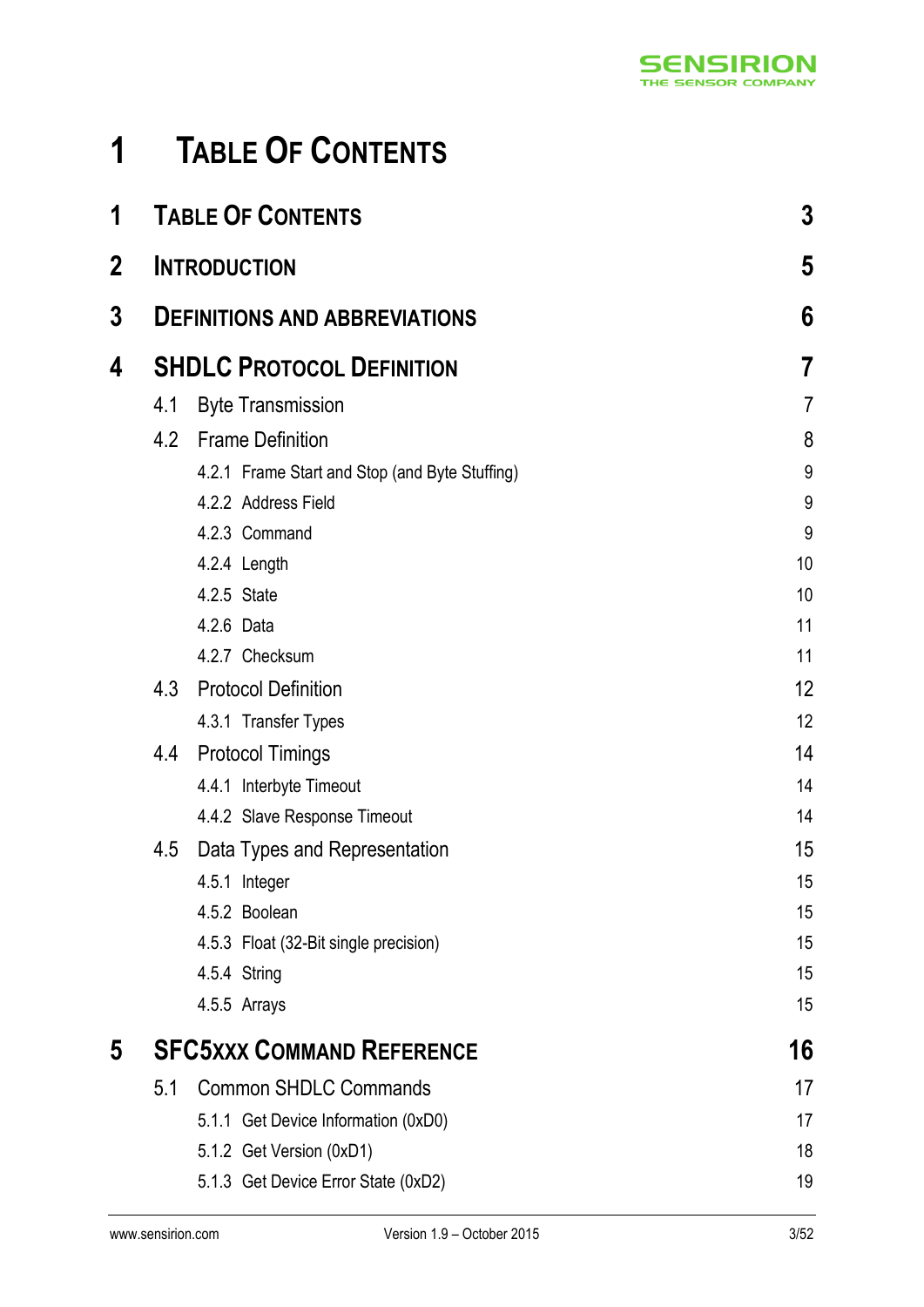# **SENSIRION**

|   |     | 5.1.4 Set/Get Device Address (0x90)                          | 20 |
|---|-----|--------------------------------------------------------------|----|
|   |     | 5.1.5 Set/Get Baudrate (0x91)                                | 21 |
|   |     | 5.1.6 Device Reset (0xD3)                                    | 22 |
|   |     | 5.1.7 Factory Reset (0x92)                                   | 23 |
|   | 5.2 | Setpoint and Measured Flow                                   | 24 |
|   |     | 5.2.1 Set/Get Setpoint (0x00)                                | 24 |
|   |     | 5.2.2 Read Measured Flow (0x08)                              | 25 |
|   |     | 5.2.3 Read Measured Flow Buffered (0x09)                     | 26 |
|   |     | 5.2.4 Read Measured Flow (2 Sensors) (0x0A)                  | 27 |
|   |     | 5.2.5 Set Setpoint and read Measured Flow (0x03)             | 28 |
|   |     | 5.2.6 Set Setpoint and read Measured Flow (2 Sensors) (0x04) | 29 |
|   |     | 5.2.7 Set/Get Setpoint Persist (0x02)                        | 30 |
|   | 5.3 | Valve Input Source Configuration                             | 31 |
|   |     | 5.3.1 Set/Get Valve Input Source Configuration (0x20)        | 31 |
|   | 5.4 | <b>Medium Unit Configuration</b>                             | 33 |
|   |     | 5.4.1 Set/Get Medium Unit Configuration (0x21)               | 33 |
|   | 5.5 | <b>Controller Configuration</b>                              | 35 |
|   |     | 5.5.1 Set/Get Controller Configuration (0x22)                | 35 |
|   | 5.6 | Advanced Measurements (0x30)                                 | 37 |
|   | 5.7 | <b>Calibration Handling</b>                                  | 39 |
|   |     | 5.7.1 Load Calibration and Run (0x45)                        | 40 |
|   |     | 5.7.2 Get Calibration Information (0x40)                     | 41 |
|   |     | 5.7.3 Get Current Calibration Information (0x44)             | 44 |
|   | 5.8 | <b>System Settings</b>                                       | 46 |
|   |     | 5.8.1 User Memory Access (0x6E)                              | 46 |
| 6 |     | <b>APPENDIX</b>                                              | 47 |
|   | 6.1 | <b>Command List</b>                                          | 47 |
|   | 6.2 | <b>Error Codes</b>                                           | 48 |
|   | 6.3 | <b>Error Flags in State Register</b>                         | 50 |
|   | 6.4 | Data Scaling                                                 | 51 |
|   | 6.5 | <b>Gas Unit Encoding</b>                                     | 52 |
|   |     |                                                              |    |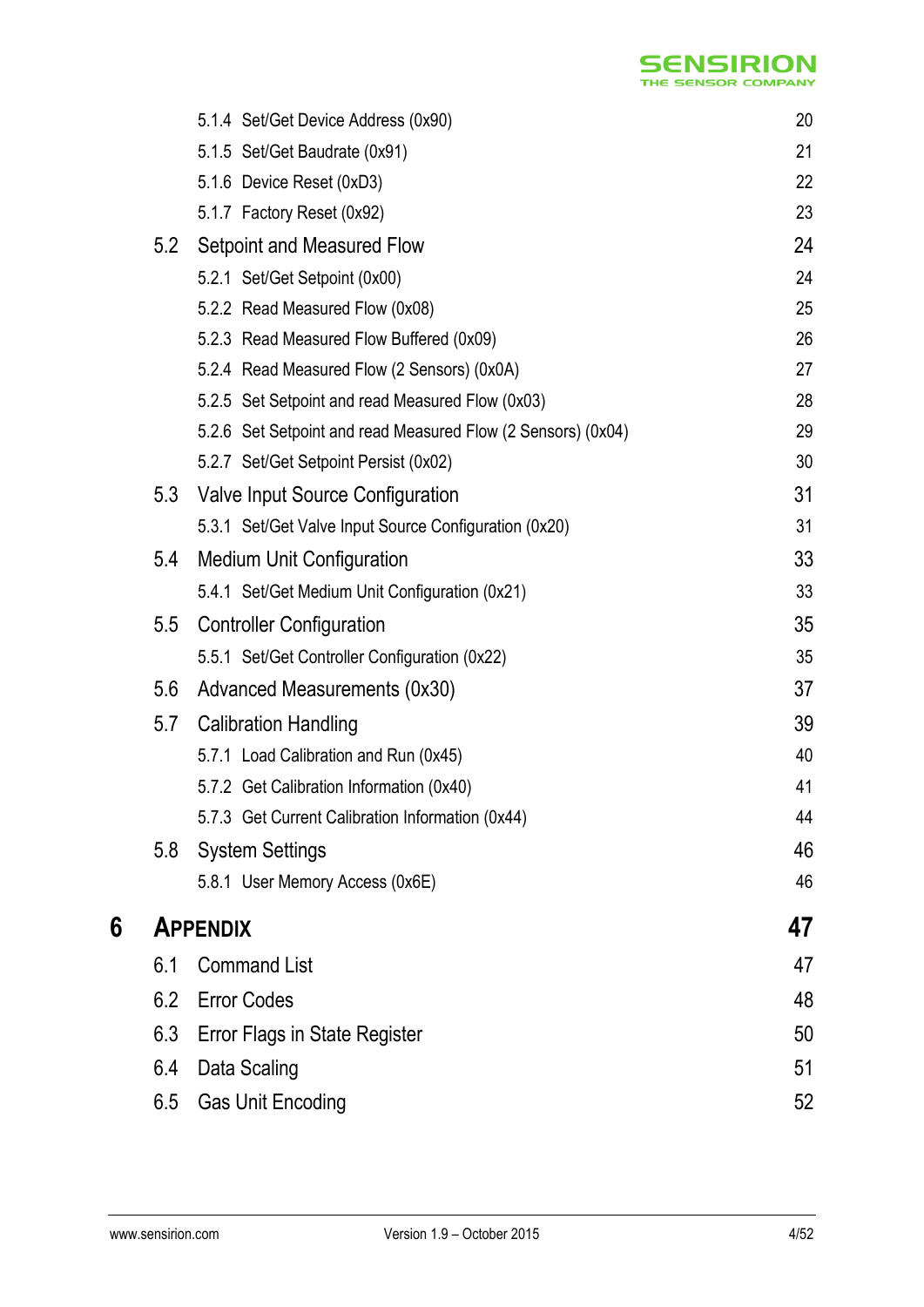

# <span id="page-4-0"></span>**2 INTRODUCTION**

This document contains information for implementing the SHDLC interface, which is used to communicate with the SFC5xxx Mass Flow Controller series. The document is divided into two sections:

#### **1. SHDLC protocol definition**

Defines the protocol and frame composition used on UART/RS485 for communication.

#### **2. SFC5xxx command reference**

Lists the available commands for the SFC5xxx which are transferred using the SHDLC protocol.

For communication between a PC and a SFC5xxx device, there are drivers (native and .NET) available which implement the SHDLC interface and the command set. Please contact Sensirion for further information.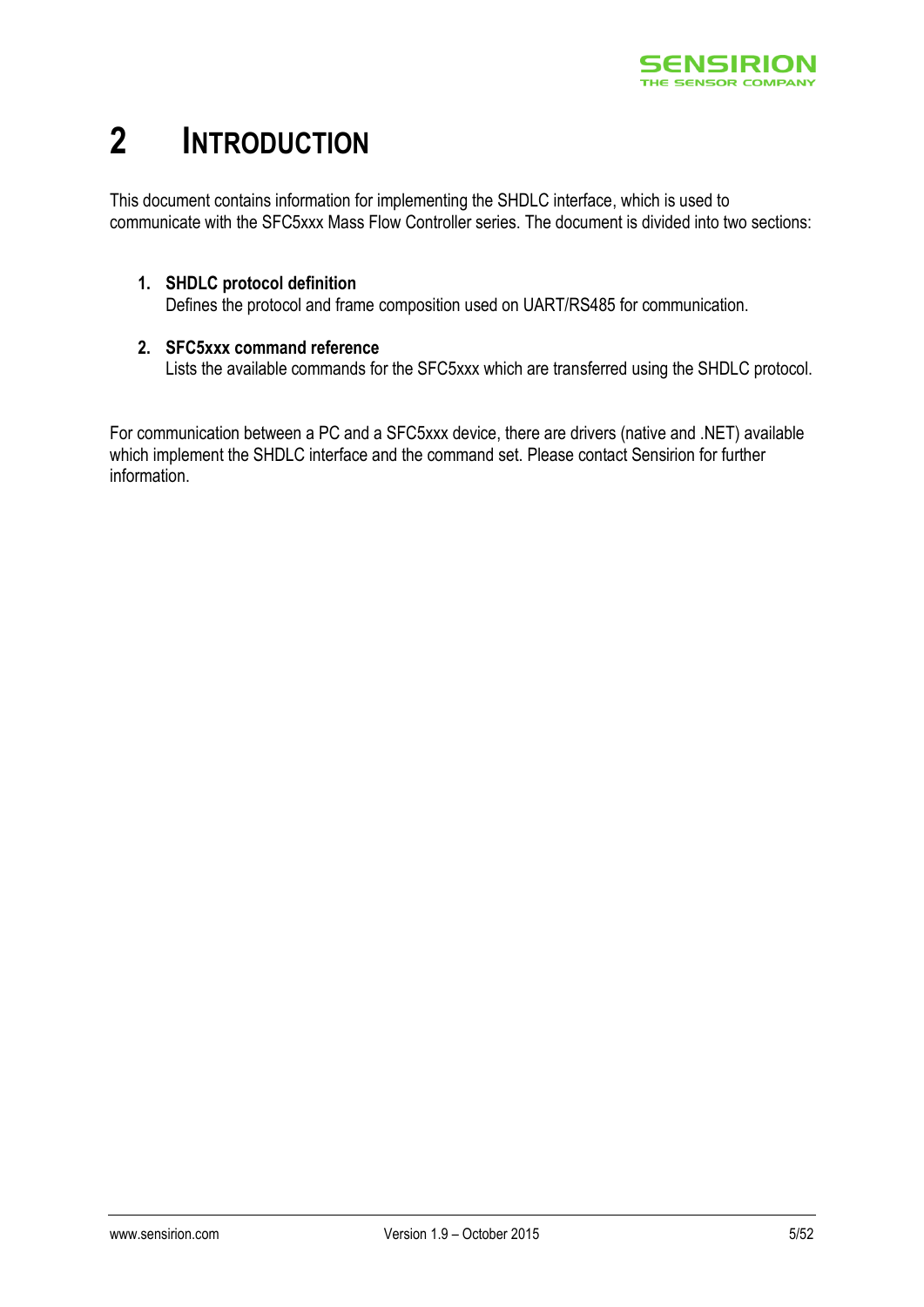

# <span id="page-5-0"></span>**3 DEFINITIONS AND ABBREVIATIONS**

| <b>Device</b>    | The Massflow Controller to communicate with.                                                                                                                                                                 |
|------------------|--------------------------------------------------------------------------------------------------------------------------------------------------------------------------------------------------------------|
| <b>LSb</b>       | Least significant bit                                                                                                                                                                                        |
| <b>LSB</b>       | Least significant byte                                                                                                                                                                                       |
| <b>MFC</b>       | <b>Mass Flow Controller</b>                                                                                                                                                                                  |
| <b>MISO</b>      | Master In Slave Out. Frame direction from slave (device) to master.                                                                                                                                          |
| <b>MOSI</b>      | Master Out Slave In. Frame direction from master to slave (device).                                                                                                                                          |
| <b>MSb</b>       | Most significant bit                                                                                                                                                                                         |
| <b>MSB</b>       | Most significant byte                                                                                                                                                                                        |
| <b>NV memory</b> | Non Volatile memory: a memory which keeps its data content also after soft and<br>power reset.                                                                                                               |
| SFC5xxx          | Sensirion Mass Flow Controller. The '5' defines the generation of the controller,<br>the following 3 letters "xxx" define the body, interface and some other<br>parameters.                                  |
| <b>SHDLC</b>     | The name of the protocol, which is used to transfer data between the master and<br>the MFC. SHDLC is the abbreviation for Sensirion High-Level Data Link Control<br>and is related to the ISO HDLC protocol. |
| <b>UART</b>      | Universal Asynchronous Receiver Tansmitter. Defines the byte transfer between<br>the master and device. The SHDLC protocol is based on the UART byte<br>transfer.                                            |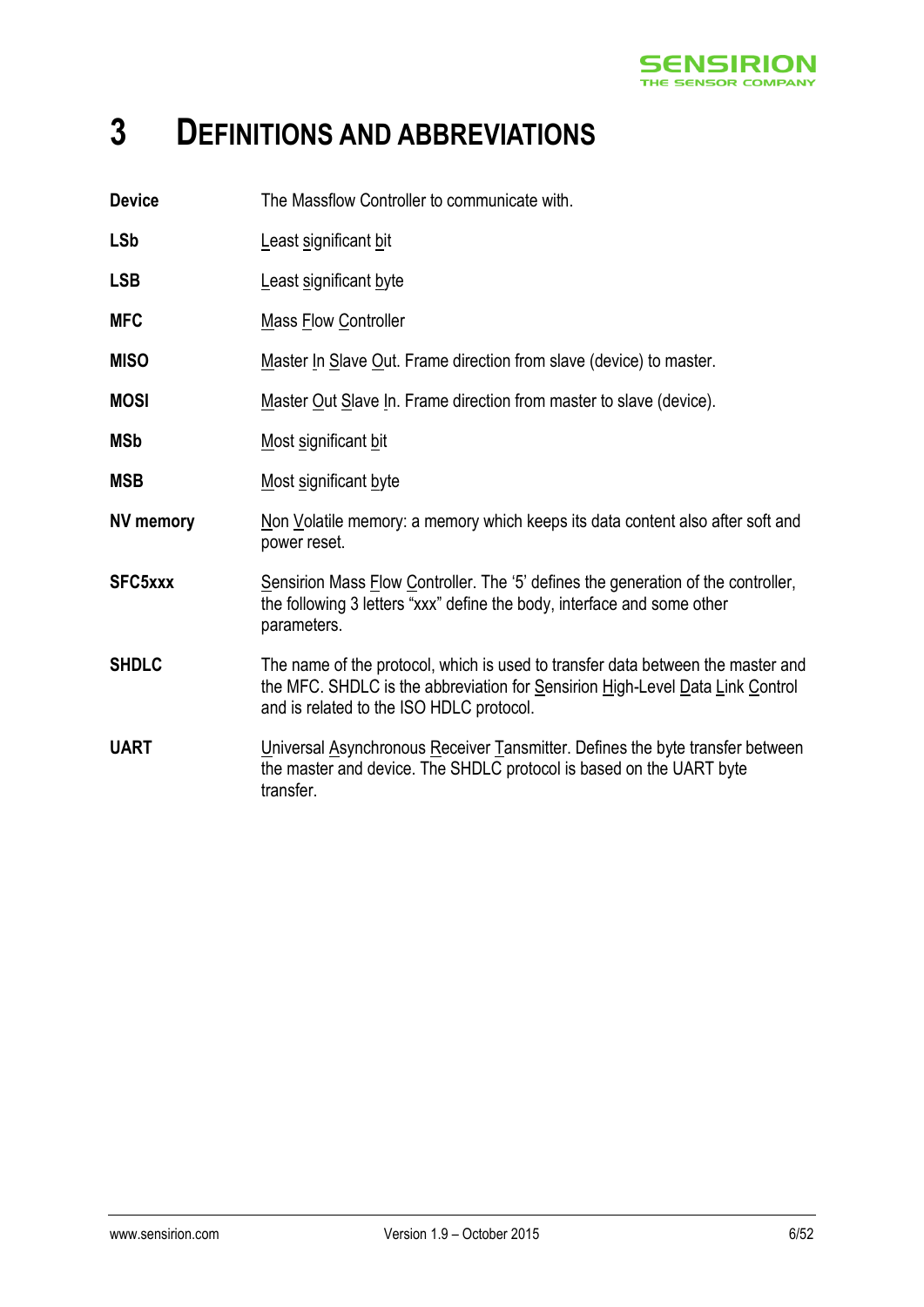

# <span id="page-6-0"></span>**4 SHDLC PROTOCOL DEFINITION**

SHDLC is a data link protocol, which is based on the UART byte transfer. It defines the data frames which are transferred from master to slave and vice versa.

The main features of the SHDLC protocol are:

- Master/Slave protocol
- Addressable (1 master and 1...255 slaves on the bus)
- Supports broadcasting
- Up to 255 bytes of data within one data frame (read and write)
- Half-duplex (no transmit and receive at the same time). This allows the usage of 2-wire RS485.
- Based on byte transfers (UART protocol used)
- Selectable baudrate

In SHDLC communication, every transfer is initiated by the master with a MOSI frame. The slave will response every received frame with a MISO frame as shown in the following picture:



### <span id="page-6-1"></span>**4.1 BYTE TRANSMISSION**

The SHDLC is a byte-orientated protocol which uses UART for the byte transfer. Use the following UART settings:

- Baudrate: 115200 baud as factory default, but can be reconfigured by command.
- 8 Data bits (LSb first)
- No parity
- 1 Stop Bit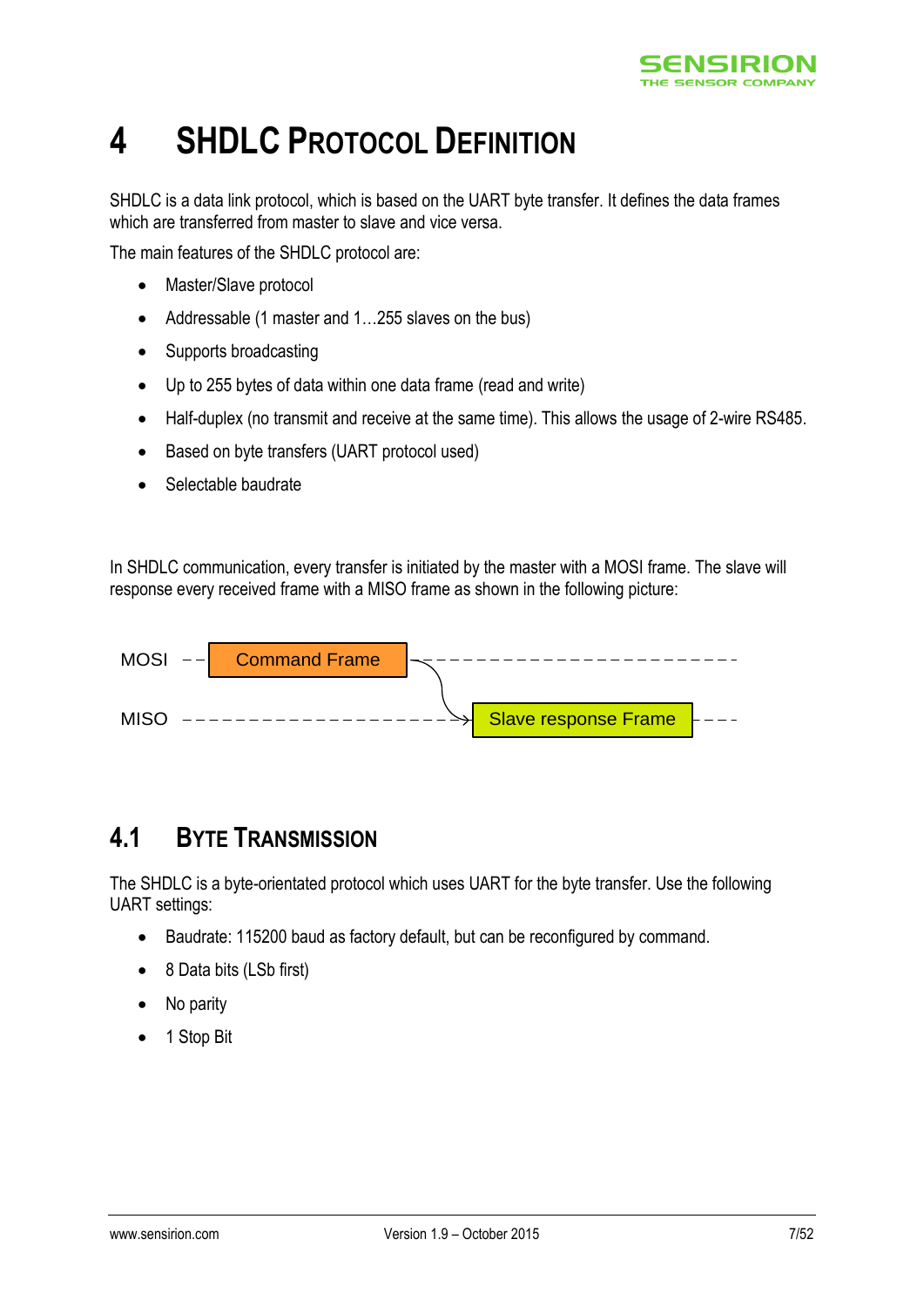

### <span id="page-7-0"></span>**4.2 FRAME DEFINITION**

In the following, the composition of the frame body is shown. This body is used for every transfer between master and slave.

#### **MOSI Frame**

The graphic shows the data flow in relation to time for a MOSI frame (master  $\rightarrow$  slave):

|        | Frame Content |              |              |              |              |        |
|--------|---------------|--------------|--------------|--------------|--------------|--------|
| Start  | Adr           | CMD          | -            | Tx Data      | <b>CHK</b>   | Stop   |
| (0x7E) | <b>B</b> vte  | <b>B</b> vte | <b>B</b> vte | $0255$ Bytes | <b>B</b> vte | (0x7E) |

| <b>Start/Stop</b> | Unique character (0x7E) which defines the begin and end of a frame |
|-------------------|--------------------------------------------------------------------|
| Adr               | Address of the slave device                                        |
| <b>CMD</b>        | Command byte which tells the device what to do with the given data |
| L                 | Length of the "Tx Data" field                                      |
| <b>Tx Data</b>    | Data to transmit to the device                                     |
| <b>CHK</b>        | Checksum of the "Frame Content"                                    |
|                   |                                                                    |

#### **MISO Frame**

The following diagram shows the data flow in relation to time for a MISO frame (slave  $\rightarrow$  master):

|                 |                     | <b>Frame Content</b> |                      |                   |                       |                                 |                |  |
|-----------------|---------------------|----------------------|----------------------|-------------------|-----------------------|---------------------------------|----------------|--|
| Start<br>(0x7E) | Adr<br><b>B</b> vte | CMD<br>Byte          | State<br><b>Byte</b> | -<br><b>B</b> vte | Rx Data<br>0255 Bytes | СНК<br>$\cdots$<br><b>B</b> vte | Stop<br>(0x7E) |  |

| <b>Start/Stop</b> | Unique character (0x7E) which defines the begin and end of a frame  |
|-------------------|---------------------------------------------------------------------|
| Adr               | Address of the slave device (the device will send it's own address) |
| <b>CMD</b>        | Command byte which was received in the MOSI frame                   |
| <b>State</b>      | Device state information and command execution error state          |
| L                 | Length of the "Rx Data" field                                       |
| <b>Rx Data</b>    | Data to transmit to the master                                      |
| <b>CHK</b>        | Checksum of the "Frame Content"                                     |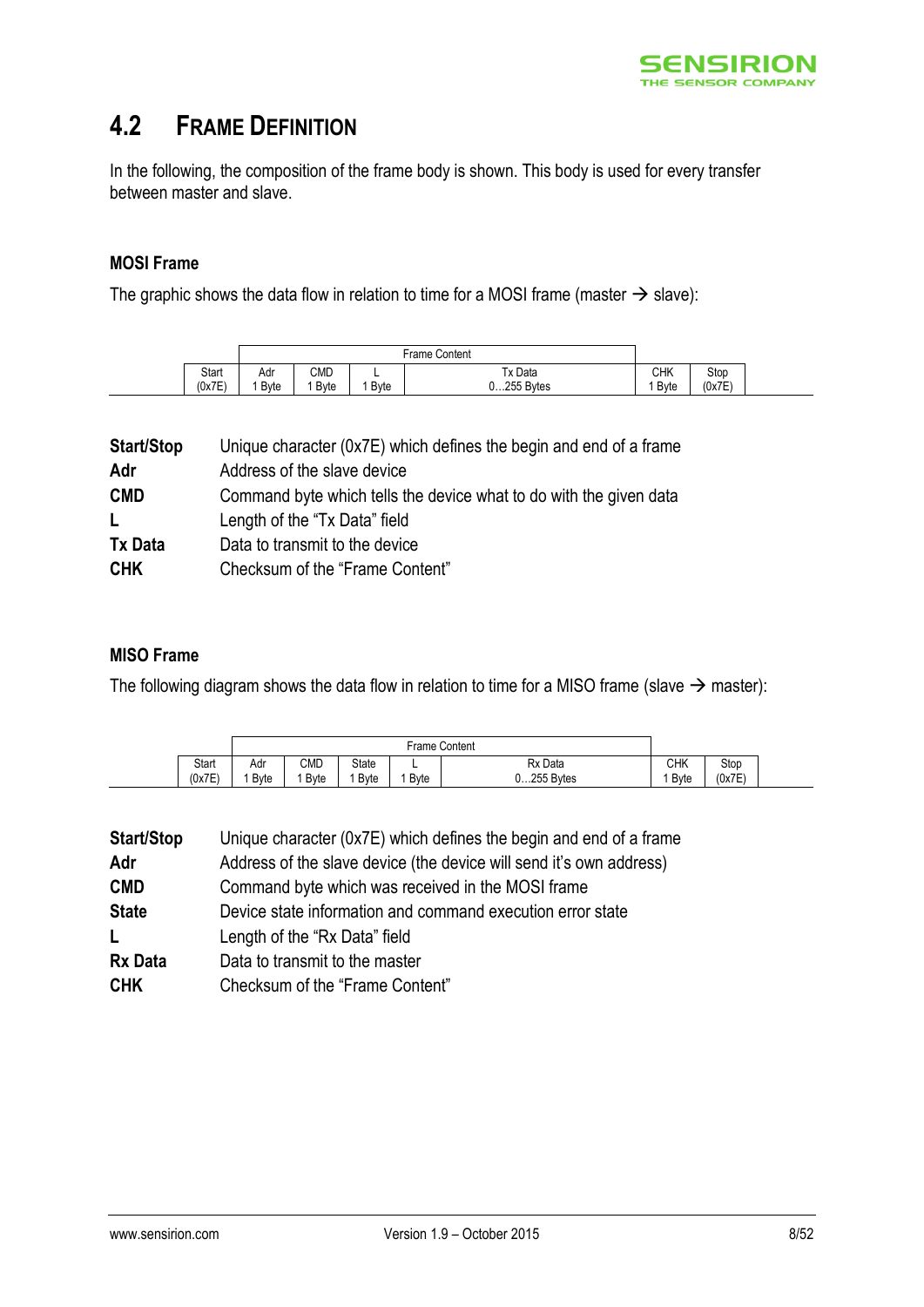

#### <span id="page-8-0"></span>**4.2.1 FRAME START AND STOP (AND BYTE STUFFING)**

Because there is not hardware handshaking, the frame start and stop is signalized by a unique byte:

- Start: 0x7E (01111110b)
- Stop: 0x7E (01111110b)

If this byte (0x7E) occurs anywhere else in the frame, it will be replaced by another two bytes (byte stuffing: first send 0x7D, than the original data byte with bit 5 inverted  $\rightarrow$  0x5E). This will also be done for Escape (0x7D), XON (0x11) and XOFF (0x13) bytes:

| Original data byte | <b>Transferred data bytes</b> |
|--------------------|-------------------------------|
| 0x7E               | 0x7D, 0x5E                    |
| 0x7D               | 0x7D, 0x5D                    |
| 0x11               | 0x7D, 0x31                    |
| 0x13               | 0x7D, 0x33                    |

#### <span id="page-8-1"></span>**4.2.2 ADDRESS FIELD**

The address field in the MOSI frame (1 Byte) defines the receiver of the frame (slave device address). The address range is defined as follows:

- 0…254 slave addresses
- 255 broadcast address

In a MISO frame the address field contains the slave address (sender address).

#### <span id="page-8-2"></span>**4.2.3 COMMAND**

Typically (in a MOSI frame), this field contains the application command which defines for the specific application what to do with the given data. There are some reserved commands which are used for special frame transfers (see Chapter "[Transfer Types](#page-11-1)" on page [12\)](#page-11-1). In the MISO frame the slave will return the received command in this field.

| <b>Command ID (Hex)</b> | <b>Size</b> | <b>Usage</b>                                                                                                                           |
|-------------------------|-------------|----------------------------------------------------------------------------------------------------------------------------------------|
| 0x000x7F                | 128         | Individual device command space<br>Commands which are defined individual for every SHDLC device                                        |
| 0x800xCF                | 80          | Device command pattern<br>Common commands, if available they are implemented similar.                                                  |
| 0xD00xEF                | 32          | SHDLC common command space<br>Commands which operate with every SHDLC device (not only MFC)                                            |
| 0xF00xFF                | 16          | Special frame identifiers space (Chapter "Transfer Types" on page 12).<br>With this identifiers, some special transfers can be marked. |

The following Table shows the command space:

The size of the command is 1 byte.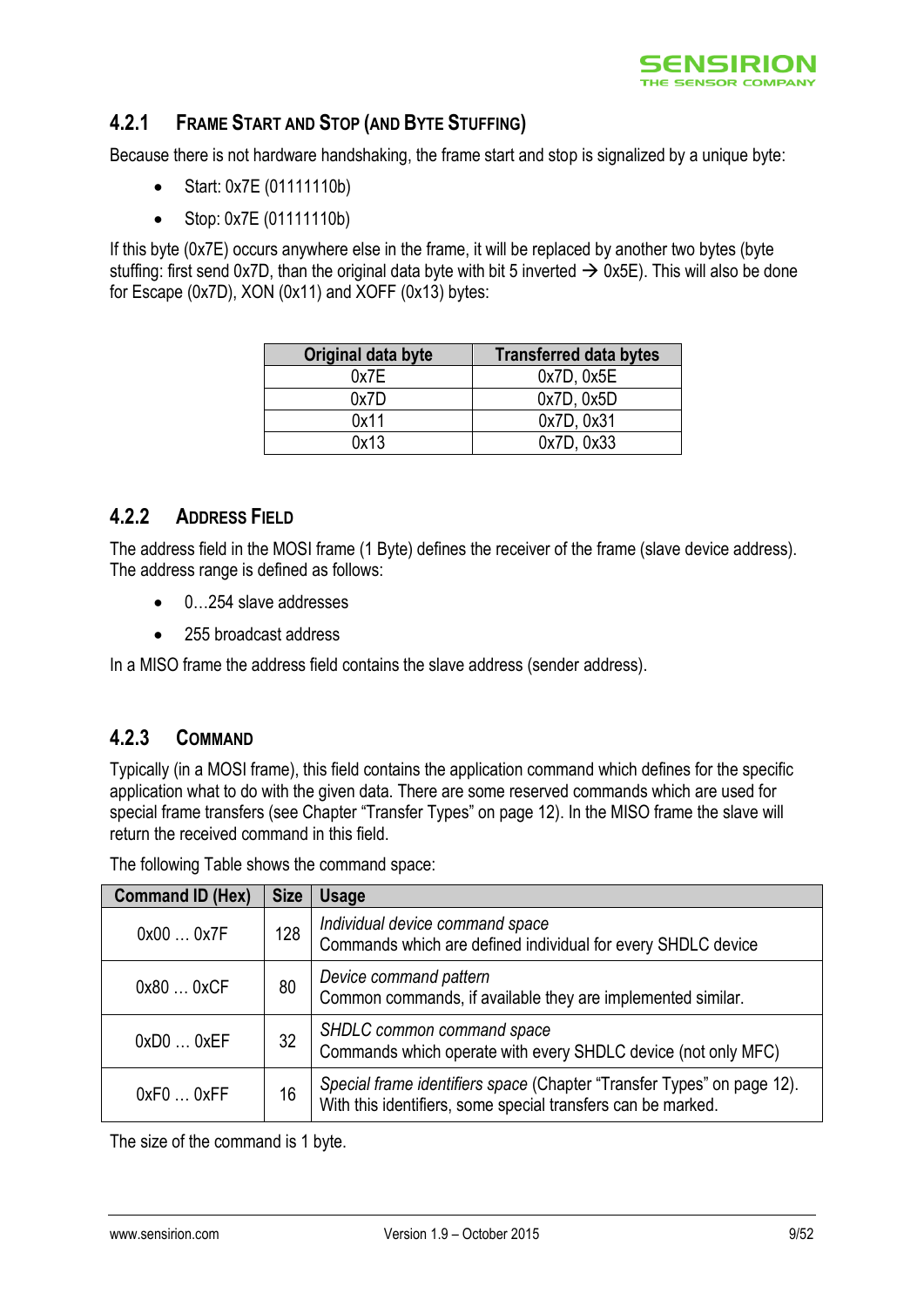

#### <span id="page-9-0"></span>**4.2.4 LENGTH**

The length byte defines the number of transferred bytes in data field (Rx or Tx). It is the length of the data field before byte stuffing, not the number of bytes which are transferred over the bus.

Example: The sender will transmit data [0xA7, 0xB4, 0x7E, 0x24]. Because of byte stuffing, it needs to transmit the stream [0xA7, 0xB4, 0x7D, 0x5E, 0x24]. The transmitted size information in this case is 0x04.

The size of the length information is 1 byte. This allows to transfer 0…255 bytes data.

#### <span id="page-9-1"></span>**4.2.5 STATE**

The MISO frame contains a state byte, which allows the master to detect communication and execution errors. An additional error flag signalizes that the device is in an error state.

The following shows the composition of the Status byte:

| b7               | b <sub>6</sub> |  |                      |  | bC |
|------------------|----------------|--|----------------------|--|----|
| Device           |                |  |                      |  |    |
| Error            |                |  | Execution error code |  |    |
| <sup>⊏</sup> lag |                |  |                      |  |    |

#### **Execution Error Code**

The execution error code signalizes all errors which occur while processing the frame or executing the command. The following table shows the error code mapping:

| <b>Error Code</b> | <b>Error Type</b>                                     |
|-------------------|-------------------------------------------------------|
| 0x00              | No Error.                                             |
| 0x010x1F          | Common error codes (same codes for all SHDLC devices) |
| 0x200x7F          | Device specific error codes                           |

For a detailed list of all error codes, refer to chapter "[Error Codes](#page-47-0)" on page [48.](#page-47-0)

#### **Device Error Flag**

This flag notifies the master that an error occurred on the device during operation. If this flag is set, the master can read the device error state with the "[Get Device Error State](#page-18-0) (0xD2)" command. For example a supply under voltage condition can cause the setting of the error flag.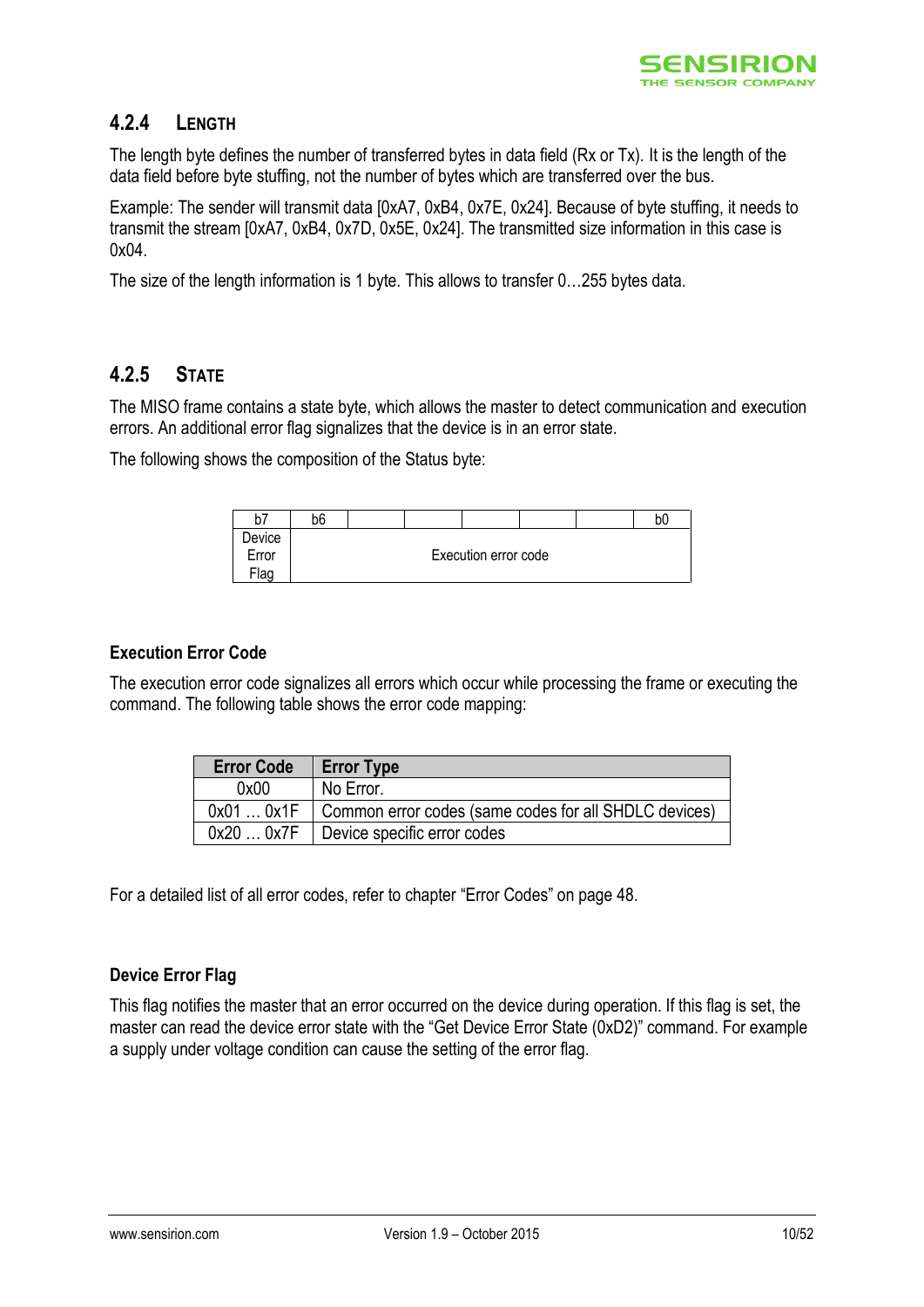

#### <span id="page-10-0"></span>**4.2.6 DATA**

The data has a usable size of [0…255] bytes (original data, before byte stuffing). The meaning of the data content depends on the command.

#### <span id="page-10-1"></span>**4.2.7 CHECKSUM**

The checksum is built before byte stuffing and checked after removing stuffed bytes from the frame. The checksum defines as follows:

- 1. Sum all bytes between start and stop (without start and stop bytes)
- 2. Take the LSB of the result and invert it. This will be the checksum.

For a MOSI frame use Address, Command, Length and Data to calculate the checksum. For a MISO frame use Address, Command, State, Length and Data to calculate the checksum.

Example (MOSI frame without start/stop and without byte stuffing):

| Adr  | CMD  | -    | Tx Data 4 Bytes        | CHK  |
|------|------|------|------------------------|------|
| 0x02 | 0x43 | 0x04 | 0x64, 0xA0, 0x22, 0xFC | 0x94 |

The checksum calculates as follows:

| Adr                         | 0x02  |
|-----------------------------|-------|
| <b>CMD</b>                  | 0x43  |
|                             | 0x04  |
| Data 0                      | 0x64  |
| Data 1                      | 0xA0  |
| Data 2                      | 0x22  |
| Data 3                      | 0xFC  |
| Sum                         | 0x26B |
| LSB of Sum                  | 0x6B  |
| <b>Inverted (=Checksum)</b> | 0x94  |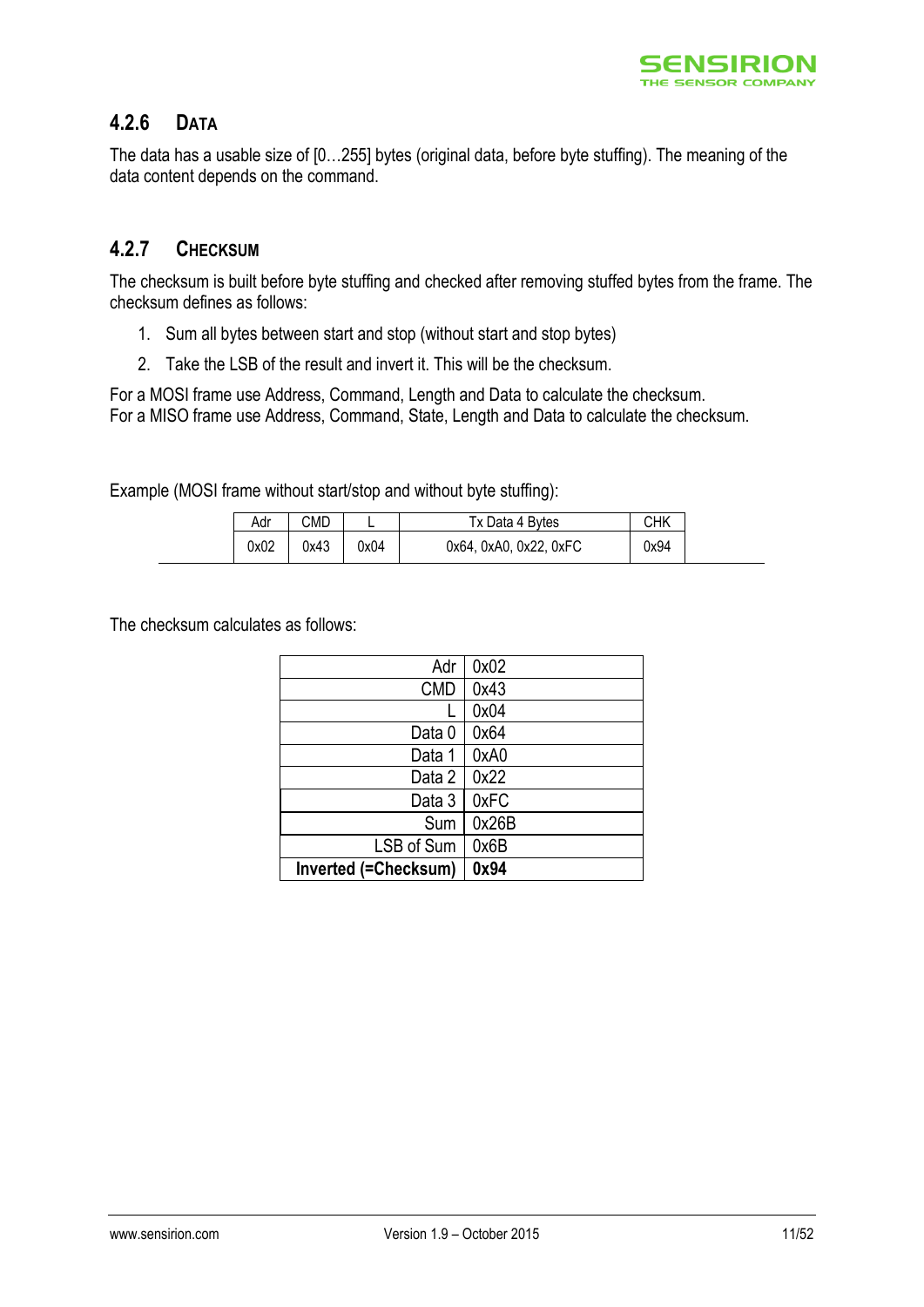

### <span id="page-11-0"></span>**4.3 PROTOCOL DEFINITION**

This chapter describes the frame communication protocol with SHDLC. There are some basic rules:

- 1. On every master request (MOSI frame), the addressed slave will respond with a slave response (MISO frame). There are two exclusions where the slave should not send a response:
	- If the checksum of a MOSI frame does not match
	- If the MOSI frame was a broadcast
- 2. Between receiving a MOSI frame and sending slave response, the slave will not accept any other frame from master. In case of a broadcast, the master has to wait the specified command execution time.

#### <span id="page-11-1"></span>**4.3.1 TRANSFER TYPES**

By default, the master sends a standard frame which contains up to 255 bytes Tx data. This is called a standard frame transfer. Additionally there are some special frame transfers defined. They are marked with a special frame identifier in the CMD field of the frame. The following chapters describe the different transfer types

#### **Standard Transfer**

In this transfer, the Master initiates a transfer with a MOSI frame containing command and up to 255 bytes of data. After executing the command, the slave will respond with a MISO frame containing state and up to 255 bytes of data.

The transfer looks as follows:

| MOSI: | <b>Start</b> | Adr | CMD |       |   | Tx Data (max 255 Bytes) | СНК | Stop |      |  |
|-------|--------------|-----|-----|-------|---|-------------------------|-----|------|------|--|
|       |              |     |     |       |   |                         |     |      |      |  |
| MISO: | Start        | Adr | CMD | State | - | Tx Data (max 255 Bytes) |     | СНК  | Stop |  |

#### **Get Broadcast Response Transfer**

After sending a broadcast command, the slave executes the command but does not send the generated response (the response is stored internally). The "Get Broadcast Response" frame allows you to get the slave response on a previous broadcast command.

The following shows an example with two slaves:

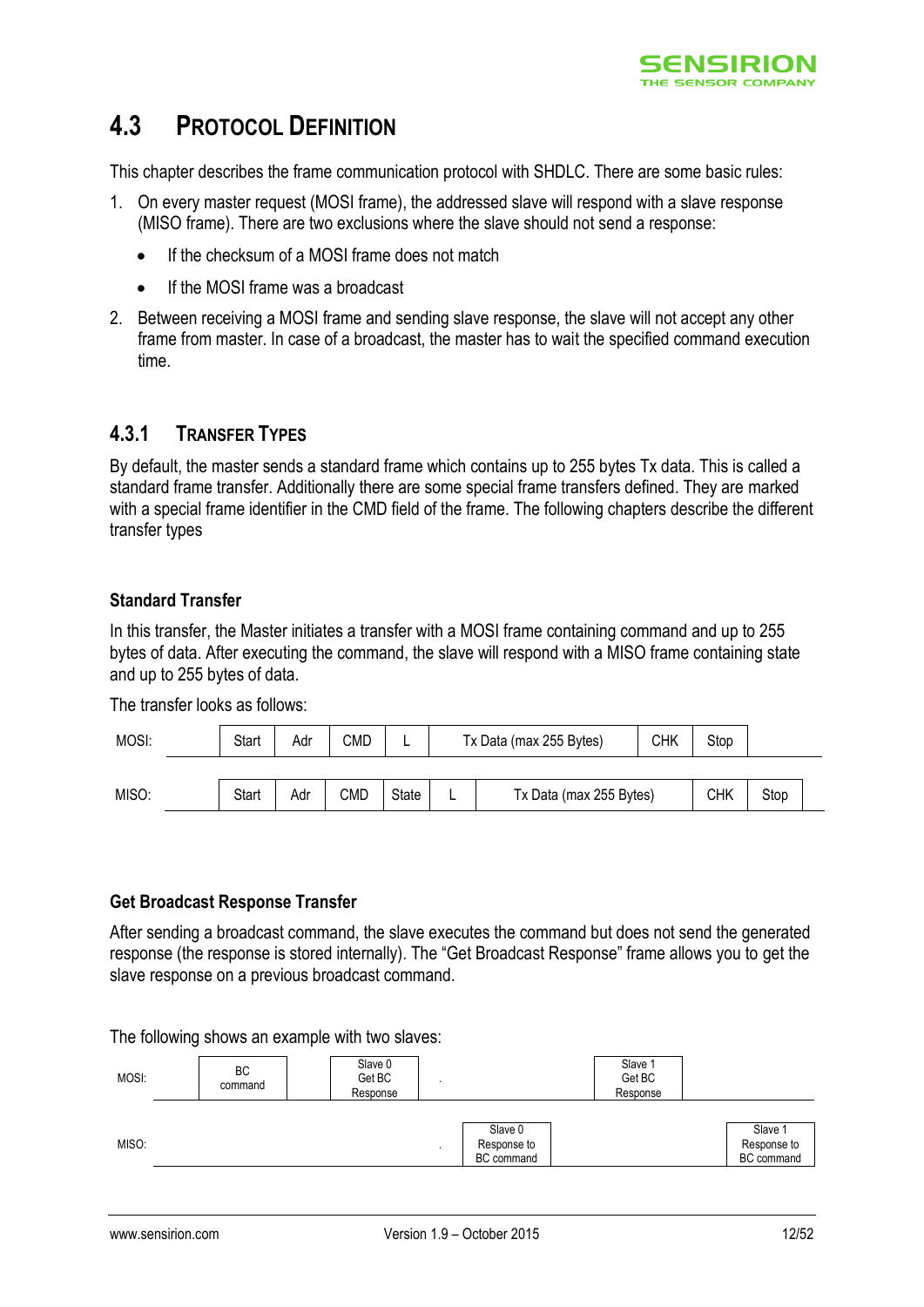

If the next addressed transfer (after a broadcast command) is a "Get Broadcast Response" frame, the slave will send the buffered answer. If any other frame is sent, the buffered response is discarded.

The frame to get the broadcast response (MOSI) looks as follows:

| MOSI: |  | <b>Start</b> | Adr | $0xF2$ L | (0) | <b>CHK</b> | Stop |
|-------|--|--------------|-----|----------|-----|------------|------|
|-------|--|--------------|-----|----------|-----|------------|------|

The slave answers with the same response as on an addressed command.

#### **Error Response**

In case of a command execution error, the device will return an error response. This response may be transmitted without data (L=0). That means that a simple error response looks alike for any transfer type:

| MISO. | . tort<br>υιαιι | Adr | <b>CMD</b> | State | $\binom{1}{1}$<br>ν<br>- | CHK | Stop |
|-------|-----------------|-----|------------|-------|--------------------------|-----|------|
|-------|-----------------|-----|------------|-------|--------------------------|-----|------|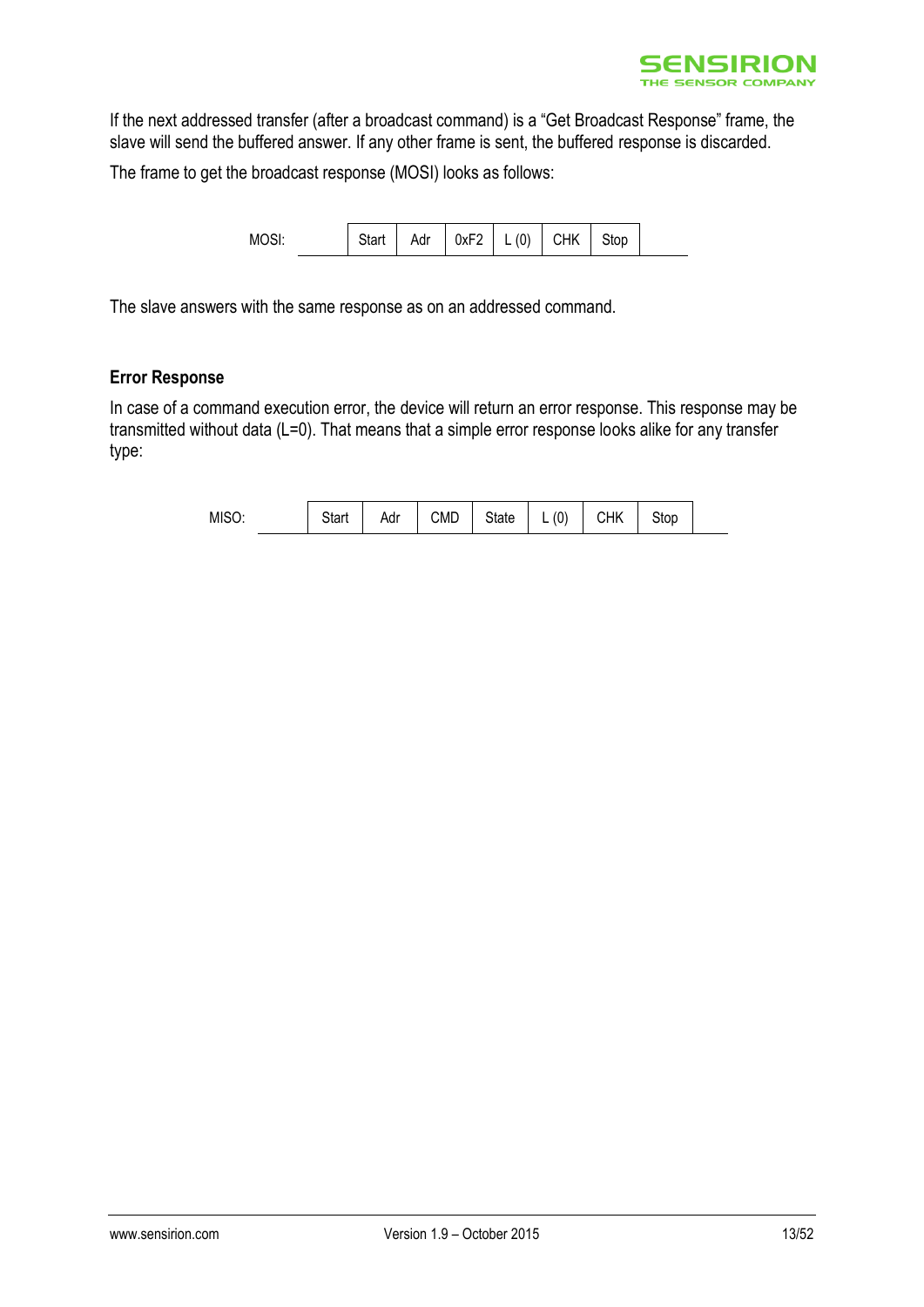

### <span id="page-13-0"></span>**4.4 PROTOCOL TIMINGS**

#### <span id="page-13-1"></span>**4.4.1 INTERBYTE TIMEOUT**

The interbyte time defines the time between two bytes in the same frame. After reception of a frame byte, the receiver waits for the next frame byte. This time is limited by the interbyte timeout. See the following timing diagram which defines the interbyte time:



The interbyte timeout is set to **200ms**. If a timeout occurs, the device will discard the received data (without responding) and wait for the next frame start.

#### <span id="page-13-2"></span>**4.4.2 SLAVE RESPONSE TIMEOUT**

The slave response time is the time between the MOSI frame has left the master port and the begin of the reception of the MISO frame. This time is defined in the command reference.



Use a timeout which is at least **2 \* 'Slave Response Time max'**. The Timeout should not be smaller than **200ms**.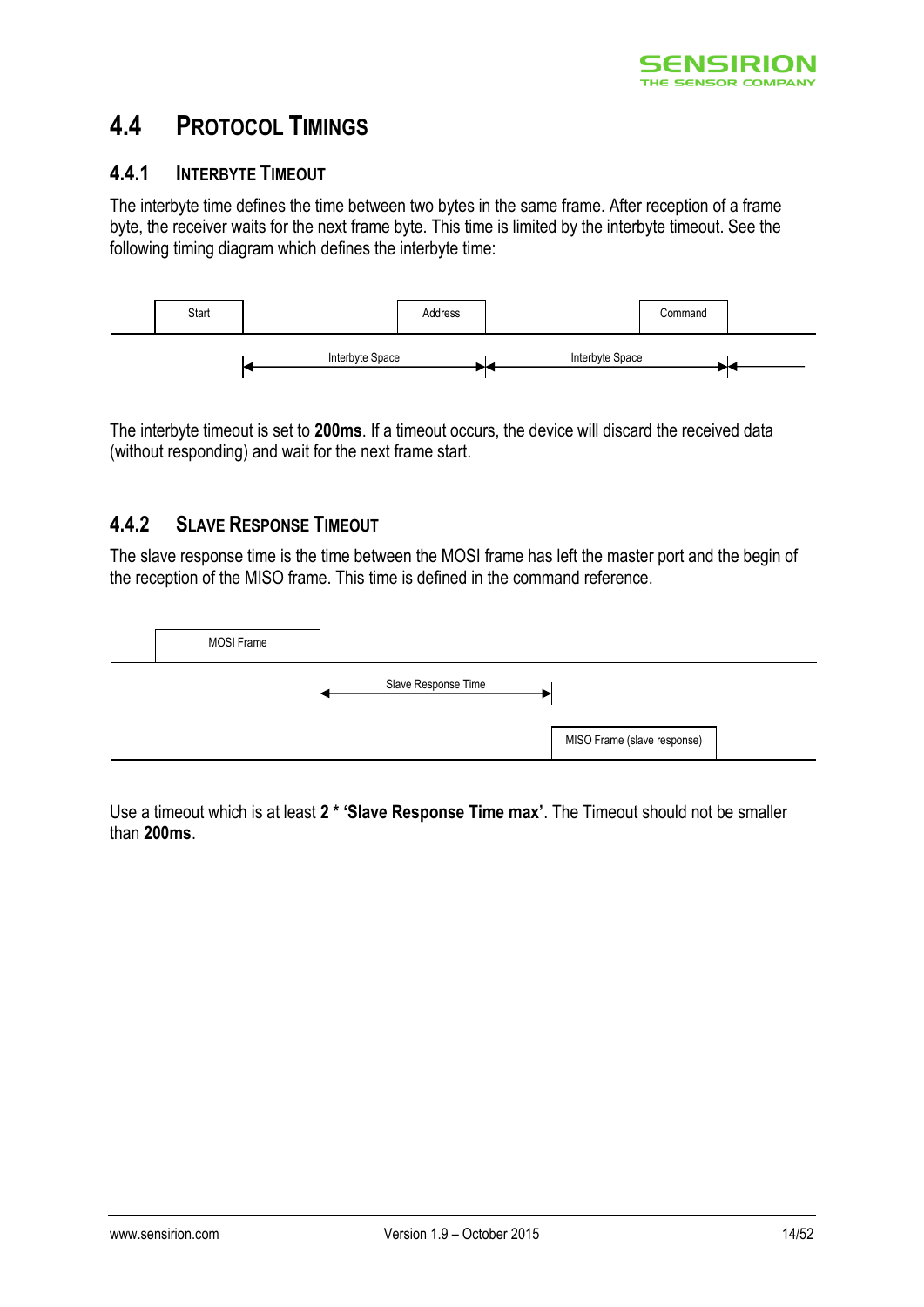

## <span id="page-14-0"></span>**4.5 DATA TYPES AND REPRESENTATION**

This chapter shows the transfer of basic data types. The data in the frames is transmitted in **big-endian** order (MSB first).

#### <span id="page-14-1"></span>**4.5.1 INTEGER**

Integers can be transmitted as signed or unsigned integers. If signed, use the two's complement. The following types of integers are known:

| <b>Integer Type</b> | <b>Size</b> | Range                                 |
|---------------------|-------------|---------------------------------------|
| u8t                 | 1 Byte      | $02^{8}-1$                            |
| u16t                | 2 Byte      | $02^{16-1}$                           |
| u32t                | 4 Byte      | $02^{32-1}$                           |
| u64t                | 8 Byte      | $02^{64-1}$                           |
| i8t                 | 1 Byte      | $-2^7$ 2 <sup>7</sup> -1              |
| i16t                | 2 Byte      | $-2^{15}$ 2 <sup>15</sup> -1          |
| i32t                | 4 Byte      | $-2^{31}$ $\ldots$ 2 <sup>31</sup> -1 |
| i64t                | 8 Byte      | $-2^{63}$ $-2^{63}$ -1                |

### <span id="page-14-2"></span>**4.5.2 BOOLEAN**

A boolean is represented by 1 byte:

- $\bullet$  False = 0
- $\bullet$  True = 1...255

#### <span id="page-14-3"></span>**4.5.3 FLOAT (32-BIT SINGLE PRECISION)**

For floating-point representation, the IEEE 754 format is used which has the following structure:

| 31          | 30                            |        |        |        |          | 24     | $\sim$<br>ںے |                |   |   |                          |                          |   | 16 | 15<br>∪ו |                          |                          |                     |                          |   |   |   |   |                          |                          |                          |                          |   |                |                          |
|-------------|-------------------------------|--------|--------|--------|----------|--------|--------------|----------------|---|---|--------------------------|--------------------------|---|----|----------|--------------------------|--------------------------|---------------------|--------------------------|---|---|---|---|--------------------------|--------------------------|--------------------------|--------------------------|---|----------------|--------------------------|
| $\sim$<br>ັ | $\overline{\phantom{0}}$<br>- | -<br>- | -<br>- | -<br>- | -<br>-   | -<br>- | -<br>-<br>-  | $\overline{a}$ | - | - | $\overline{\phantom{0}}$ | $\overline{\phantom{0}}$ | - | -  | -        | $\overline{\phantom{0}}$ | $\overline{\phantom{0}}$ | $\overline{ }$<br>- | $\overline{\phantom{0}}$ | - | - | - | - | $\overline{\phantom{0}}$ | $\overline{\phantom{0}}$ | $\overline{\phantom{0}}$ | $\overline{\phantom{0}}$ | - | $\overline{ }$ | $\overline{\phantom{0}}$ |
|             |                               |        |        | -      | Exponent |        |              |                |   |   |                          |                          |   |    |          |                          |                          |                     | Fraction                 |   |   |   |   |                          |                          |                          |                          |   |                |                          |

Use the following coding to signal invalid float, positive or negative infinity:

| Value               | Coding (hex)       |
|---------------------|--------------------|
| invalid float (NaN) | <b>OXFFFFFFFFF</b> |
| $+$ infinity        | 0x7F800000         |
| - infinity          | 0xFF800000         |

#### <span id="page-14-4"></span>**4.5.4 STRING**

Strings will be transferred as C-strings. This means in ASCII coding, one byte per character and terminated with a final null-character (0x00). The first letter will be sent first.

#### <span id="page-14-5"></span>**4.5.5 ARRAYS**

The basic data types (integers, bool or float) can also be defined as arrays (marked with [] after the data type). If an array is transmitted, the value with the lowest index is sent first.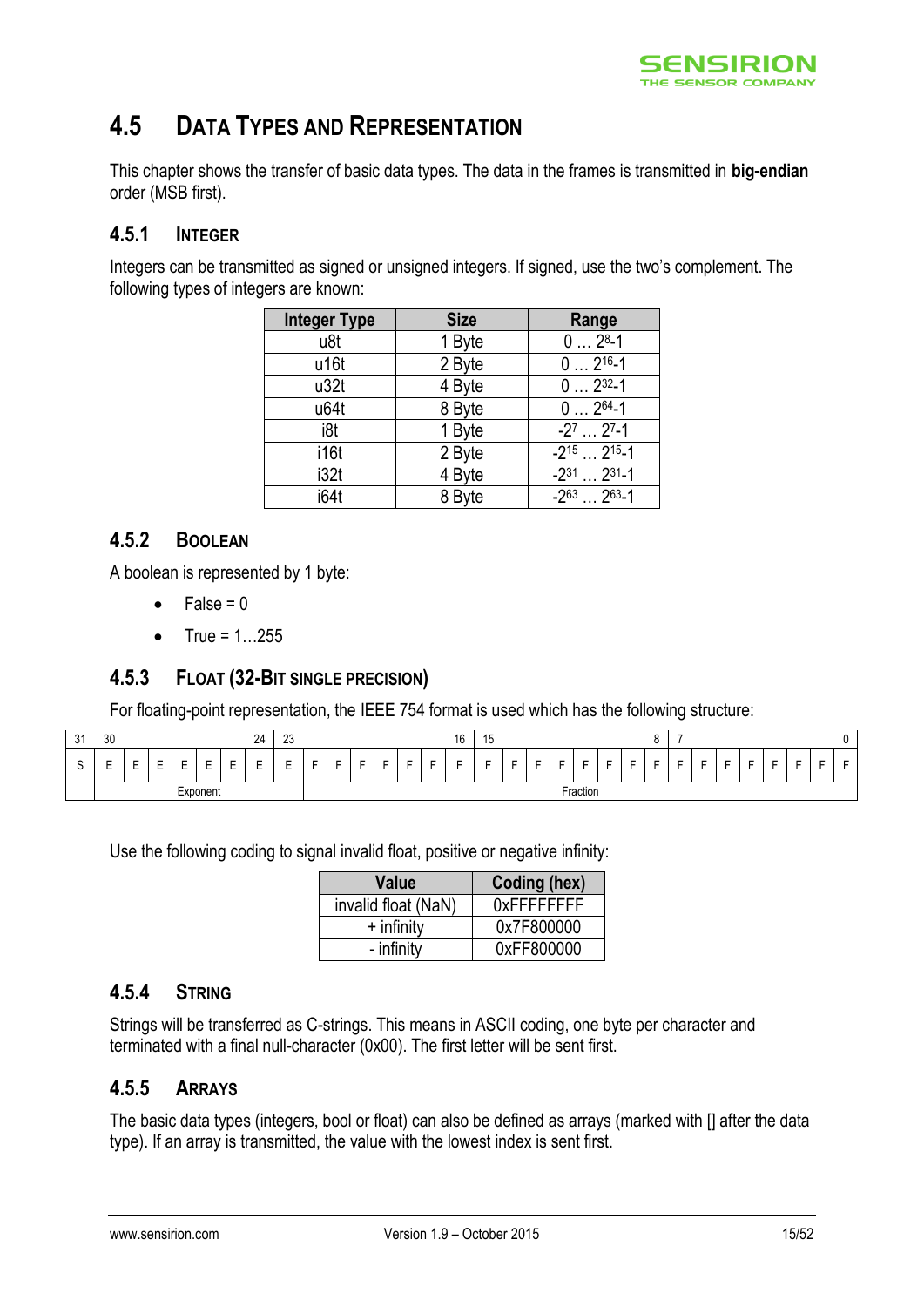

# <span id="page-15-0"></span>**5 SFC5XXX COMMAND REFERENCE**

The following section contains the command set used to configure the MFC and exchange process data. To simplify the reading of the commands, they are shown in the following tabular form:

| <command name=""/>                     |                                 |                                                                                                                                        |  |  |  |  |  |  |  |
|----------------------------------------|---------------------------------|----------------------------------------------------------------------------------------------------------------------------------------|--|--|--|--|--|--|--|
| <b>Description</b>                     |                                 | <command description=""/>                                                                                                              |  |  |  |  |  |  |  |
| <b>Command ID</b>                      |                                 | <command id=""/>                                                                                                                       |  |  |  |  |  |  |  |
| <b>Response Time max</b>               | <max response="" time=""></max> |                                                                                                                                        |  |  |  |  |  |  |  |
| <b>NV</b> modification                 | <nv modification=""></nv>       |                                                                                                                                        |  |  |  |  |  |  |  |
| <b>MOSI Data</b>                       | Byte #                          | <b>Description</b>                                                                                                                     |  |  |  |  |  |  |  |
|                                        | <location></location>           | <parameter name=""> : <parameter type=""></parameter></parameter>                                                                      |  |  |  |  |  |  |  |
|                                        |                                 | <parameter description=""></parameter>                                                                                                 |  |  |  |  |  |  |  |
| <b>MISO Data</b>                       | Byte $#$                        | <b>Description</b>                                                                                                                     |  |  |  |  |  |  |  |
|                                        | <location></location>           | <parameter name=""> : <parameter type=""></parameter></parameter>                                                                      |  |  |  |  |  |  |  |
|                                        |                                 | <parameter description=""></parameter>                                                                                                 |  |  |  |  |  |  |  |
| <command name=""/>                     |                                 | Name of the command                                                                                                                    |  |  |  |  |  |  |  |
| <command description=""/>              |                                 | Description of the command and how to use it                                                                                           |  |  |  |  |  |  |  |
| <command id=""/>                       |                                 | Command byte, which has to be sent with the MOSI frame.                                                                                |  |  |  |  |  |  |  |
| <max response="" time=""></max>        |                                 | The maximum slave response time in milliseconds                                                                                        |  |  |  |  |  |  |  |
| <nv modification=""></nv>              |                                 | Defines if the command will modify the non volatile settings of the device<br>(settings which will persist after a system reset).      |  |  |  |  |  |  |  |
| <b>MOSI</b> Data                       |                                 | A list of all parameters which are sent to the device in the data part of the<br>MOSI frame (lower byte numbers are sent first).       |  |  |  |  |  |  |  |
| <b>MISO</b> Data                       |                                 | A list of all parameters which are returned from the device in the data part of<br>the MISO frame (lower byte numbers are sent first). |  |  |  |  |  |  |  |
| <location></location>                  |                                 | Location in the data part, where the parameter is located.                                                                             |  |  |  |  |  |  |  |
| <parameter name=""></parameter>        |                                 | Name of the parameter                                                                                                                  |  |  |  |  |  |  |  |
| <parameter type=""></parameter>        |                                 | Type of the parameter (see « Data Types and Representation » on page 15)                                                               |  |  |  |  |  |  |  |
| <parameter description=""></parameter> |                                 | Description of the parameter                                                                                                           |  |  |  |  |  |  |  |

Filled into the SHDLC frame it will look like this:

|             |       |                   |                        |                   | <b>Frame Content</b>        |         |     |      |  |
|-------------|-------|-------------------|------------------------|-------------------|-----------------------------|---------|-----|------|--|
| <b>MOSI</b> | Start | Device<br>Address | AD ><br><b>Command</b> | Length<br>$(n+1)$ | <b>MOSI</b> Data<br>Byte #0 | Byte #n | СНК | Stop |  |
|             |       |                   |                        |                   |                             |         |     |      |  |

|             |       |                   | Content<br>Frame⊣ |       |                 |                             |         |     |      |  |  |  |
|-------------|-------|-------------------|-------------------|-------|-----------------|-----------------------------|---------|-----|------|--|--|--|
| <b>MISO</b> | Start | Device<br>Address |                   | State | Length<br>(m+1) | <b>MISO Data</b><br>Byte #0 | Byte #m | СНК | Stop |  |  |  |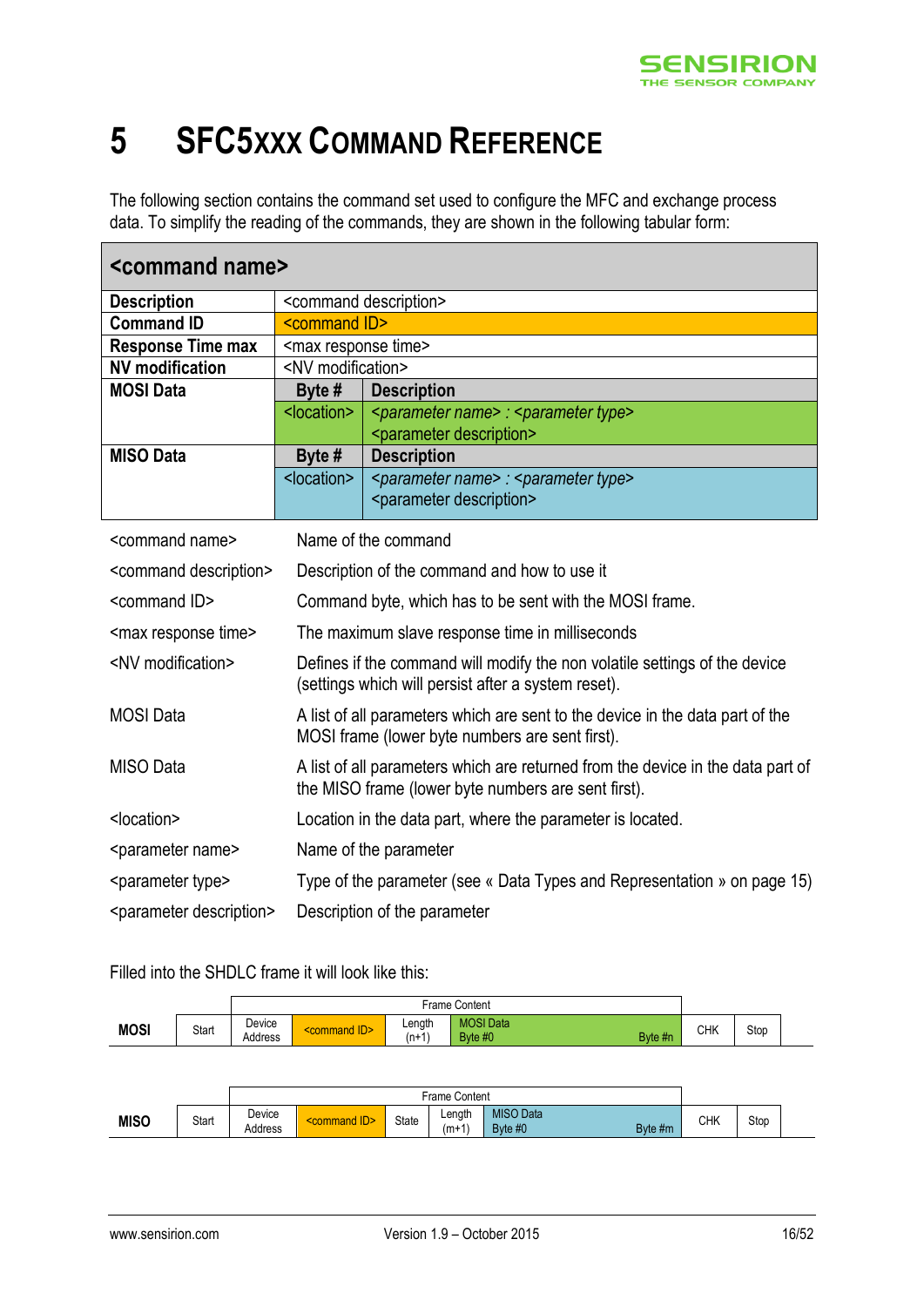

# <span id="page-16-0"></span>**5.1 COMMON SHDLC COMMANDS**

### <span id="page-16-1"></span>**5.1.1 GET DEVICE INFORMATION (0XD0)**

| <b>Get Device Information</b> |                  |                                                                              |  |  |  |  |  |  |  |  |
|-------------------------------|------------------|------------------------------------------------------------------------------|--|--|--|--|--|--|--|--|
| <b>Description</b>            |                  | This command will return device information as product name, article code or |  |  |  |  |  |  |  |  |
|                               |                  | serial number. You will find the same information on the product lable.      |  |  |  |  |  |  |  |  |
| <b>Command ID</b>             | 0xD0             |                                                                              |  |  |  |  |  |  |  |  |
| <b>Response Time max</b>      | 10 <sub>ms</sub> |                                                                              |  |  |  |  |  |  |  |  |
| <b>NV</b> modification        | no modification  |                                                                              |  |  |  |  |  |  |  |  |
| <b>Required Firmware</b>      | V1.00            |                                                                              |  |  |  |  |  |  |  |  |
| <b>MOSI Data</b>              | Byte $#$         | <b>Description</b>                                                           |  |  |  |  |  |  |  |  |
|                               | 0                | Information Type: u8t                                                        |  |  |  |  |  |  |  |  |
|                               |                  | This parameter defines which information should be returned:                 |  |  |  |  |  |  |  |  |
|                               |                  | 0x01:<br><b>Product Name</b>                                                 |  |  |  |  |  |  |  |  |
|                               |                  | 0x02: Article code                                                           |  |  |  |  |  |  |  |  |
|                               |                  | 0x03:<br>Serial number                                                       |  |  |  |  |  |  |  |  |
| <b>MISO Data</b>              | Byte $#$         | <b>Description</b>                                                           |  |  |  |  |  |  |  |  |
|                               | $0$ m            | Requested Information: string                                                |  |  |  |  |  |  |  |  |
|                               |                  | String which contains the requested information                              |  |  |  |  |  |  |  |  |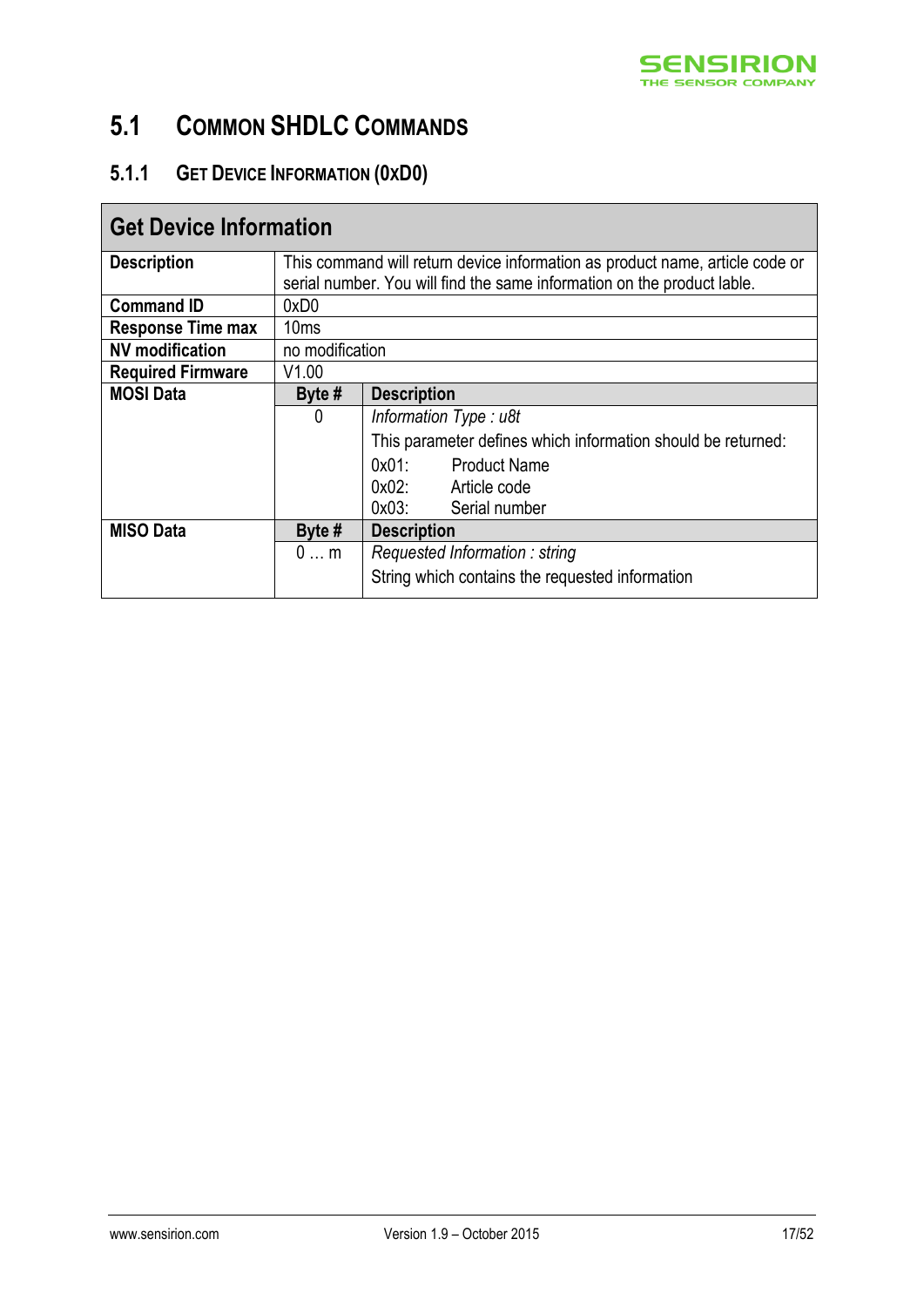

### <span id="page-17-0"></span>**5.1.2 GET VERSION (0XD1)**

| <b>Get Version</b>       |                                                                                                                                                                                                                                                                                                                                                                              |                                                                                |  |
|--------------------------|------------------------------------------------------------------------------------------------------------------------------------------------------------------------------------------------------------------------------------------------------------------------------------------------------------------------------------------------------------------------------|--------------------------------------------------------------------------------|--|
| <b>Description</b>       |                                                                                                                                                                                                                                                                                                                                                                              | Returns version information of hardware, firmware and SHDLC protocol           |  |
|                          | Version Format (Firmware, Hardware and SHDLC Protocol):<br>The version is given in the following format: XX.YY. Where XX represents the<br>major version number and YY the minor number. Note that the minor is<br>always represented by two digits (add leading '0', if minor <10). Example: if<br>you receive 2 for the major and 7 for the minor, this means version 2.07 |                                                                                |  |
|                          |                                                                                                                                                                                                                                                                                                                                                                              | <b>Firmware Debug State:</b>                                                   |  |
|                          |                                                                                                                                                                                                                                                                                                                                                                              | Byte #2 in the MISO data is set to 0x00 in all released and delivered firmware |  |
|                          | versions.                                                                                                                                                                                                                                                                                                                                                                    |                                                                                |  |
| <b>Command ID</b>        | 0xD1                                                                                                                                                                                                                                                                                                                                                                         |                                                                                |  |
| <b>Response Time max</b> | 10 <sub>ms</sub>                                                                                                                                                                                                                                                                                                                                                             |                                                                                |  |
| <b>NV</b> modification   | no modification                                                                                                                                                                                                                                                                                                                                                              |                                                                                |  |
| <b>Required Firmware</b> | V1.00                                                                                                                                                                                                                                                                                                                                                                        |                                                                                |  |
| <b>MOSI Data</b>         | no data                                                                                                                                                                                                                                                                                                                                                                      |                                                                                |  |
| <b>MISO Data</b>         | Byte #                                                                                                                                                                                                                                                                                                                                                                       | <b>Description</b>                                                             |  |
|                          | 0                                                                                                                                                                                                                                                                                                                                                                            | Firmwar Major Version Number: u8t [0255]                                       |  |
|                          | 1                                                                                                                                                                                                                                                                                                                                                                            | Firmware Minor Version Number: u8t [0099]                                      |  |
|                          | $\overline{2}$                                                                                                                                                                                                                                                                                                                                                               | Firmware in Debug State : bool [0x00]                                          |  |
|                          | 3                                                                                                                                                                                                                                                                                                                                                                            | Hardware Major: u8t [0255]                                                     |  |
|                          | 4                                                                                                                                                                                                                                                                                                                                                                            | Hardware Minor: u8t [0099]                                                     |  |
|                          | $\overline{5}$                                                                                                                                                                                                                                                                                                                                                               | SHDLC protocol version Major: u8t [0255]                                       |  |
|                          | $\overline{6}$                                                                                                                                                                                                                                                                                                                                                               | SHDLC protocol version Minor: u8t [0099]                                       |  |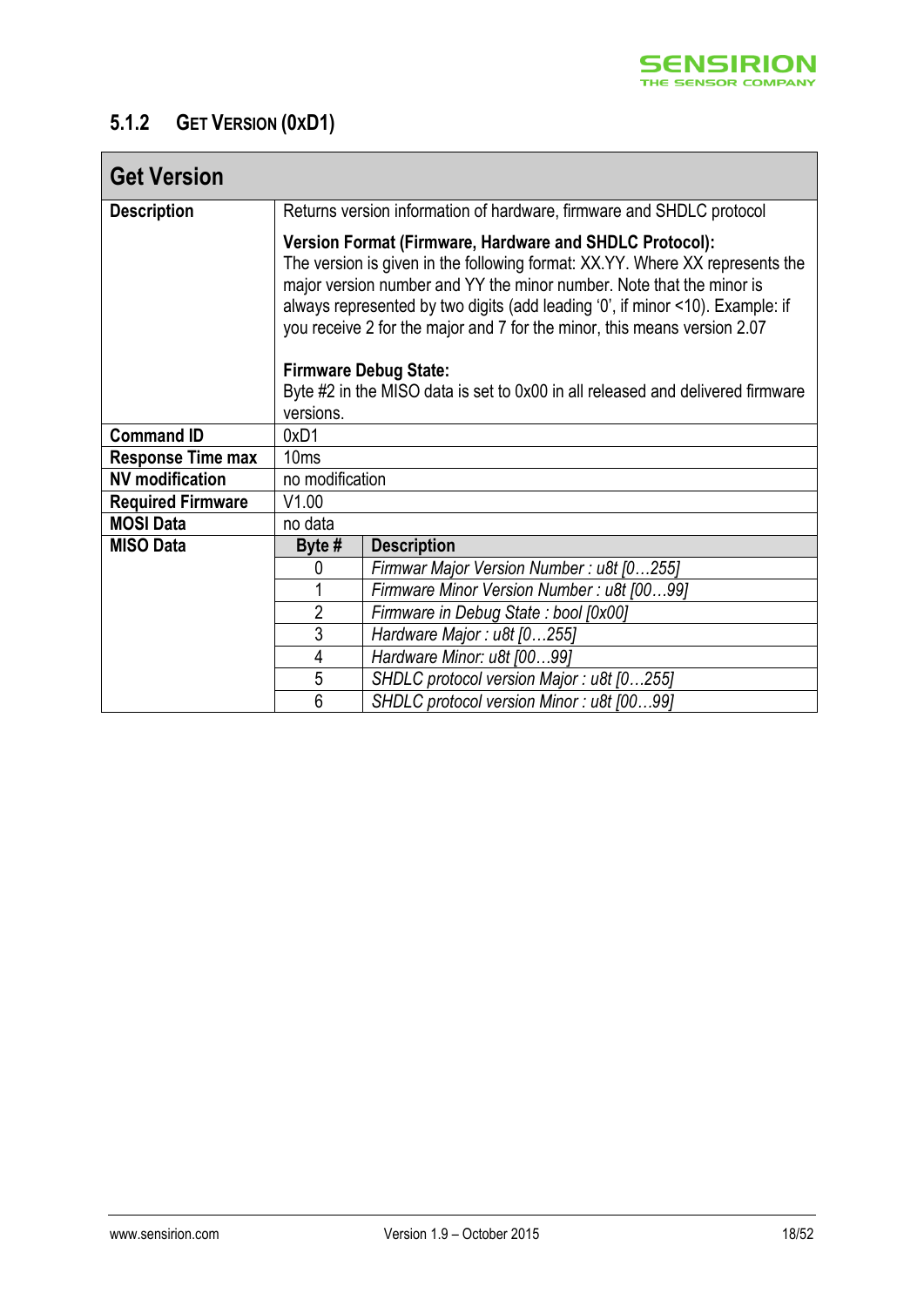

### <span id="page-18-0"></span>**5.1.3 GET DEVICE ERROR STATE (0XD2)**

| <b>Get Device Error State</b> |                                                                                                                                                                                                                                                                                                                                                                                                                                                                                                                                                      |                                                                                                                                                                                                                                                                                                                                                            |  |
|-------------------------------|------------------------------------------------------------------------------------------------------------------------------------------------------------------------------------------------------------------------------------------------------------------------------------------------------------------------------------------------------------------------------------------------------------------------------------------------------------------------------------------------------------------------------------------------------|------------------------------------------------------------------------------------------------------------------------------------------------------------------------------------------------------------------------------------------------------------------------------------------------------------------------------------------------------------|--|
| <b>Description</b>            | When the device is running, some error situations can be detected. This<br>errors will be marked with flags in the state register of the device. If one or<br>more of the error flags are set, this will be signalized to the master by setting<br>the "Device Error Flag" in the state information of the MISO frame (see "4.2.5"<br>State" on page 10).<br>With this function you can readout the state register containing the 32 flags.<br>Find a list of all flags in the appendix (Chapter "6.3 Error Flags in State<br>Register" on page 50). |                                                                                                                                                                                                                                                                                                                                                            |  |
| <b>Command ID</b>             | 0xD2                                                                                                                                                                                                                                                                                                                                                                                                                                                                                                                                                 |                                                                                                                                                                                                                                                                                                                                                            |  |
| <b>Response Time max</b>      | 10 <sub>ms</sub>                                                                                                                                                                                                                                                                                                                                                                                                                                                                                                                                     |                                                                                                                                                                                                                                                                                                                                                            |  |
| <b>NV</b> modification        | no modification                                                                                                                                                                                                                                                                                                                                                                                                                                                                                                                                      |                                                                                                                                                                                                                                                                                                                                                            |  |
| <b>Required Firmware</b>      | V1.00                                                                                                                                                                                                                                                                                                                                                                                                                                                                                                                                                |                                                                                                                                                                                                                                                                                                                                                            |  |
| <b>MOSI Data</b>              | Byte #                                                                                                                                                                                                                                                                                                                                                                                                                                                                                                                                               | <b>Description</b>                                                                                                                                                                                                                                                                                                                                         |  |
|                               | 0                                                                                                                                                                                                                                                                                                                                                                                                                                                                                                                                                    | Clear after read : bool<br>Defines if the device state and boot error should be cleared after<br>reading.<br>0x00:<br>Do not clear state register and boot error.<br>Clear state register and boot error after reading.<br>$0x01$ :<br>Note: if the error situation remains after clearing, the flag will be<br>set again (except the boot error flag #0). |  |
| <b>MISO Data</b>              | Byte #                                                                                                                                                                                                                                                                                                                                                                                                                                                                                                                                               | <b>Description</b>                                                                                                                                                                                                                                                                                                                                         |  |
|                               | 03                                                                                                                                                                                                                                                                                                                                                                                                                                                                                                                                                   | Device state register: u32t [bit encoded]<br>The device state is a register where 32 independent states can<br>be signalized. The meaning of the bits is defined in the appendix<br>"6.3 Error Flags in State Register" on page 50.                                                                                                                        |  |
|                               | $\overline{4}$                                                                                                                                                                                                                                                                                                                                                                                                                                                                                                                                       | Boot error: u8t [07F]<br>If an error occurred during system boot, this will be marked by<br>setting flag #0 in the state register. Additional to the flag, this<br>error code defines what exactly went wrong. For a list of the<br>error codes, refer to chapter "6.2 Error Codes" on page 48.                                                            |  |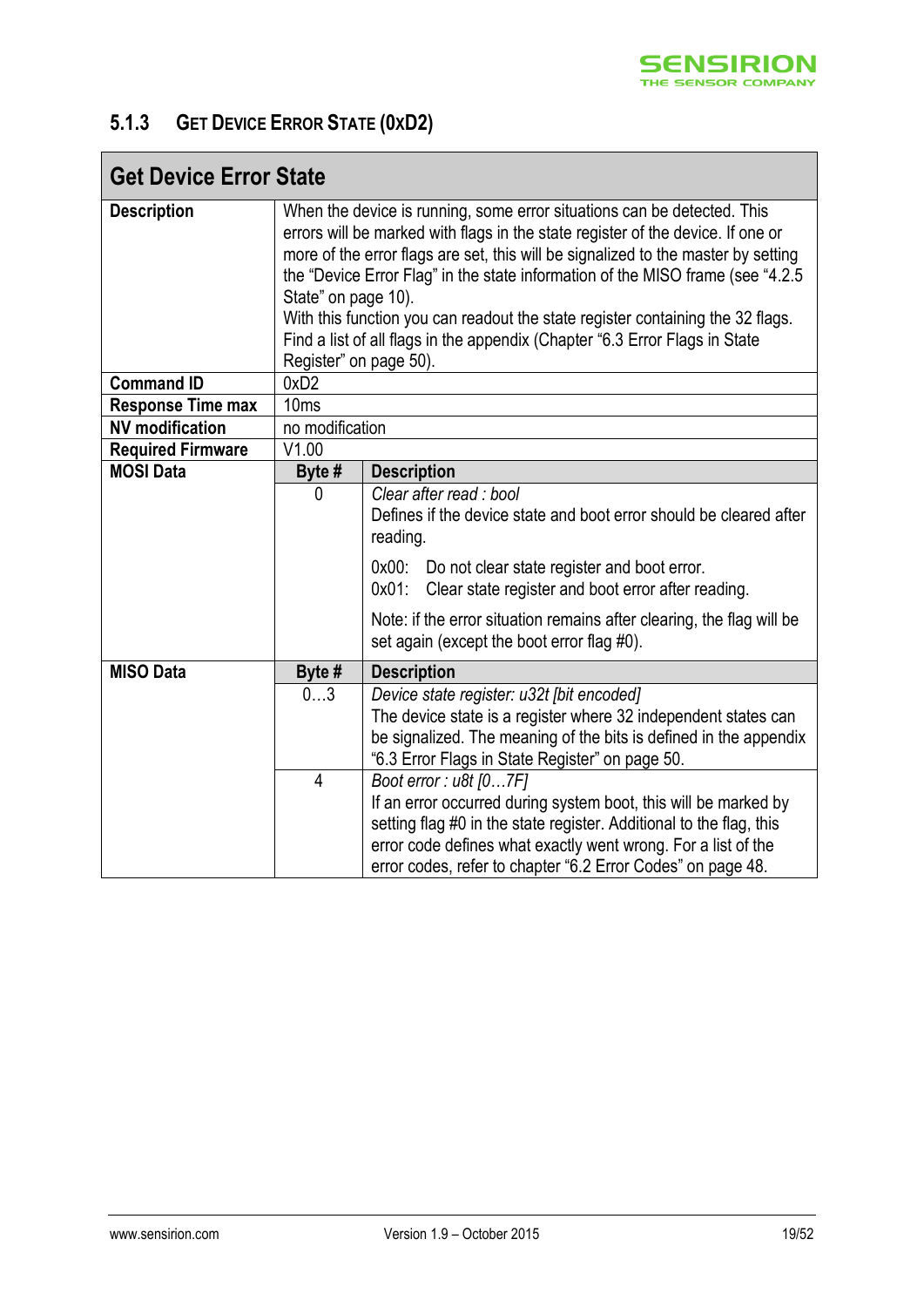

### <span id="page-19-0"></span>**5.1.4 SET/GET DEVICE ADDRESS (0X90)**

Note: The command ID to read/write the device address is the same. The length of the MOSI data defines if the device address should be read or written.

| <b>Set Device Address</b> |                                                                                                                                                                                                        |  |  |
|---------------------------|--------------------------------------------------------------------------------------------------------------------------------------------------------------------------------------------------------|--|--|
| <b>Description</b>        | If the device does not have address switches, the address (RS485/SHDLC)<br>can be modified by software. Use this command to change the device<br>address.                                              |  |  |
|                           | The address will be changed in command post processing (after sending the<br>response to the master).                                                                                                  |  |  |
|                           | Note: If executing this command as broadcast, the device address will be<br>changed immediately after receiving the command. To trigger the broadcast<br>response, use already the new device address. |  |  |
| <b>Command ID</b>         | 0x90                                                                                                                                                                                                   |  |  |
| <b>Response Time max</b>  | 10ms                                                                                                                                                                                                   |  |  |
| <b>NV</b> modification    | Modifies address in NV memory                                                                                                                                                                          |  |  |
| <b>Required Firmware</b>  | V1.00                                                                                                                                                                                                  |  |  |
| <b>MOSI Data</b>          | Byte $#$<br><b>Description</b>                                                                                                                                                                         |  |  |
|                           | Slave Address : u8t [0254]<br>0                                                                                                                                                                        |  |  |
| <b>MISO Data</b>          | no data                                                                                                                                                                                                |  |  |

| <b>Get Device Address</b> |                  |                                                |  |  |
|---------------------------|------------------|------------------------------------------------|--|--|
| <b>Description</b>        |                  | Reads the RS485/SHDLC address from the device. |  |  |
| <b>Command ID</b>         | 0x90             |                                                |  |  |
| <b>Response Time max</b>  | 10 <sub>ms</sub> |                                                |  |  |
| <b>NV</b> modification    | no modification  |                                                |  |  |
| <b>Required Firmware</b>  | V1.00            |                                                |  |  |
| <b>MOSI Data</b>          | no data          |                                                |  |  |
| <b>MISO Data</b>          | Byte #           | <b>Description</b>                             |  |  |
|                           | 0                | Slave Address: u8t [0254]                      |  |  |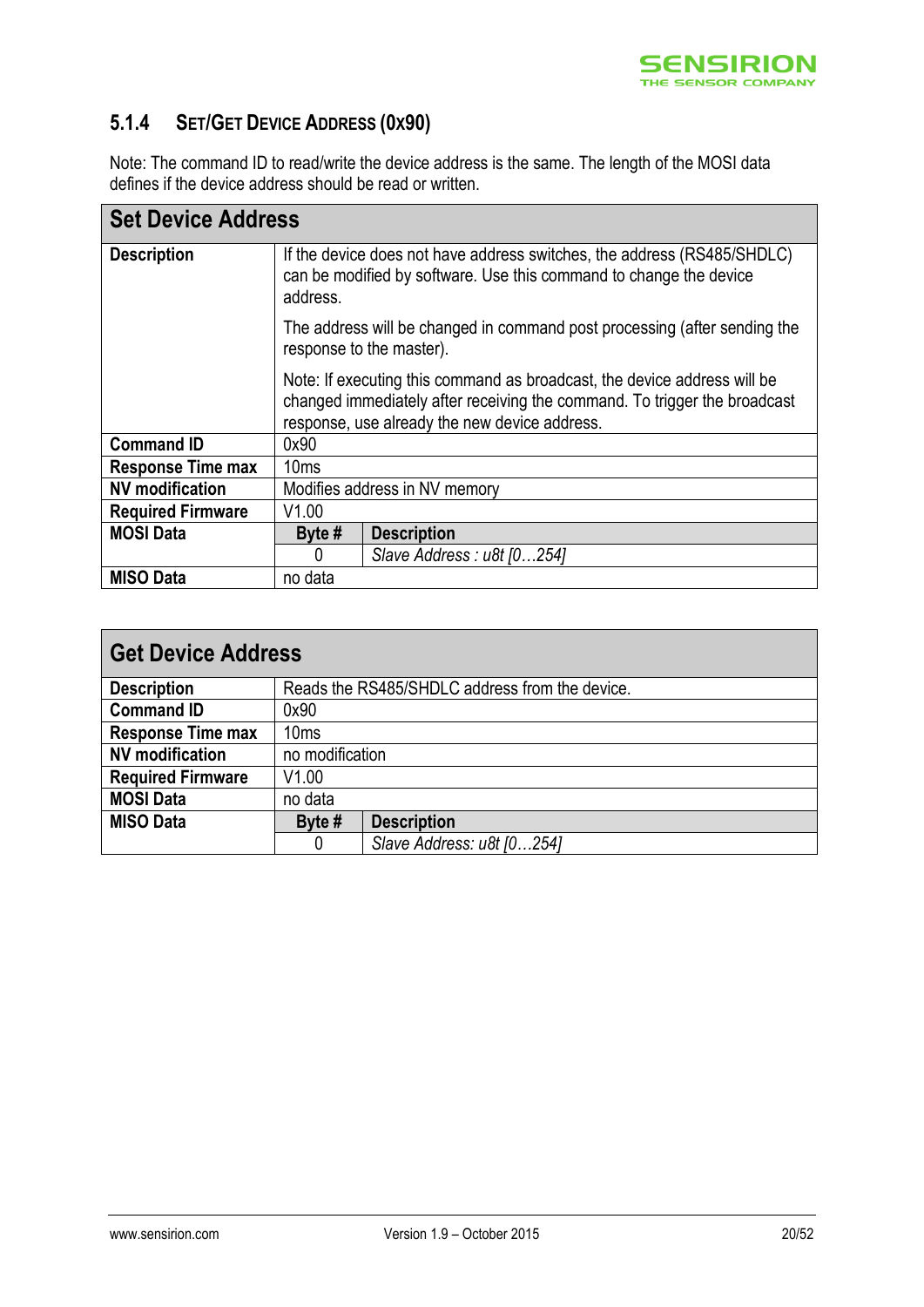

### <span id="page-20-0"></span>**5.1.5 SET/GET BAUDRATE (0X91)**

| <b>Set Baudrate</b>      |                                                                                                                                                                                            |                                                             |  |
|--------------------------|--------------------------------------------------------------------------------------------------------------------------------------------------------------------------------------------|-------------------------------------------------------------|--|
| <b>Description</b>       | Changes the RS485/SHDLC baudrate. The slave response will be sent with<br>the old baudrate and afterwards the baudrate will be changed.                                                    |                                                             |  |
|                          | Note: If executing this command as broadcast, the baudrate will be changed<br>immediately after receiving the command. To trigger the broadcast response,<br>use already the new baudrate. |                                                             |  |
| <b>Command ID</b>        | 0x91                                                                                                                                                                                       |                                                             |  |
| <b>Response Time max</b> | 10ms                                                                                                                                                                                       |                                                             |  |
| <b>NV</b> modification   | Modifies baudrate in NV memory                                                                                                                                                             |                                                             |  |
| <b>Required Firmware</b> | V1.00                                                                                                                                                                                      |                                                             |  |
| <b>MOSI Data</b>         | Byte $#$                                                                                                                                                                                   | <b>Description</b>                                          |  |
|                          | 03                                                                                                                                                                                         | Baudrate: u32t                                              |  |
|                          |                                                                                                                                                                                            | The new baudrate to set in bits/second. Allowed values are: |  |
|                          |                                                                                                                                                                                            | 9600                                                        |  |
|                          |                                                                                                                                                                                            | 19200<br>$\bullet$                                          |  |
|                          |                                                                                                                                                                                            | 38400<br>$\bullet$                                          |  |
|                          |                                                                                                                                                                                            | 115200 (this is the default baudrate)<br>$\bullet$          |  |
|                          |                                                                                                                                                                                            | 230400<br>$\bullet$                                         |  |
|                          |                                                                                                                                                                                            | 460800                                                      |  |
| <b>MISO Data</b>         | no data                                                                                                                                                                                    |                                                             |  |

| <b>Get Baudrate</b>      |                 |                                  |  |
|--------------------------|-----------------|----------------------------------|--|
| <b>Description</b>       |                 | Returns the RS485/SHDLC baudrate |  |
| <b>Command ID</b>        | 0x91            |                                  |  |
| <b>Response Time max</b> | 10ms            |                                  |  |
| <b>NV</b> modification   | no modification |                                  |  |
| <b>Required Firmware</b> | V1.00           |                                  |  |
| <b>MOSI Data</b>         | no data         |                                  |  |
| <b>MISO Data</b>         | Byte #          | <b>Description</b>               |  |
|                          | 03              | Baudrate: u32t                   |  |
|                          |                 | Current baudrate in bits/second. |  |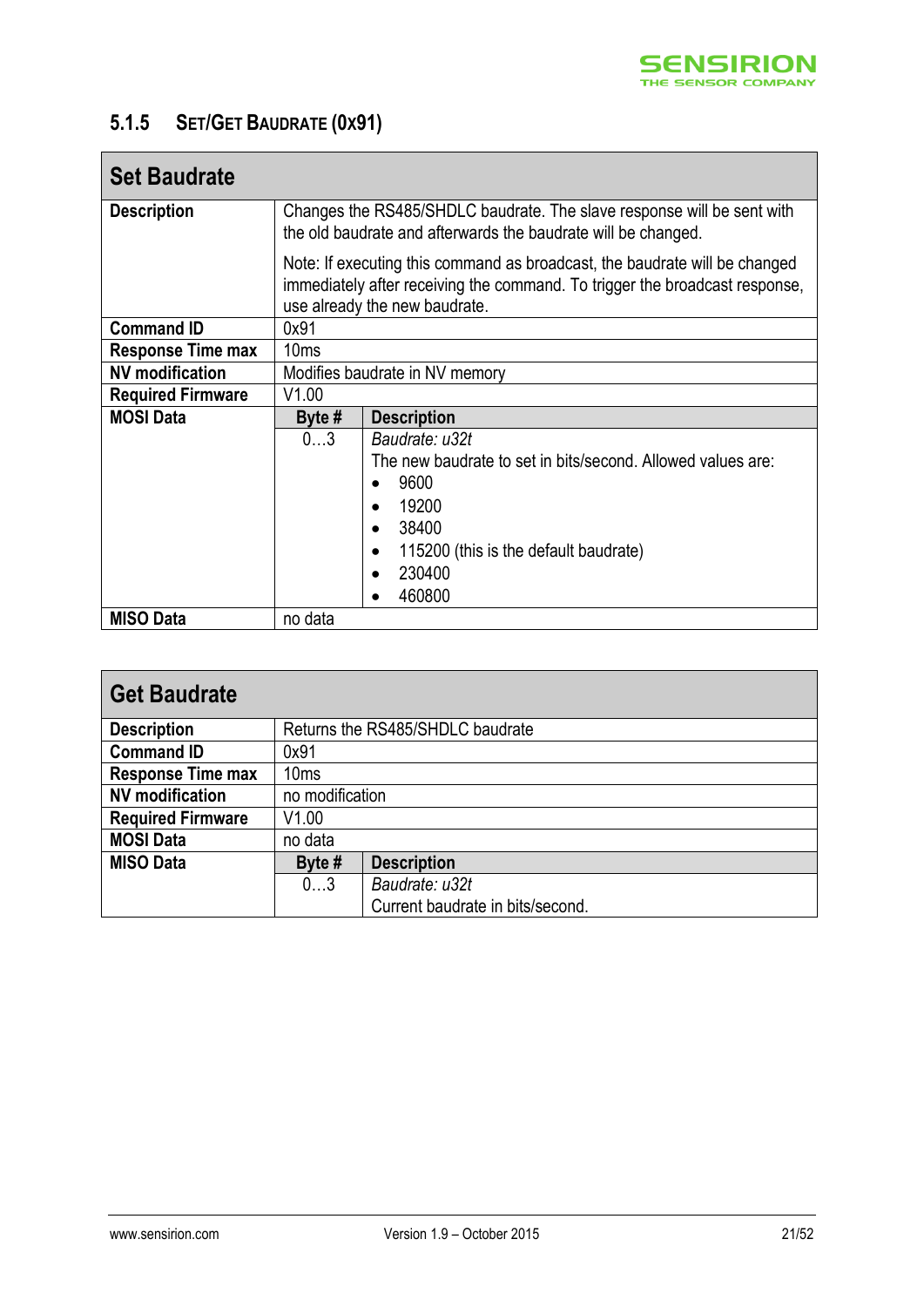

### <span id="page-21-0"></span>**5.1.6 DEVICE RESET (0XD3)**

| <b>Device Reset</b>      |                                                                                                                                                                       |
|--------------------------|-----------------------------------------------------------------------------------------------------------------------------------------------------------------------|
| <b>Description</b>       | Resets the device. This operation has the same effect as a power-reset.                                                                                               |
|                          | Note: The device will response immediately, but needs about 500ms to be<br>ready for communication again after sending the response.                                  |
|                          | Note: If executing this command as broadcast, the device will reset<br>immediately after reception of the command. Reading the broadcast<br>response is not possible. |
| <b>Command ID</b>        | 0xD3                                                                                                                                                                  |
| <b>Response Time max</b> | 10 <sub>ms</sub>                                                                                                                                                      |
| <b>NV</b> modification   | no modification                                                                                                                                                       |
| <b>Required Firmware</b> | V1.00                                                                                                                                                                 |
| <b>MOSI Data</b>         | no data                                                                                                                                                               |
| <b>MISO Data</b>         | no data                                                                                                                                                               |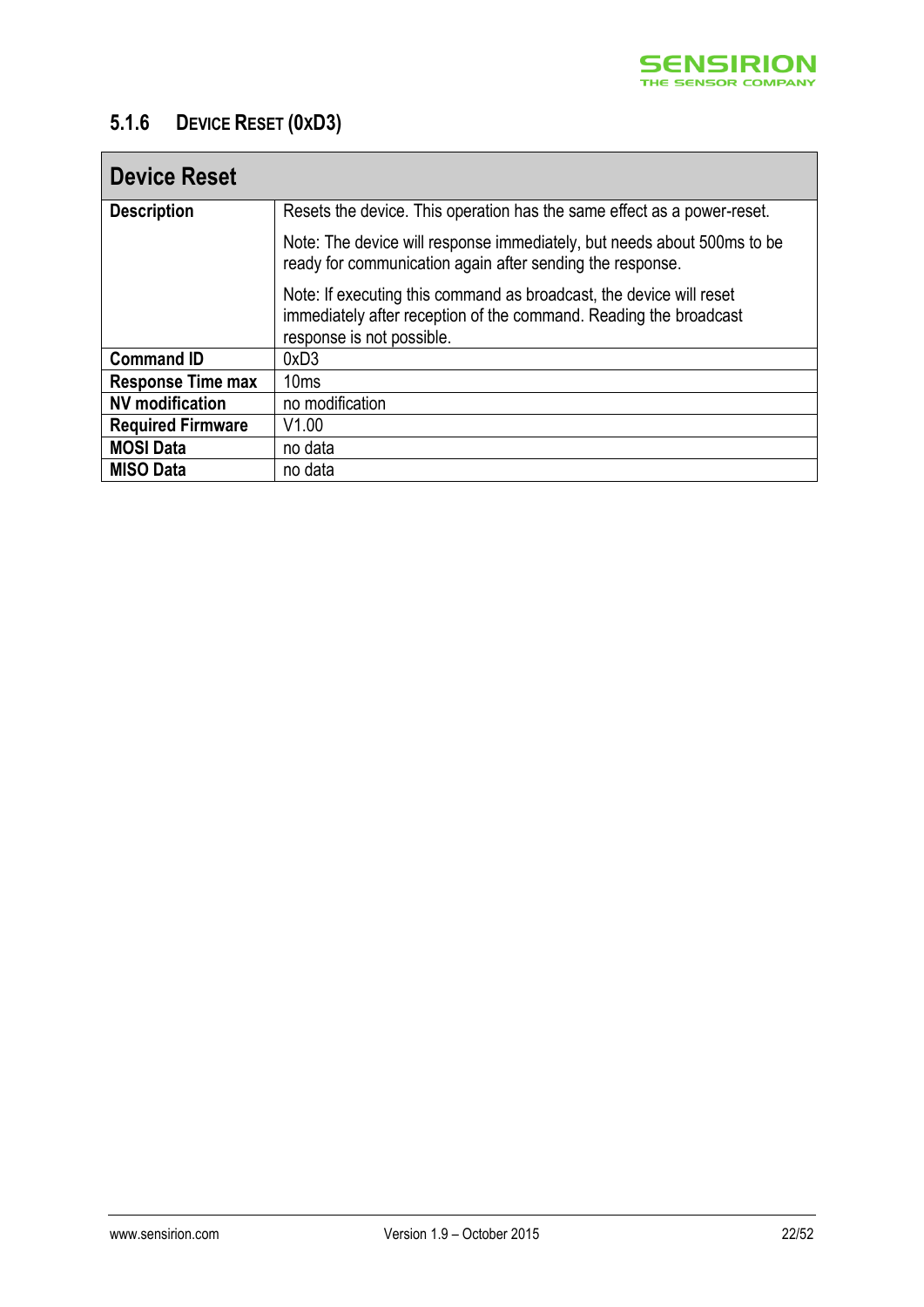

### <span id="page-22-0"></span>**5.1.7 FACTORY RESET (0X92)**

| <b>Factory Reset</b>     |                                                                                                                                                      |
|--------------------------|------------------------------------------------------------------------------------------------------------------------------------------------------|
| <b>Description</b>       | This command will rollback all configurations to it's factory defaults.                                                                              |
|                          | Note: After execution of the command, the device will perform a system reset<br>and needs about 500ms to be ready for communication again.           |
|                          | Note: If executing this command as broadcast, the reset will be done after<br>receiving the command. Reading the broadcast response is not possible. |
| <b>Command ID</b>        | 0x92                                                                                                                                                 |
| <b>Response Time max</b> | 100ms                                                                                                                                                |
| <b>NV</b> modification   | Resets all NV settings to its delivery state.                                                                                                        |
| <b>Required Firmware</b> | V1.00                                                                                                                                                |
| <b>MOSI Data</b>         | no data                                                                                                                                              |
| <b>MISO Data</b>         | no data                                                                                                                                              |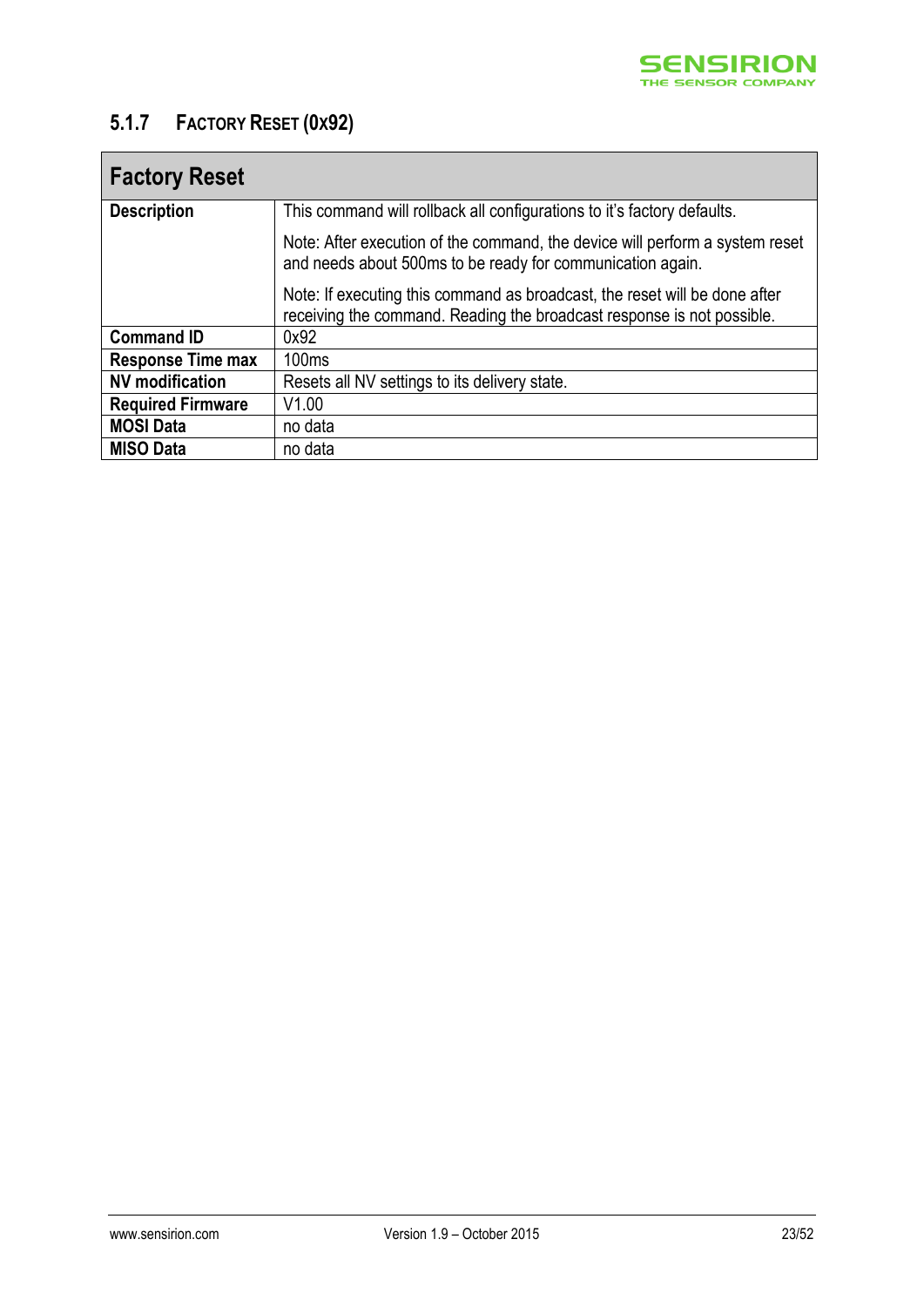

## <span id="page-23-0"></span>**5.2 SETPOINT AND MEASURED FLOW**

### <span id="page-23-1"></span>**5.2.1 SET/GET SETPOINT (0X00)**

| <b>Set Setpoint</b>      |                      |                                                                                 |
|--------------------------|----------------------|---------------------------------------------------------------------------------|
| <b>Description</b>       |                      | Sets the flow setpoint which is used by the flow controller as reference input. |
| <b>Command ID</b>        | 0x00                 |                                                                                 |
| <b>Response Time max</b> | 5 <sub>ms</sub>      |                                                                                 |
| <b>NV</b> modification   |                      | Depends on the setpoint persist setting (see "5.2.7 Set/Get Setpoint Persist    |
|                          | (0x02)" on page 30). |                                                                                 |
|                          |                      | If setpoint persist is active, the setpoint will be written to NV memory. Else  |
|                          |                      | this setting will not modify the NV memory.                                     |
| <b>Required Firmware</b> | V1.00, V1.40         |                                                                                 |
| <b>MOSI Data</b>         | Byte $#$             | <b>Description</b>                                                              |
|                          | 0                    | Scaling of Setpoint: u8t                                                        |
|                          |                      | Defines if the setpoint is a physical value or normalized (refer to             |
|                          |                      | chapter "6.4 Data Scaling" on page 51):                                         |
|                          |                      | Normalized setpoint in range [0.0  1.0]<br>0x00:                                |
|                          |                      | Setpoint represents a physical value. The range<br>0x01:                        |
|                          |                      | depends on the flow unit and calibration range.                                 |
|                          |                      | V <sub>1,40</sub> Setpoint represents a value in the user defined<br>$0x02$ :   |
|                          |                      | medium unit.                                                                    |
|                          | 14                   | Setpoing: float                                                                 |
|                          |                      | Setpoint as float value. The scaling is defined by the « Scaling of             |
|                          |                      | Setpoint » parameter.                                                           |
| <b>MISO Data</b>         | no data              |                                                                                 |

| <b>Get Setpoint</b>      |                 |                                                                                                                                                                                                                                                                                                                                                                                                                                       |
|--------------------------|-----------------|---------------------------------------------------------------------------------------------------------------------------------------------------------------------------------------------------------------------------------------------------------------------------------------------------------------------------------------------------------------------------------------------------------------------------------------|
| <b>Description</b>       |                 | Returns the current setpoint.                                                                                                                                                                                                                                                                                                                                                                                                         |
| <b>Command ID</b>        | 0x00            |                                                                                                                                                                                                                                                                                                                                                                                                                                       |
| <b>Response Time max</b> | 5 <sub>ms</sub> |                                                                                                                                                                                                                                                                                                                                                                                                                                       |
| <b>NV</b> modification   | no modification |                                                                                                                                                                                                                                                                                                                                                                                                                                       |
| <b>Required Firmware</b> | V1.00, V1.40    |                                                                                                                                                                                                                                                                                                                                                                                                                                       |
| <b>MOSI Data</b>         | Byte #          | <b>Description</b>                                                                                                                                                                                                                                                                                                                                                                                                                    |
|                          | 0               | Scaling of Setpoint: u8t<br>Defines if the setpoint should be returned as physical value or<br>normalized (refer to chapter "6.4 Data Scaling" on page 51):<br>Normalized setpoint in range [0.0  1.0]<br>$0x00$ :<br>Setpoint represents a physical value. The range<br>$0x01$ :<br>depends on the flow unit and calibration range.<br>V <sub>1.40</sub> Setpoint represents a value in the user defined<br>$0x02$ :<br>medium unit. |
| <b>MISO Data</b>         | Byte $#$        | <b>Description</b>                                                                                                                                                                                                                                                                                                                                                                                                                    |
|                          | 03              | Setpoing: float<br>Setpoint as float value. The scaling is defined by the « Scaling of<br>Setpoint » parameter.                                                                                                                                                                                                                                                                                                                       |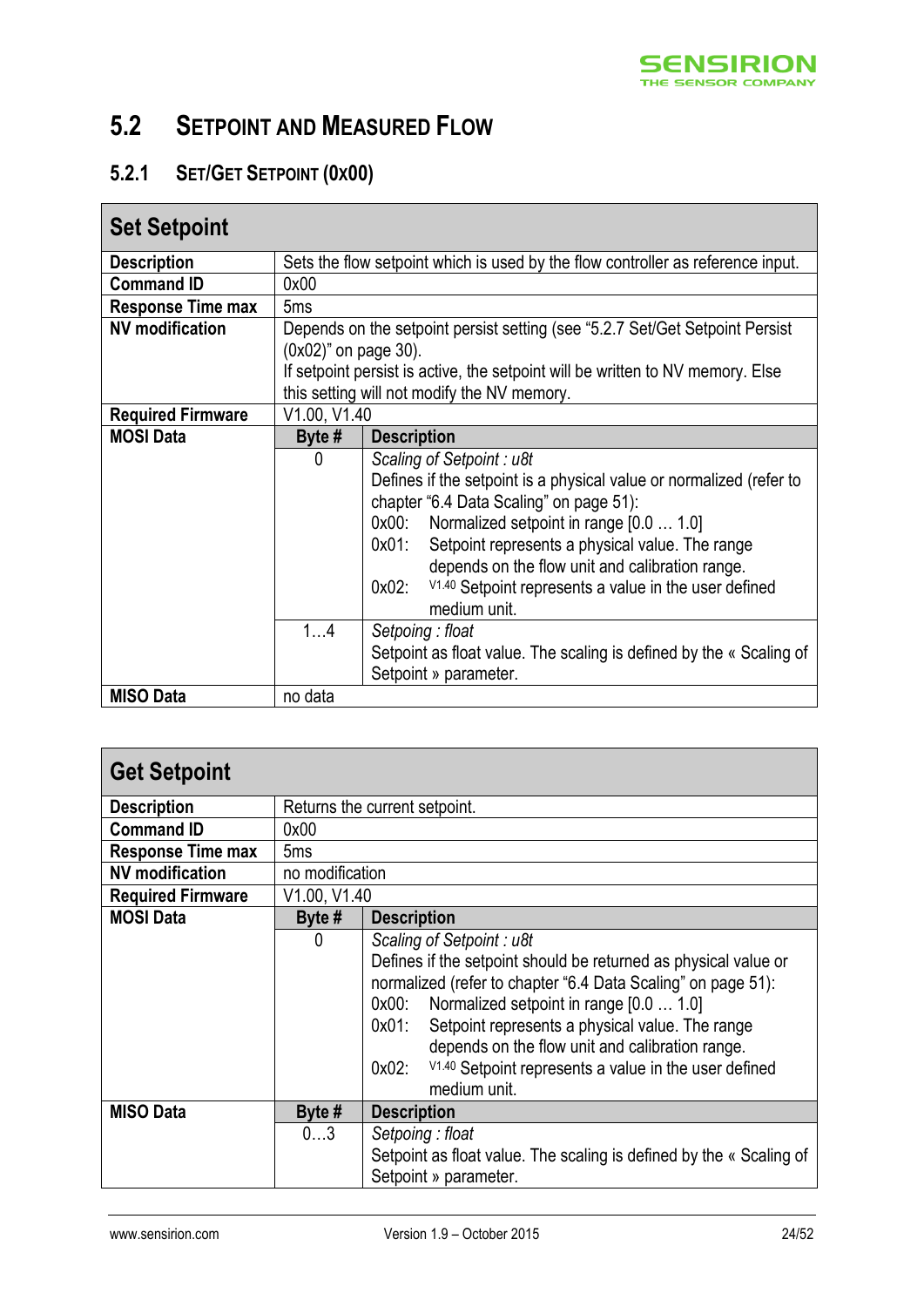

### <span id="page-24-0"></span>**5.2.2 READ MEASURED FLOW (0X08)**

| <b>Read Measured Flow</b> |                 |                                                                                                                                                                                                                                                                                                                                                                                                                                       |
|---------------------------|-----------------|---------------------------------------------------------------------------------------------------------------------------------------------------------------------------------------------------------------------------------------------------------------------------------------------------------------------------------------------------------------------------------------------------------------------------------------|
| <b>Description</b>        |                 | The command returns the latest measured flow value. The value can be read                                                                                                                                                                                                                                                                                                                                                             |
|                           |                 | as physical or normalized value.                                                                                                                                                                                                                                                                                                                                                                                                      |
| <b>Command ID</b>         | 0x08            |                                                                                                                                                                                                                                                                                                                                                                                                                                       |
| <b>Response Time max</b>  | 5 <sub>ms</sub> |                                                                                                                                                                                                                                                                                                                                                                                                                                       |
| <b>NV</b> modification    | no modification |                                                                                                                                                                                                                                                                                                                                                                                                                                       |
| <b>Required Firmware</b>  | V1.00, V1.40    |                                                                                                                                                                                                                                                                                                                                                                                                                                       |
| <b>MOSI Data</b>          | Byte $#$        | <b>Description</b>                                                                                                                                                                                                                                                                                                                                                                                                                    |
|                           | 0               | Scaling of measured flow: u8t<br>Defines if the measured flow should be returned as physical<br>value or normalized (refer to chapter "6.4 Data Scaling" on page<br>$51$ :<br>0x00:<br>Normalized flow in range [0.0  1.0]<br>$0x01$ :<br>Flow represents a physical value. The range<br>depends on the flow unit and calibration range.<br>V <sub>1.40</sub> Flow represents a value in the user defined<br>$0x02$ :<br>medium unit. |
| <b>MISO Data</b>          | Byte $#$        | <b>Description</b>                                                                                                                                                                                                                                                                                                                                                                                                                    |
|                           | 03              | Measured flow value: float                                                                                                                                                                                                                                                                                                                                                                                                            |
|                           |                 | Measured flow as float value. The scaling is defined by the                                                                                                                                                                                                                                                                                                                                                                           |
|                           |                 | « Scaling of measured flow » parameter.                                                                                                                                                                                                                                                                                                                                                                                               |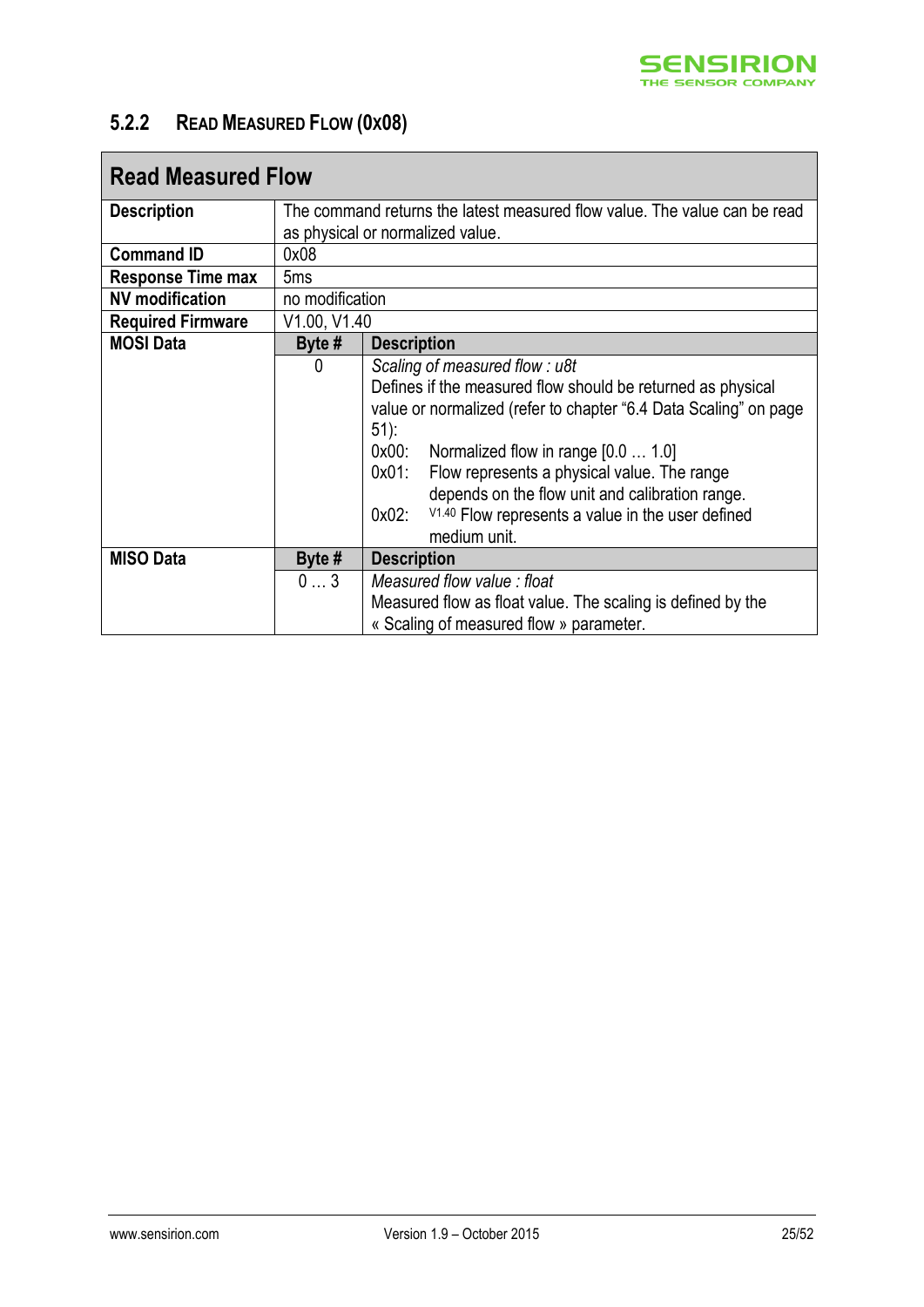

### <span id="page-25-0"></span>**5.2.3 READ MEASURED FLOW BUFFERED (0X09)**

| <b>Read Measured Flow Buffered</b>           |                                                                                                                                                                                                                                                                                                                                                                                                                                                                                                                                                                                                   |                                                                                                                                                                                                                                                                                                                                                                                                                                          |
|----------------------------------------------|---------------------------------------------------------------------------------------------------------------------------------------------------------------------------------------------------------------------------------------------------------------------------------------------------------------------------------------------------------------------------------------------------------------------------------------------------------------------------------------------------------------------------------------------------------------------------------------------------|------------------------------------------------------------------------------------------------------------------------------------------------------------------------------------------------------------------------------------------------------------------------------------------------------------------------------------------------------------------------------------------------------------------------------------------|
| <b>Description</b>                           | The MFC has an internal ring buffer in which the measured flow values are<br>automatically stored in a regular interval. The size of the buffer is between 85<br>and 256 (depends on the specific device configuration).<br>With this command you can readout the buffered values (maximum 60 values<br>per transfer, due to the limited space in the data part of the SHDLC frame). If<br>you do not readout the buffer or you are too slow with reading, the oldest<br>values will be lost.<br>Note that the values which have been read will automatically be cleared from<br>the ring buffer. |                                                                                                                                                                                                                                                                                                                                                                                                                                          |
| <b>Command ID</b>                            | 0x09                                                                                                                                                                                                                                                                                                                                                                                                                                                                                                                                                                                              |                                                                                                                                                                                                                                                                                                                                                                                                                                          |
| <b>Response Time max</b>                     | 5 <sub>ms</sub>                                                                                                                                                                                                                                                                                                                                                                                                                                                                                                                                                                                   |                                                                                                                                                                                                                                                                                                                                                                                                                                          |
| <b>NV</b> modification                       | no modification                                                                                                                                                                                                                                                                                                                                                                                                                                                                                                                                                                                   |                                                                                                                                                                                                                                                                                                                                                                                                                                          |
| <b>Required Firmware</b><br><b>MOSI Data</b> | V1.00, V1.40<br>Byte #                                                                                                                                                                                                                                                                                                                                                                                                                                                                                                                                                                            | <b>Description</b>                                                                                                                                                                                                                                                                                                                                                                                                                       |
|                                              | 0                                                                                                                                                                                                                                                                                                                                                                                                                                                                                                                                                                                                 | Scaling of measured flow values : u8t<br>Defines if the measured flow should be returned as physical<br>value or normalized values (refer to chapter "6.4 Data Scaling"<br>on page $51$ :<br>0x00:<br>Normalized flow in range [0.0  1.0]<br>$0x01$ :<br>Flow represents a physical value. The range<br>depends on the flow unit and calibration range.<br>V1.40 Flow represents a value in the user defined<br>$0x02$ :<br>medium unit. |
| <b>MISO Data</b>                             | Byte #                                                                                                                                                                                                                                                                                                                                                                                                                                                                                                                                                                                            | <b>Description</b>                                                                                                                                                                                                                                                                                                                                                                                                                       |
|                                              | 03                                                                                                                                                                                                                                                                                                                                                                                                                                                                                                                                                                                                | Number of measured values lost : u32t<br>If the time between the 'Read Measured Flow Buffered'<br>command calls is to large, the internal ring buffer will overrun. In<br>this case, the oldest value in the buffer is cleared when a new<br>value enters. This number is a counter which counts the missing<br>values between the function calls (number of values which were<br>not readout by the bus master).                        |
|                                              | 47                                                                                                                                                                                                                                                                                                                                                                                                                                                                                                                                                                                                | Number of values remaining in buffer : u32t<br>The number of values which remains in the buffer after this<br>function call (the number of returned values is limited to 60<br>values because the maximum allowed data part in the SHDLC<br>frame is 255 bytes).                                                                                                                                                                         |
|                                              | 811                                                                                                                                                                                                                                                                                                                                                                                                                                                                                                                                                                                               | Sampling Time: ft<br>Time in second between the measured values                                                                                                                                                                                                                                                                                                                                                                          |
|                                              | 12n                                                                                                                                                                                                                                                                                                                                                                                                                                                                                                                                                                                               | Measured values: $ft[]$<br>The measured values read from the ring buffer $(0 \ldots 60$ values)                                                                                                                                                                                                                                                                                                                                          |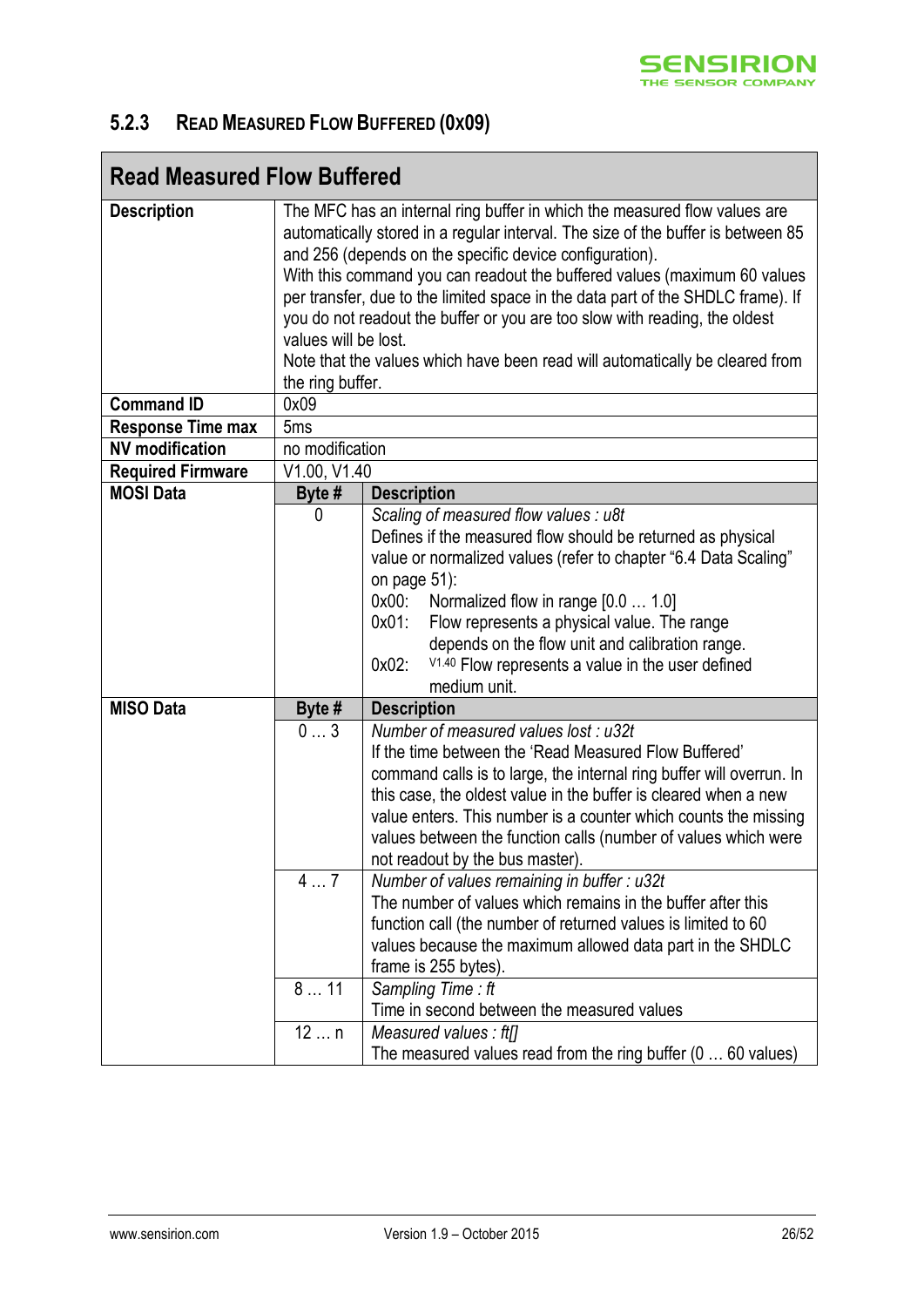

### <span id="page-26-0"></span>**5.2.4 READ MEASURED FLOW (2 SENSORS) (0X0A)**

| <b>Read Measured Flow (2 Sensors)</b> |                                                          |                                                                             |  |  |
|---------------------------------------|----------------------------------------------------------|-----------------------------------------------------------------------------|--|--|
| <b>Description</b>                    |                                                          | The command returns the latest measured flow value from both flow sensors.  |  |  |
|                                       | The values can be read as physical or normalized values. |                                                                             |  |  |
|                                       |                                                          | Note: This command is available only on devices with multiple flow sensors. |  |  |
| <b>Command ID</b>                     | 0x0A                                                     |                                                                             |  |  |
| <b>Response Time max</b>              | 5 <sub>ms</sub>                                          |                                                                             |  |  |
| <b>NV</b> modification                | no modification                                          |                                                                             |  |  |
| <b>Required Firmware</b>              | V1.48                                                    |                                                                             |  |  |
| <b>MOSI Data</b>                      | Byte $#$                                                 | <b>Description</b>                                                          |  |  |
|                                       | 0                                                        | Scaling of measured flow: u8t                                               |  |  |
|                                       |                                                          | Defines if the measured flow should be returned as physical                 |  |  |
|                                       |                                                          | value or normalized (refer to chapter "6.4 Data Scaling" on page            |  |  |
|                                       |                                                          | $51$ :                                                                      |  |  |
|                                       |                                                          | $0x00$ :<br>Normalized flow in range [0.0  1.0]                             |  |  |
|                                       |                                                          | Flow represents a physical value. The range<br>$0x01$ :                     |  |  |
|                                       |                                                          | depends on the flow unit and calibration range.                             |  |  |
|                                       |                                                          | Flow represents a value in the user defined<br>$0x02$ :                     |  |  |
|                                       |                                                          | medium unit.                                                                |  |  |
| <b>MISO Data</b>                      | Byte #                                                   | <b>Description</b>                                                          |  |  |
|                                       | 03                                                       | Measured flow value main sensor: float                                      |  |  |
|                                       |                                                          | Measured flow from the main flow sensor (used for the flow                  |  |  |
|                                       |                                                          | controller) as float value. The scaling is defined by the « Scaling         |  |  |
|                                       |                                                          | of measured flow » parameter.                                               |  |  |
|                                       | 47                                                       | Measured flow value secondary sensor: float                                 |  |  |
|                                       |                                                          | Measured flow from the secondary flow sensor as float value.                |  |  |
|                                       |                                                          | The scaling is defined by the « Scaling of measured flow »                  |  |  |
|                                       |                                                          | parameter.                                                                  |  |  |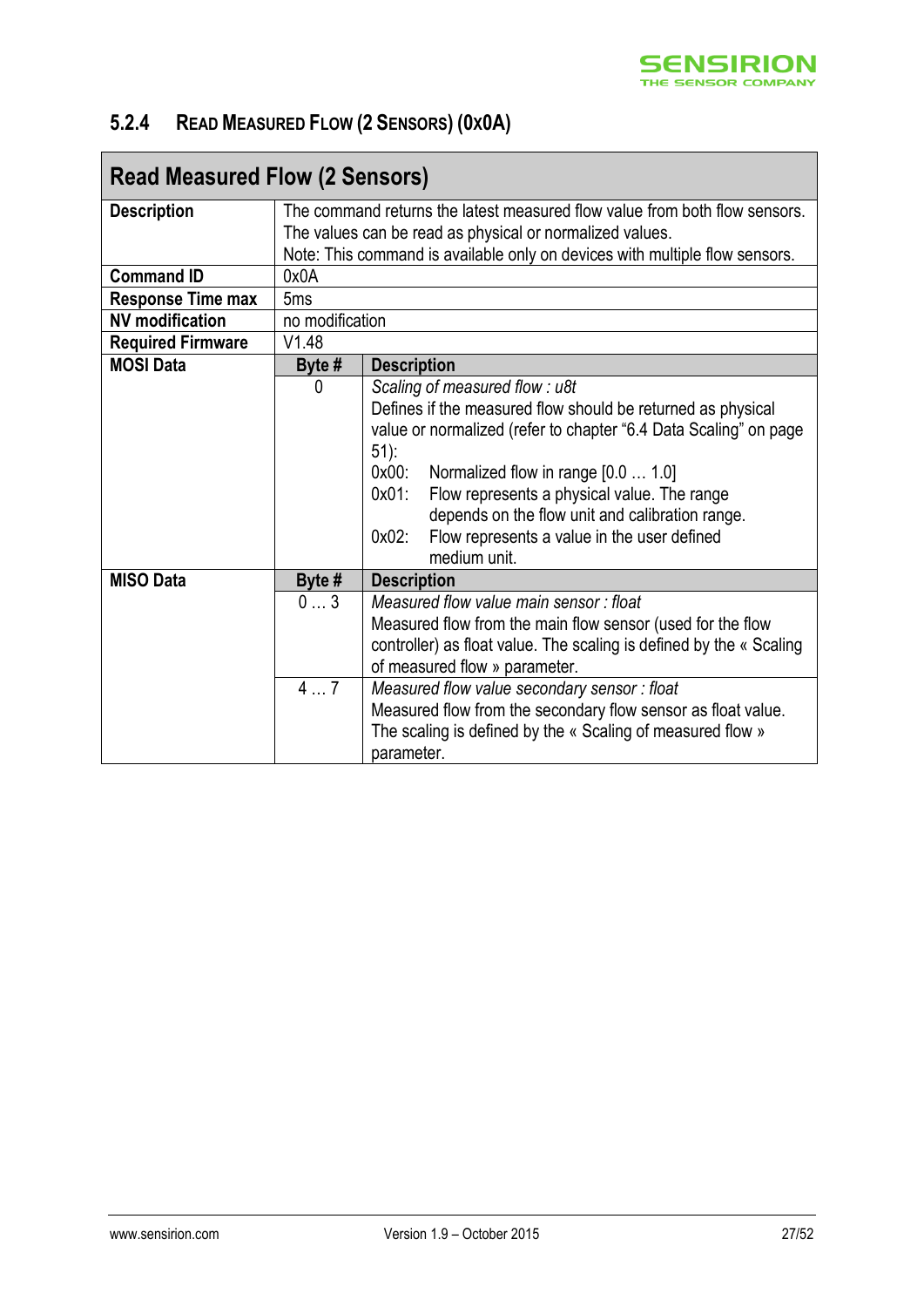

### <span id="page-27-0"></span>**5.2.5 SET SETPOINT AND READ MEASURED FLOW (0X03)**

| <b>Set Setpoint and read Measured Flow</b> |                                                                                                                                                                                                                                                                       |                                                                                                                                                                                                                                                                                                                                                                                                                                                  |  |
|--------------------------------------------|-----------------------------------------------------------------------------------------------------------------------------------------------------------------------------------------------------------------------------------------------------------------------|--------------------------------------------------------------------------------------------------------------------------------------------------------------------------------------------------------------------------------------------------------------------------------------------------------------------------------------------------------------------------------------------------------------------------------------------------|--|
| <b>Description</b>                         | This command is a combination of the two commands "Set/Get Setpoint<br>(0x00)" and "Read Measured Flow (0x08)". This command is intended for<br>process data exchange (setpoint and flow) and safes a lot of protocol<br>overhead compared to separate command usage. |                                                                                                                                                                                                                                                                                                                                                                                                                                                  |  |
| <b>Command ID</b>                          | 0x03                                                                                                                                                                                                                                                                  |                                                                                                                                                                                                                                                                                                                                                                                                                                                  |  |
| <b>Response Time max</b>                   | 5 <sub>ms</sub>                                                                                                                                                                                                                                                       |                                                                                                                                                                                                                                                                                                                                                                                                                                                  |  |
| <b>NV</b> modification                     | Depends on the setpoint persist setting (see "5.2.7 Set/Get Setpoint Persist<br>(0x02)" on page 30).<br>If setpoint persist is active, the setpoint will be written to NV memory. Else<br>this setting will not modify the NV memory.                                 |                                                                                                                                                                                                                                                                                                                                                                                                                                                  |  |
| <b>Required Firmware</b>                   | V1.00, V1.40                                                                                                                                                                                                                                                          |                                                                                                                                                                                                                                                                                                                                                                                                                                                  |  |
| <b>MOSI Data</b>                           | Byte #                                                                                                                                                                                                                                                                | <b>Description</b>                                                                                                                                                                                                                                                                                                                                                                                                                               |  |
|                                            | 0<br>14                                                                                                                                                                                                                                                               | Scaling of Setpoint and Flow: u8t<br>Defines if the setpoint and returned flow are physical values or<br>normalized (refer to chapter "6.4 Data Scaling" on page 51):<br>$0x00$ :<br>Normalized setpoint/flow in range [0.0  1.0]<br>$0x01$ :<br>Setpoint/flow represents physical values. The range<br>depends on the flow unit and calibration range.<br>V1.40 Setpoint/flow represents values in the user defined<br>$0x02$ :<br>medium unit. |  |
|                                            |                                                                                                                                                                                                                                                                       | Setpoint: float<br>Setpoint as float value. The scaling is defined by the « Scaling of<br>Setpoint and Flow» parameter.                                                                                                                                                                                                                                                                                                                          |  |
| <b>MISO Data</b>                           | Byte #                                                                                                                                                                                                                                                                | <b>Description</b>                                                                                                                                                                                                                                                                                                                                                                                                                               |  |
|                                            | 03                                                                                                                                                                                                                                                                    | Measured flow value: float<br>Measured flow as float value. The scaling is defined by the<br>« Scaling of Setpoint and Flow» parameter.                                                                                                                                                                                                                                                                                                          |  |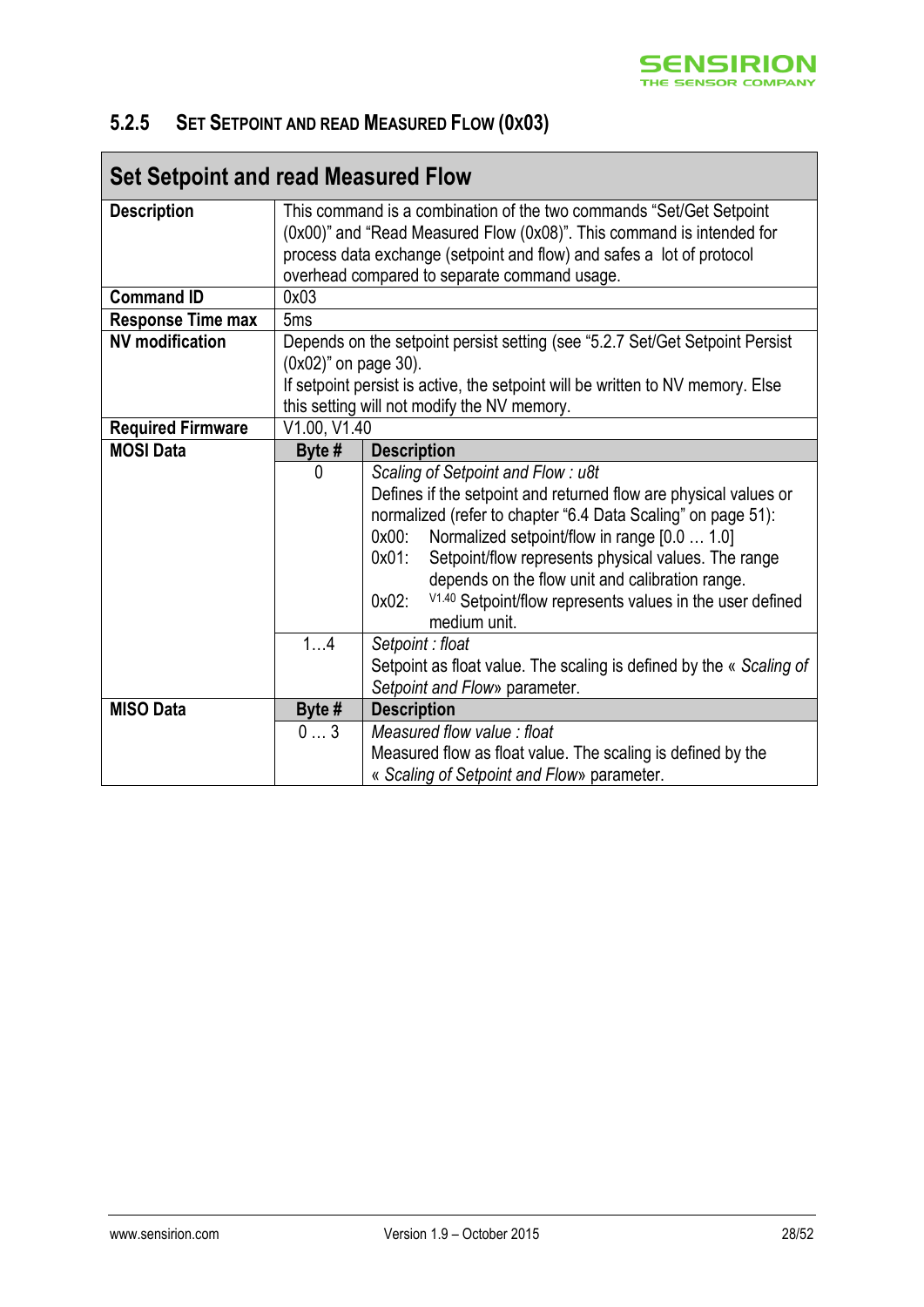### <span id="page-28-0"></span>**5.2.6 SET SETPOINT AND READ MEASURED FLOW (2 SENSORS) (0X04)**

|                          |                                                                                                                                                                                                                                                                                                                                                                  | Set Setpoint and read Measured Flow (2 Sensors)                                                                                                                                                                                                                                                                                                                                                                                                               |  |  |
|--------------------------|------------------------------------------------------------------------------------------------------------------------------------------------------------------------------------------------------------------------------------------------------------------------------------------------------------------------------------------------------------------|---------------------------------------------------------------------------------------------------------------------------------------------------------------------------------------------------------------------------------------------------------------------------------------------------------------------------------------------------------------------------------------------------------------------------------------------------------------|--|--|
| <b>Description</b>       | This command is a combination of the two commands "Set/Get Setpoint<br>(0x00)" and "Read Measured Flow (2 Sensors) (0x0A)". This command is<br>intended for process data exchange (setpoint and flow) and safes a lot of<br>protocol overhead compared to separate command usage.<br>Note: This command is available only on devices with multiple flow sensors. |                                                                                                                                                                                                                                                                                                                                                                                                                                                               |  |  |
| <b>Command ID</b>        | 0x04                                                                                                                                                                                                                                                                                                                                                             |                                                                                                                                                                                                                                                                                                                                                                                                                                                               |  |  |
| <b>Response Time max</b> | 5 <sub>ms</sub>                                                                                                                                                                                                                                                                                                                                                  |                                                                                                                                                                                                                                                                                                                                                                                                                                                               |  |  |
| <b>NV</b> modification   | Depends on the setpoint persist setting (see "5.2.7 Set/Get Setpoint Persist<br>(0x02)" on page 30).<br>If setpoint persist is active, the setpoint will be written to NV memory. Else<br>this setting will not modify the NV memory.                                                                                                                            |                                                                                                                                                                                                                                                                                                                                                                                                                                                               |  |  |
| <b>Required Firmware</b> | V1.46                                                                                                                                                                                                                                                                                                                                                            |                                                                                                                                                                                                                                                                                                                                                                                                                                                               |  |  |
| <b>MOSI Data</b>         | Byte #                                                                                                                                                                                                                                                                                                                                                           | <b>Description</b>                                                                                                                                                                                                                                                                                                                                                                                                                                            |  |  |
|                          | $\mathbf{0}$<br>$\overline{1}$ 4                                                                                                                                                                                                                                                                                                                                 | Scaling of Setpoint and Flow: u8t<br>Defines if the setpoint and returned flow are physical values or<br>normalized (refer to chapter "6.4 Data Scaling" on page 51):<br>Normalized setpoint/flow in range [0.0  1.0]<br>$0x00$ :<br>Setpoint/flow represents physical values. The range<br>$0x01$ :<br>depends on the flow unit and calibration range.<br>$0x02$ :<br>Setpoint/flow represents values in the user defined<br>medium unit.<br>Setpoint: float |  |  |
|                          |                                                                                                                                                                                                                                                                                                                                                                  | Setpoint as float value. The scaling is defined by the « Scaling of<br>Setpoint and Flow» parameter.                                                                                                                                                                                                                                                                                                                                                          |  |  |
| <b>MISO Data</b>         | Byte #                                                                                                                                                                                                                                                                                                                                                           | <b>Description</b>                                                                                                                                                                                                                                                                                                                                                                                                                                            |  |  |
|                          | 03<br>47                                                                                                                                                                                                                                                                                                                                                         | Measured flow value main sensor: float<br>Measured flow from the main sensor (used for the flow<br>controller) as float value. The scaling is defined by the « Scaling<br>of Setpoint and Flow» parameter.<br>Measured flow value secondary sensor: float<br>Measured flow from the secondary sensor as float value. The<br>scaling is defined by the « Scaling of Setpoint and Flow»<br>parameter.                                                           |  |  |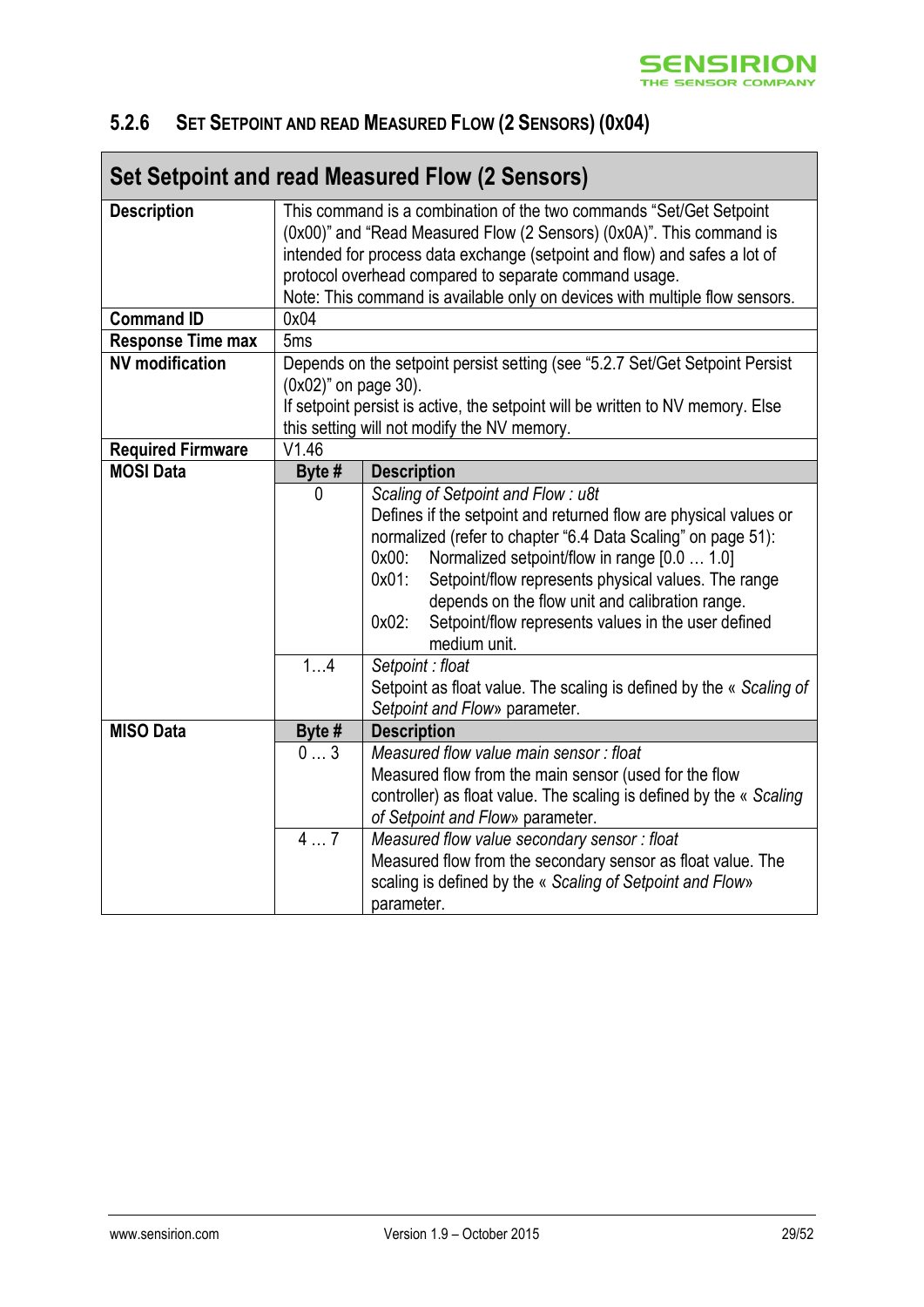

### <span id="page-29-0"></span>**5.2.7 SET/GET SETPOINT PERSIST (0X02)**

| <b>Set Setpoint Persist</b> |                           |                                                                                     |  |  |
|-----------------------------|---------------------------|-------------------------------------------------------------------------------------|--|--|
| <b>Description</b>          |                           | Allows to define, if a setpoint should persist after a reset (soft or hardreset) or |  |  |
|                             | if it should be set to 0. |                                                                                     |  |  |
| <b>Command ID</b>           | 0x02                      |                                                                                     |  |  |
| <b>Response Time max</b>    | 10ms                      |                                                                                     |  |  |
| <b>NV</b> modification      |                           | Setting is stored in NV memory                                                      |  |  |
| <b>Required Firmware</b>    | V1.00                     |                                                                                     |  |  |
| <b>MOSI Data</b>            | Byte $#$                  | <b>Description</b>                                                                  |  |  |
|                             | 0                         | Type of configuration : $u$ 8t                                                      |  |  |
|                             |                           | Set to 0x00                                                                         |  |  |
|                             |                           | Setpoint persist : bool                                                             |  |  |
|                             |                           | 0x00:<br>Set setpoint to 0 after a soft or hardreset                                |  |  |
|                             |                           | $0x01$ :<br>Set old setpoint after a soft or hardreset                              |  |  |
| <b>MISO Data</b>            | no data                   |                                                                                     |  |  |

| <b>Get Setpoint Persist</b> |                                            |                                                         |  |
|-----------------------------|--------------------------------------------|---------------------------------------------------------|--|
| <b>Description</b>          | Returns the setpoint persist configuration |                                                         |  |
| <b>Command ID</b>           | 0x02                                       |                                                         |  |
| <b>Response Time max</b>    | 10 <sub>ms</sub>                           |                                                         |  |
| <b>NV</b> modification      | no modification                            |                                                         |  |
| <b>Required Firmware</b>    | V1.00                                      |                                                         |  |
| <b>MOSI Data</b>            | Byte $#$                                   | <b>Description</b>                                      |  |
|                             | 0                                          | Type of configuration: $u$ 8t                           |  |
|                             |                                            | Set to 0x80                                             |  |
| <b>MISO Data</b>            | Byte $#$                                   | <b>Description</b>                                      |  |
|                             | 0                                          | Setpoint persist : bool                                 |  |
|                             |                                            | Sets setpoint to 0 after a soft or hardreset<br>0x00:   |  |
|                             |                                            | Sets old setpoint after a soft or hardreset<br>$0x01$ : |  |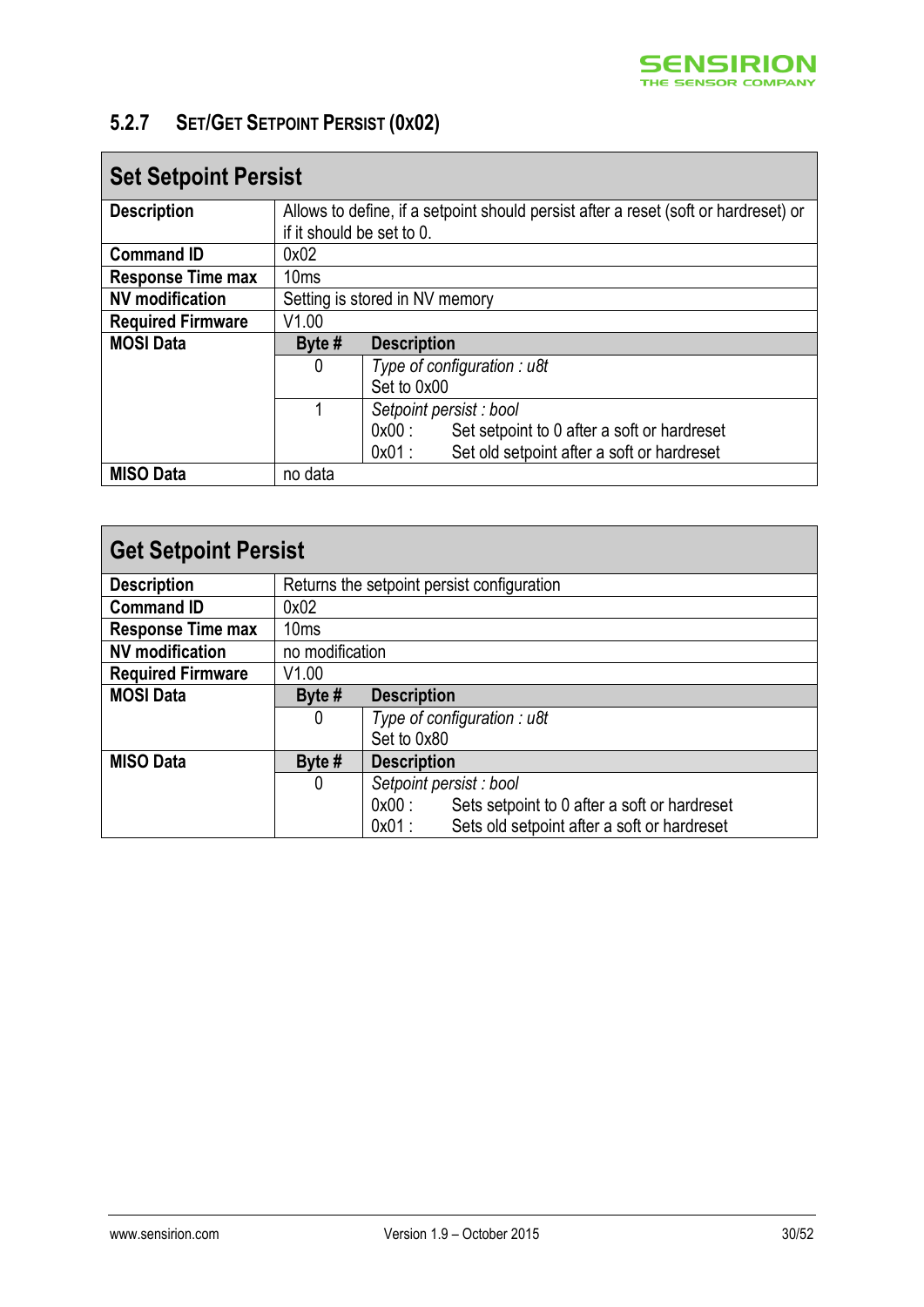

### <span id="page-30-1"></span>**5.3 VALVE INPUT SOURCE CONFIGURATION**

### <span id="page-30-0"></span>**5.3.1 SET/GET VALVE INPUT SOURCE CONFIGURATION (0X20)**

### **Set Valve Input Source Configuration**

| <b>Description</b>       | By default, the valve is controlled by the controller. To change this behavior, |                                          |                                                                                                        |  |
|--------------------------|---------------------------------------------------------------------------------|------------------------------------------|--------------------------------------------------------------------------------------------------------|--|
|                          | the valve input source can be changed.                                          |                                          |                                                                                                        |  |
| <b>Command ID</b>        | 0x20                                                                            |                                          |                                                                                                        |  |
| <b>Response Time max</b> | 5 <sub>ms</sub>                                                                 |                                          |                                                                                                        |  |
| <b>NV</b> modification   | no modification                                                                 |                                          |                                                                                                        |  |
| <b>Required Firmware</b> | V1.40                                                                           |                                          |                                                                                                        |  |
| <b>MOSI Data</b>         | Byte $#$                                                                        | <b>Description</b>                       |                                                                                                        |  |
|                          | 0                                                                               |                                          | Defines the configuration which should set : u8t                                                       |  |
|                          |                                                                                 | $0x00$ :                                 | set valve input source                                                                                 |  |
|                          |                                                                                 | set user defined valve value<br>$0x01$ : |                                                                                                        |  |
|                          | 1  n                                                                            | Set valve input source:                  |                                                                                                        |  |
|                          |                                                                                 | Byte #                                   | <b>Description</b>                                                                                     |  |
|                          |                                                                                 |                                          | Input Source: u8t                                                                                      |  |
|                          |                                                                                 |                                          | $0x00 =$ <b>Controller (default)</b> , driven by the flow controller                                   |  |
|                          |                                                                                 |                                          | $0x01$ = Force Closed, valve remains fully closed                                                      |  |
|                          |                                                                                 |                                          | $0x02$ = Force Open, valve remains fully open                                                          |  |
|                          |                                                                                 |                                          | $0x03$ = <b>Hold</b> , hold the voltage on the valve<br>$0x10 =$ User Defined, user defined value $01$ |  |
|                          |                                                                                 |                                          |                                                                                                        |  |
|                          |                                                                                 |                                          |                                                                                                        |  |
|                          |                                                                                 | Set user defined valve value:            |                                                                                                        |  |
|                          |                                                                                 | Byte #                                   | <b>Description</b>                                                                                     |  |
|                          |                                                                                 | $1 \ldots 5$                             | User Defined Value (0  1): float                                                                       |  |
|                          |                                                                                 |                                          | $0 \rightarrow$ fully closed                                                                           |  |
|                          |                                                                                 |                                          | 1 $\rightarrow$ fully open                                                                             |  |
| <b>MISO Data</b>         | no data                                                                         |                                          |                                                                                                        |  |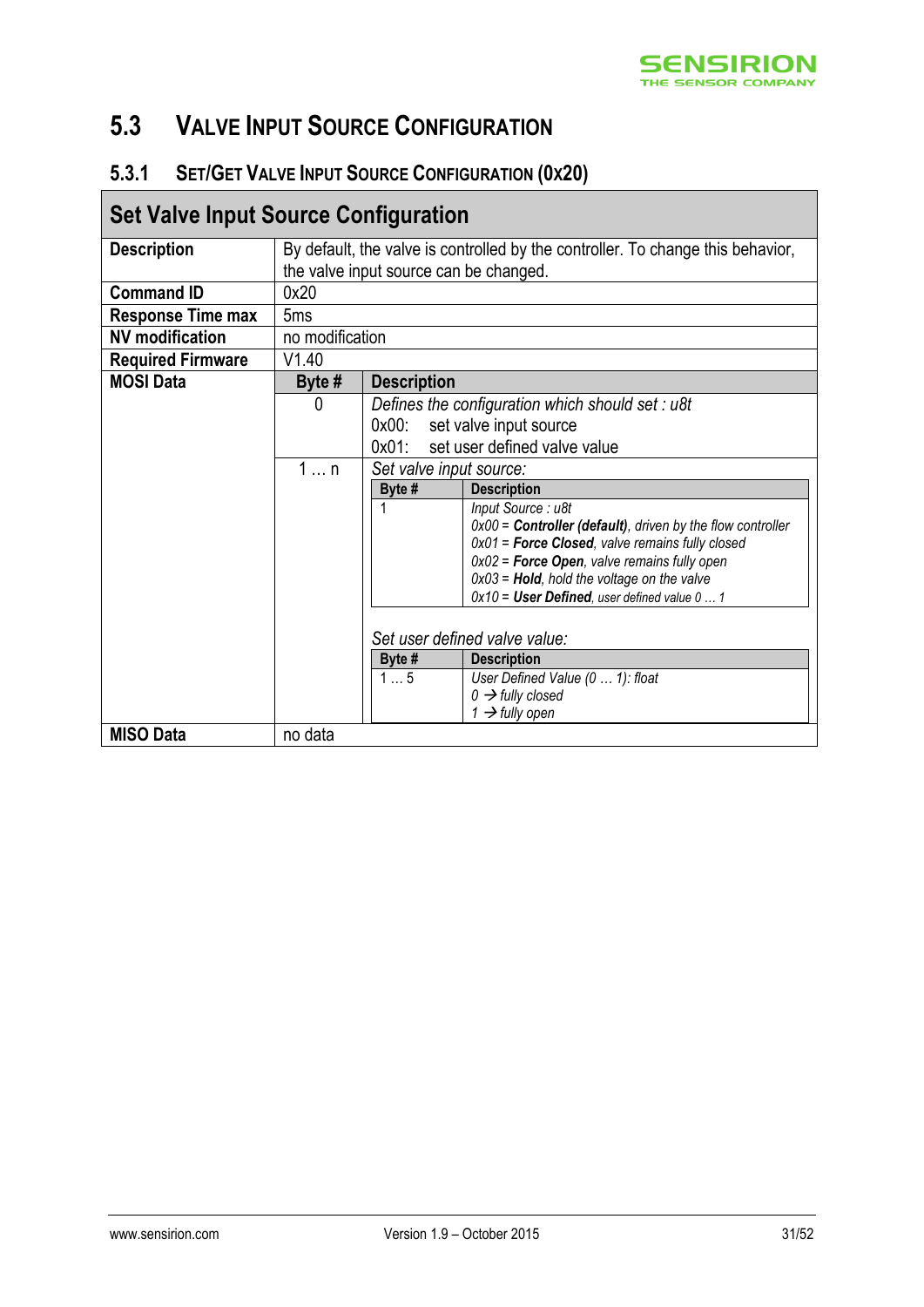# **Get Valve Input Source Configuration**

| <b>Description</b>       | Gets the current valve input source. |                         |                                                                      |
|--------------------------|--------------------------------------|-------------------------|----------------------------------------------------------------------|
| <b>Command ID</b>        | 0x20                                 |                         |                                                                      |
| <b>Response Time max</b> | 5 <sub>ms</sub>                      |                         |                                                                      |
| <b>NV</b> modification   | no modification                      |                         |                                                                      |
| <b>Required Firmware</b> | V1.40                                |                         |                                                                      |
| <b>MOSI Data</b>         | Byte #                               | <b>Description</b>      |                                                                      |
|                          | 0                                    |                         | Defines the configuration which should get : $u\delta t$             |
|                          |                                      | $0x00$ :                | get valve input source                                               |
|                          |                                      |                         | 0x01: get user defined valve value                                   |
| <b>MISO Data</b>         | Byte #                               | <b>Description</b>      |                                                                      |
|                          | $0 \dots n$                          | Get valve input source: |                                                                      |
|                          |                                      | Byte #                  | <b>Description</b>                                                   |
|                          |                                      | $\Omega$                | Input Source: u8t                                                    |
|                          |                                      |                         | $0x00 =$ <b>Controller (default)</b> , driven by the flow controller |
|                          |                                      |                         | $0x01$ = Force Closed, valve remains fully closed                    |
|                          |                                      |                         | $0x02$ = <b>Force Open</b> , valve remains fully open                |
|                          |                                      |                         | $0x03$ = Hold, hold the voltage on the valve                         |
|                          |                                      |                         | $0x10 =$ User Defined, user defined value $01$                       |
|                          |                                      |                         |                                                                      |
|                          |                                      |                         | Get user defined valve value:                                        |
|                          |                                      | Byte #                  | <b>Description</b>                                                   |
|                          |                                      | 04                      | User Defined Value (0  1): float                                     |
|                          |                                      |                         | $0 \rightarrow$ fully closed                                         |
|                          |                                      |                         | 1 $\rightarrow$ fully open                                           |
|                          |                                      |                         |                                                                      |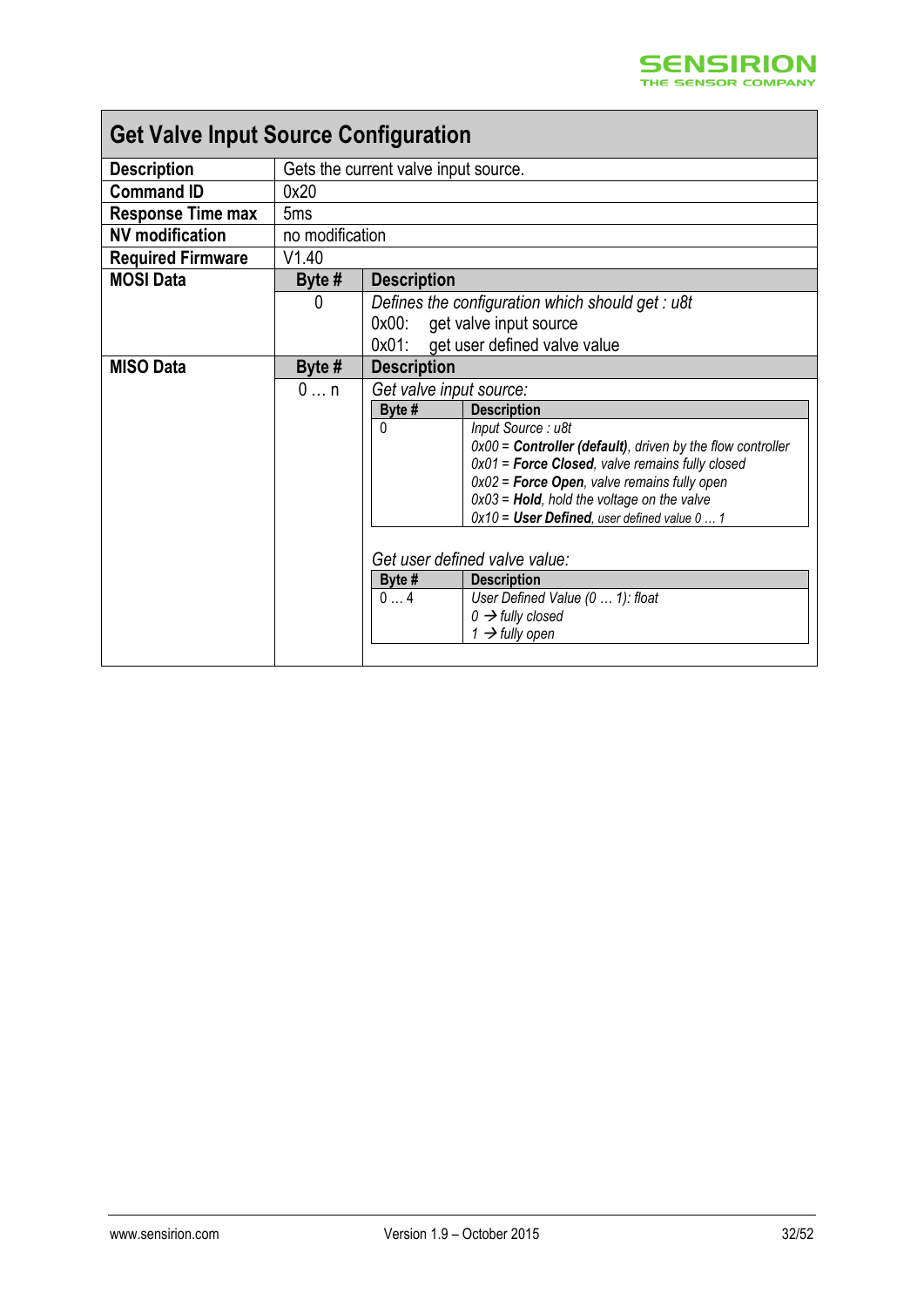

## <span id="page-32-1"></span>**5.4 MEDIUM UNIT CONFIGURATION**

### <span id="page-32-0"></span>**5.4.1 SET/GET MEDIUM UNIT CONFIGURATION (0X21)**

| <b>Set Medium Unit Configuration</b> |                                |                                          |                                                                              |  |
|--------------------------------------|--------------------------------|------------------------------------------|------------------------------------------------------------------------------|--|
| <b>Description</b>                   |                                |                                          | You can define your own unit for the flow values. For example, if the        |  |
|                                      |                                |                                          | calibration is done in norm liter per minute but sccm is needed, you can set |  |
|                                      |                                |                                          | the medium unit to sccm. If you select user defined medium unit for flow     |  |
|                                      |                                |                                          | scaling, the MFC recalculates all flow values into the specified unit.       |  |
| <b>Command ID</b>                    | 0x21                           |                                          |                                                                              |  |
| <b>Response Time max</b>             | 5 <sub>ms</sub>                |                                          |                                                                              |  |
| <b>NV</b> modification               | Setting is stored in NV memory |                                          |                                                                              |  |
| <b>Required Firmware</b>             | V1.40                          |                                          |                                                                              |  |
| <b>MOSI Data</b>                     | Byte $#$                       | <b>Description</b>                       |                                                                              |  |
|                                      | $\mathbf{0}$                   |                                          | Defines the configuration which should set: u8t                              |  |
|                                      |                                | set user defined medium unit<br>$0x00$ : |                                                                              |  |
|                                      | $1 \ldots n$                   | Set user defined medium unit:            |                                                                              |  |
|                                      |                                | Byte #                                   | <b>Description</b>                                                           |  |
|                                      |                                |                                          | Medium Unit Prefix: i8t                                                      |  |
|                                      |                                |                                          | See appendix for encoding                                                    |  |
|                                      |                                |                                          | $0x7F = Use medium unit prefix from calibration$                             |  |
|                                      |                                | 2                                        | Medium Unit: u8t                                                             |  |
|                                      |                                |                                          | See appendix for encoding                                                    |  |
|                                      |                                |                                          | 0xFF = Use medium unit from calibration                                      |  |
|                                      |                                | 3                                        | Timebase: u8t                                                                |  |
|                                      |                                |                                          | See appendix for encoding                                                    |  |
|                                      |                                |                                          | 0xFF = Use timebase from calibration                                         |  |
| <b>MISO Data</b>                     | no data                        |                                          |                                                                              |  |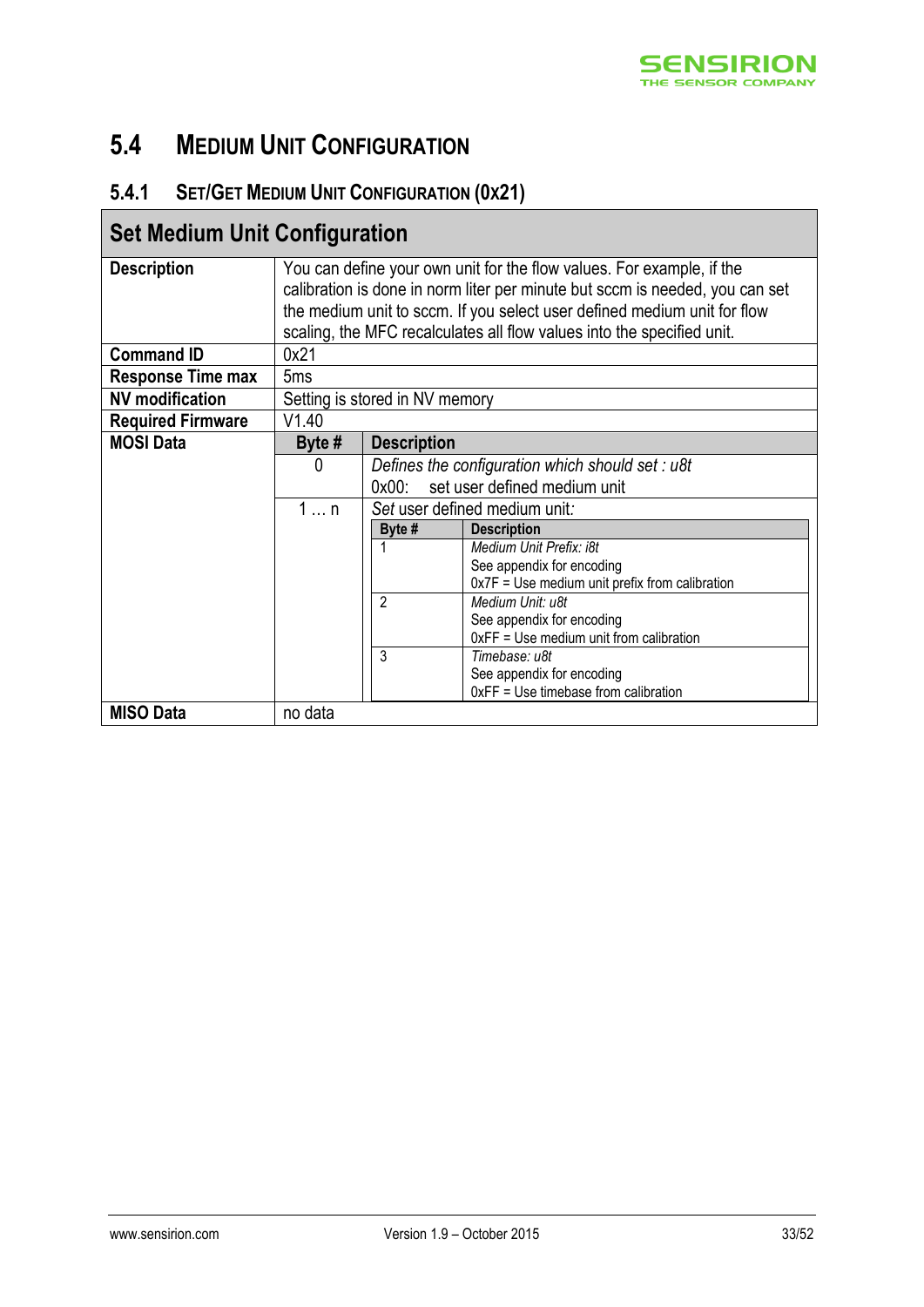| <b>Get Medium Unit Configuration</b> |                              |                    |                                                              |
|--------------------------------------|------------------------------|--------------------|--------------------------------------------------------------|
| <b>Description</b>                   |                              |                    | Gets the user defined medium unit configuration.             |
| <b>Command ID</b>                    | 0x21                         |                    |                                                              |
| <b>Response Time max</b>             | 5 <sub>ms</sub>              |                    |                                                              |
| <b>NV</b> modification               | no modification              |                    |                                                              |
| <b>Required Firmware</b>             | V1.40                        |                    |                                                              |
| <b>MOSI Data</b>                     | Byte #                       | <b>Description</b> |                                                              |
|                                      | $\Omega$                     |                    | Defines the configuration which should get : u8t             |
|                                      |                              | $0x00$ :           | get user defined medium unit                                 |
|                                      |                              | $0x01$ :           | get user defined medium unit without wildcards               |
|                                      |                              | 0x0A:              | get converted fullscale                                      |
| <b>MISO Data</b>                     | Byte #                       | <b>Description</b> |                                                              |
|                                      | $0 \dots n$                  |                    | Get user defined medium unit:                                |
|                                      |                              | Byte #             | <b>Description</b>                                           |
|                                      |                              | 0                  | Medium Unit Prefix: i8t                                      |
|                                      |                              |                    | See appendix for encoding                                    |
|                                      |                              |                    | 0x7F = Use medium unit prefix from MCB                       |
|                                      |                              | 1                  | Medium Unit: u8t                                             |
|                                      |                              |                    | See appendix for encoding<br>0xFF = Use medium unit from MCB |
|                                      |                              | $\overline{2}$     | Timebase: u8t                                                |
|                                      |                              |                    | See appendix for encoding                                    |
|                                      |                              |                    | 0xFF = Use timebase from MCB                                 |
|                                      |                              |                    | Get user defined medium without wildcards:                   |
|                                      | <b>Description</b><br>Byte # |                    |                                                              |
|                                      |                              | U                  | Medium Unit Prefix: i8t                                      |
|                                      |                              |                    | See appendix for encoding                                    |
|                                      |                              | 1                  | Medium Unit: u8t                                             |
|                                      |                              |                    | See appendix for encoding                                    |
|                                      |                              | $\overline{2}$     | Timebase: u8t                                                |
|                                      |                              |                    | See appendix for encoding                                    |
|                                      |                              |                    | Get converted fullscale:                                     |
|                                      |                              | Byte #             | <b>Description</b>                                           |
|                                      |                              | 03                 | Fullscale for user defined medium : float                    |
|                                      |                              |                    |                                                              |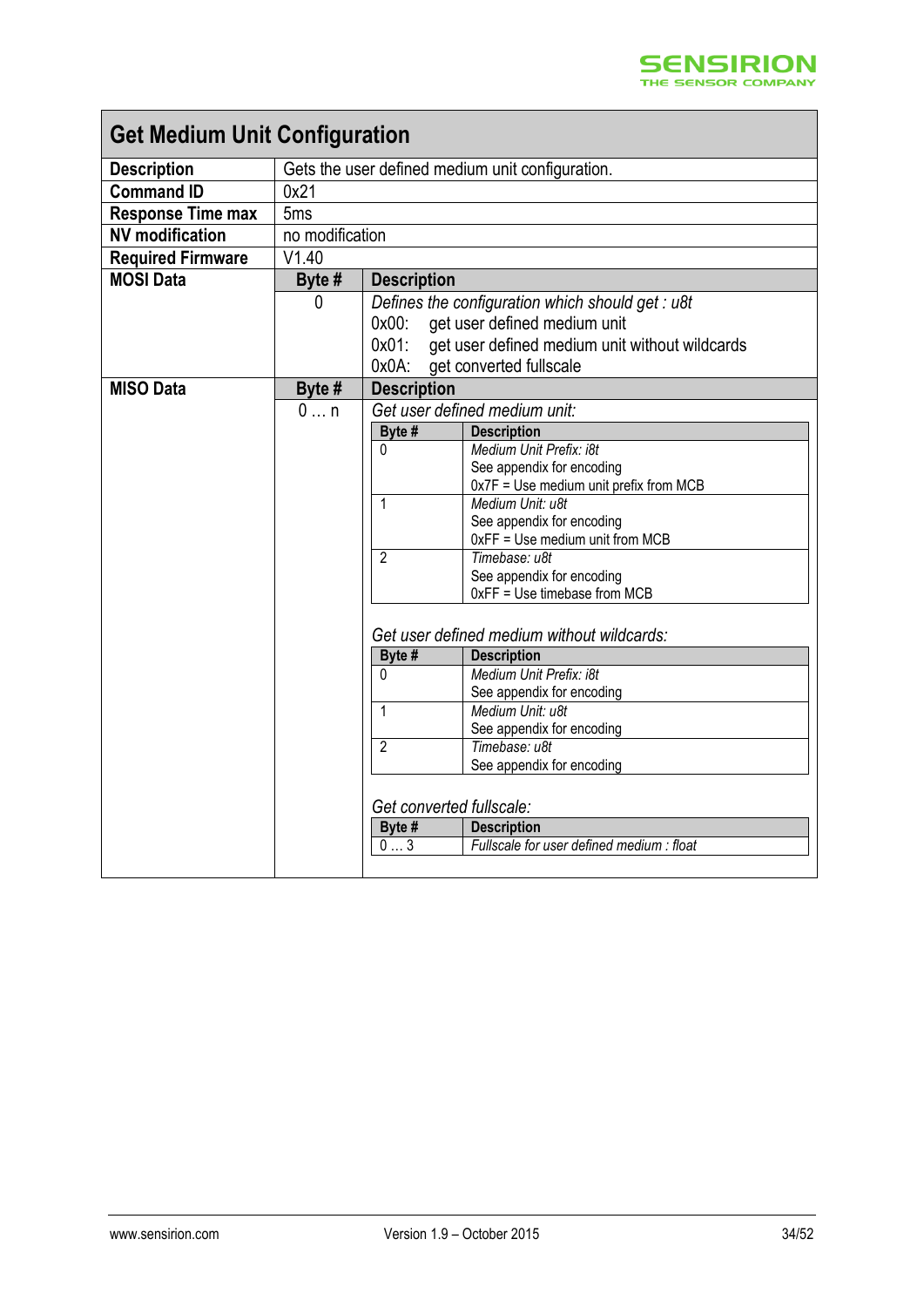

### <span id="page-34-1"></span>**5.5 CONTROLLER CONFIGURATION**

### <span id="page-34-0"></span>**5.5.1 SET/GET CONTROLLER CONFIGURATION (0X22)**

| <b>Set Controller Configuration</b> |                                          |                                                                          |
|-------------------------------------|------------------------------------------|--------------------------------------------------------------------------|
| <b>Description</b>                  |                                          | Sets user settings for the flow controller.                              |
| <b>Command ID</b>                   | 0x22                                     |                                                                          |
| <b>Response Time max</b>            | 5 <sub>ms</sub>                          |                                                                          |
| <b>NV</b> modification              |                                          | Setting is stored in NV memory                                           |
| <b>Required Firmware</b>            | V1.42, V1.45                             |                                                                          |
| <b>MOSI Data</b>                    | Byte #                                   | <b>Description</b>                                                       |
|                                     | 0                                        | Defines the configuration which should set: u8t                          |
|                                     |                                          | $0x00$ :<br>set user controller gain                                     |
|                                     |                                          | $0x10$ :<br>set pressure dependent gain on/off                           |
|                                     |                                          | $0x11$ :<br>set inlet pressure for gain correction                       |
|                                     |                                          | $0x20$ :<br>V <sub>1.45</sub> set gas temperature compensation on/off    |
|                                     |                                          | $0x21$ :<br>V <sub>1.45</sub> set inlet gas temperature for compensation |
|                                     | 1n                                       | Set user controller gain:                                                |
|                                     |                                          | <b>Description</b><br>Byte #                                             |
|                                     |                                          | User Controller Gain: float<br>14                                        |
|                                     |                                          |                                                                          |
|                                     |                                          | Set pressure dependent gain on/off:                                      |
|                                     |                                          | <b>Description</b><br>Byte #                                             |
|                                     |                                          | Enable: u8t<br>1<br>$0x00 =$ off                                         |
|                                     |                                          | $0x010xFF = on$                                                          |
|                                     |                                          |                                                                          |
|                                     |                                          | Set inlet pressure for gain correction:                                  |
|                                     |                                          | <b>Description</b><br>Byte #                                             |
|                                     |                                          | Inlet pressure [Bar]: float<br>14                                        |
|                                     | Set gas temperature compensation on/off: |                                                                          |
|                                     |                                          |                                                                          |
|                                     |                                          | Byte #<br><b>Description</b>                                             |
|                                     |                                          | Enable: u8t<br>1                                                         |
|                                     |                                          | $0x00 =$ off<br>$0x010xFF = on$                                          |
|                                     |                                          |                                                                          |
|                                     |                                          | Set inlet gas temperature for compensation:                              |
|                                     |                                          | <b>Description</b><br>Byte #                                             |
|                                     |                                          | Inlet gas temperature [°C]: float<br>14                                  |
|                                     |                                          |                                                                          |
| <b>MISO Data</b>                    | no data                                  |                                                                          |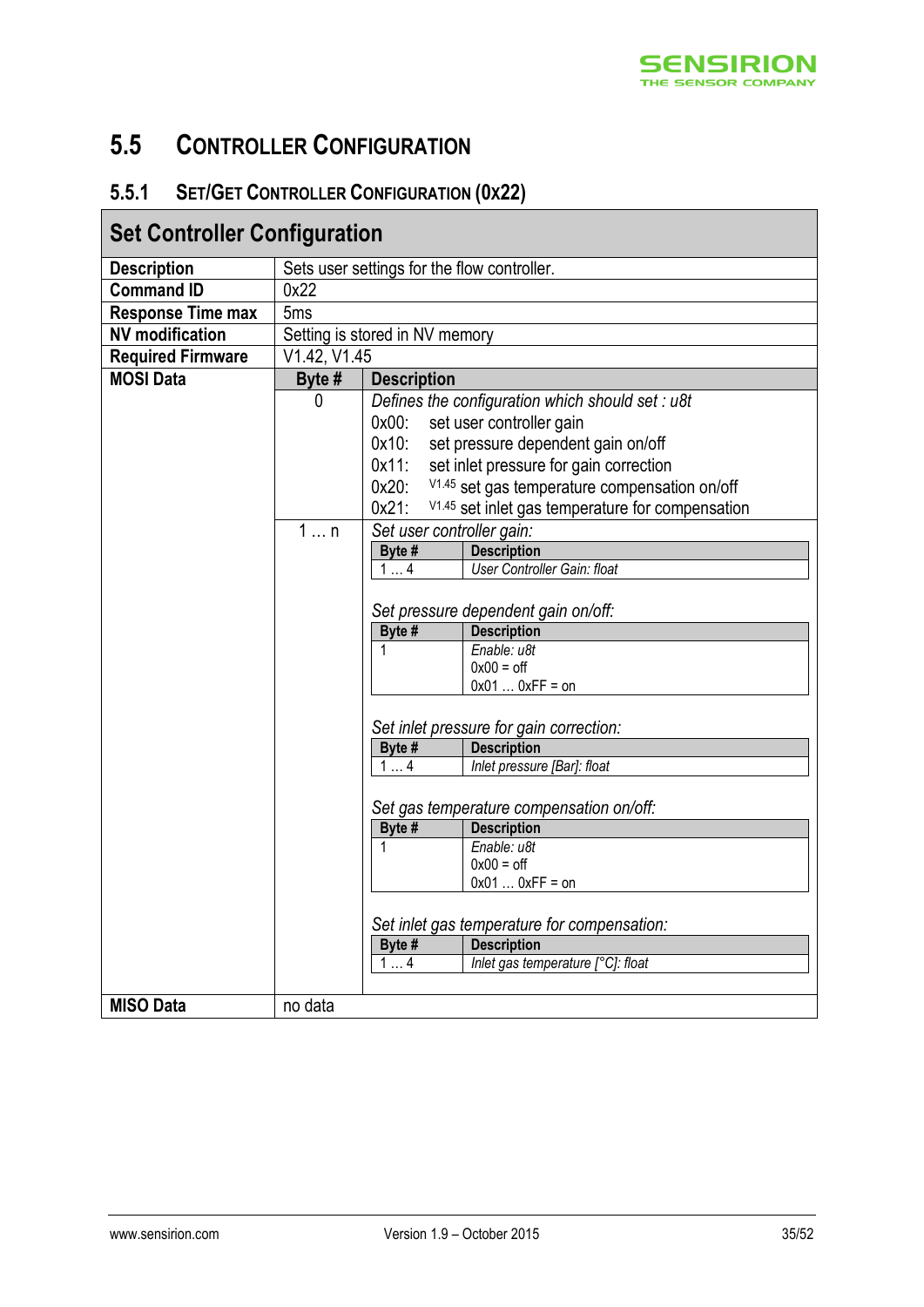| <b>Get Controller Configuration</b> |                 |                                                                                                                                                                                                                                                                                                                                                    |  |
|-------------------------------------|-----------------|----------------------------------------------------------------------------------------------------------------------------------------------------------------------------------------------------------------------------------------------------------------------------------------------------------------------------------------------------|--|
| <b>Description</b>                  |                 | Gets the user settings from the flow controller.                                                                                                                                                                                                                                                                                                   |  |
| <b>Command ID</b>                   | 0x22            |                                                                                                                                                                                                                                                                                                                                                    |  |
| <b>Response Time max</b>            | 5 <sub>ms</sub> |                                                                                                                                                                                                                                                                                                                                                    |  |
| <b>NV</b> modification              | no modification |                                                                                                                                                                                                                                                                                                                                                    |  |
| <b>Required Firmware</b>            |                 | V1.42, V1.45                                                                                                                                                                                                                                                                                                                                       |  |
| <b>MOSI Data</b>                    | Byte #          | <b>Description</b>                                                                                                                                                                                                                                                                                                                                 |  |
|                                     | 0               | Defines the configuration which should get : u8t<br>$0x00$ :<br>get user controller gain<br>$0x10$ :<br>get pressure dependent gain on/off<br>get inlet pressure for gain correction<br>0x11:<br>V <sub>1.45</sub> get gas temperature compensation on/off<br>$0x20$ :<br>$0x21$ :<br>V <sub>1.45</sub> get inlet gas temperature for compensation |  |
| <b>MISO Data</b>                    | Byte #          | <b>Description</b>                                                                                                                                                                                                                                                                                                                                 |  |
|                                     | 0n              | Get user controller gain:<br><b>Description</b><br>Byte #<br>User Controller Gain: ftoat<br>03<br>Get pressure dependent gain on/off:<br>Byte #<br><b>Description</b><br>Enable: u8t<br>0<br>$0x00 =$ off<br>$0x01 =$ on<br>Get inlet pressure for gain correction:                                                                                |  |
|                                     |                 | <b>Description</b><br>Byte #                                                                                                                                                                                                                                                                                                                       |  |
|                                     |                 | 03<br>Inlet pressure: float                                                                                                                                                                                                                                                                                                                        |  |
|                                     |                 | Get gas temperature compensation on/off:<br>Byte #<br><b>Description</b><br>Enable: u8t<br>1<br>$0x00 =$ off<br>$0x010xFF = on$<br>Get inlet gas temperature for compensation:<br>Byte #<br><b>Description</b><br>Inlet gas temperature [°C]: float<br>14                                                                                          |  |
|                                     |                 |                                                                                                                                                                                                                                                                                                                                                    |  |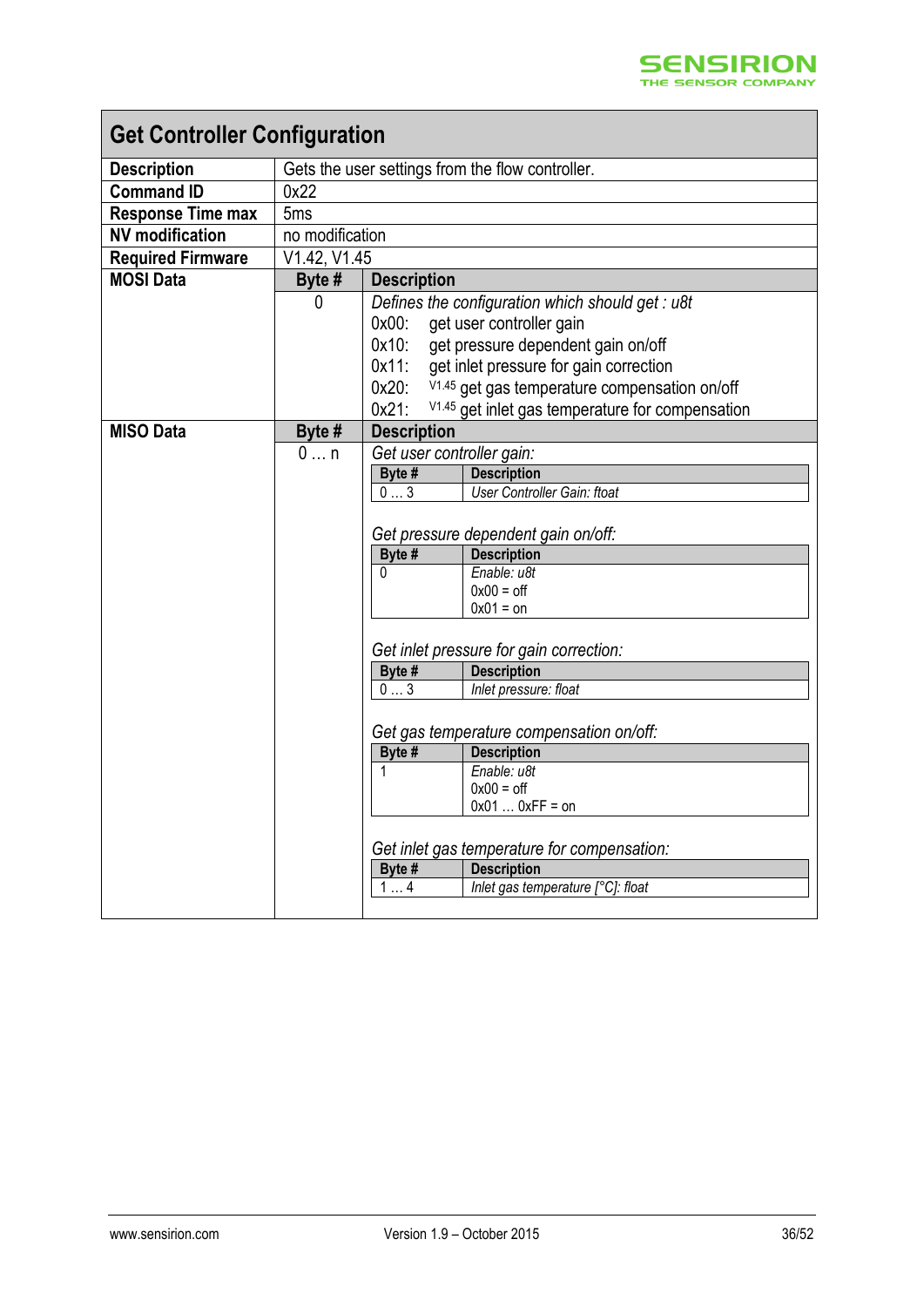

# <span id="page-36-0"></span>**5.6 ADVANCED MEASUREMENTS (0X30)**

| <b>Advanced Measurements</b> |                                                                                                                                                                                                                                                                          |                               |                                                                                                                                                                                                                                                                                                                                                                                                                                             |
|------------------------------|--------------------------------------------------------------------------------------------------------------------------------------------------------------------------------------------------------------------------------------------------------------------------|-------------------------------|---------------------------------------------------------------------------------------------------------------------------------------------------------------------------------------------------------------------------------------------------------------------------------------------------------------------------------------------------------------------------------------------------------------------------------------------|
| <b>Description</b>           | For the advanced measurements, the sensor is reconfigured to read different<br>raw data. Meanwhile, the current flow can't be read. To keep the flow as<br>stable as possible, the valve voltage is held during this short time.                                         |                               |                                                                                                                                                                                                                                                                                                                                                                                                                                             |
|                              | Note: The temperature compensated raw thermal conductivity measurement<br>requires a special temperature calibration, otherwise an error will be returned<br>(applies only to FW >= 1.56; older versions return always the uncompensated<br>thermal conductivity value). |                               |                                                                                                                                                                                                                                                                                                                                                                                                                                             |
| <b>Command ID</b>            | 0x30                                                                                                                                                                                                                                                                     |                               |                                                                                                                                                                                                                                                                                                                                                                                                                                             |
| <b>Response Time max</b>     | 600 <sub>ms</sub>                                                                                                                                                                                                                                                        |                               |                                                                                                                                                                                                                                                                                                                                                                                                                                             |
| <b>NV</b> modification       | no modification                                                                                                                                                                                                                                                          |                               |                                                                                                                                                                                                                                                                                                                                                                                                                                             |
| <b>Required Firmware</b>     | V1.43, V1.56                                                                                                                                                                                                                                                             |                               |                                                                                                                                                                                                                                                                                                                                                                                                                                             |
| <b>MOSI Data</b>             | Byte #                                                                                                                                                                                                                                                                   | <b>Description</b>            |                                                                                                                                                                                                                                                                                                                                                                                                                                             |
|                              | 0                                                                                                                                                                                                                                                                        | $0x00$ :<br>$0x01$ :<br>0x02: | Defines the measurement which should be done: u8t<br>Raw Flow (5ms)<br>Raw Thermal Conductivity (5ms)<br>Raw Thermal Conductivity with closed valve (500ms)                                                                                                                                                                                                                                                                                 |
|                              |                                                                                                                                                                                                                                                                          | 0x10:                         | Temperature in °C (1ms)                                                                                                                                                                                                                                                                                                                                                                                                                     |
|                              | 1n                                                                                                                                                                                                                                                                       |                               | For Raw Flow measurement, no additional parameters are                                                                                                                                                                                                                                                                                                                                                                                      |
|                              |                                                                                                                                                                                                                                                                          | required.                     |                                                                                                                                                                                                                                                                                                                                                                                                                                             |
|                              |                                                                                                                                                                                                                                                                          |                               | For Raw Thermal Conductivity measurement:                                                                                                                                                                                                                                                                                                                                                                                                   |
|                              |                                                                                                                                                                                                                                                                          | Byte #                        | <b>Description</b>                                                                                                                                                                                                                                                                                                                                                                                                                          |
|                              |                                                                                                                                                                                                                                                                          |                               | Use temperature compensation : u8t<br>This is an optional parameter since V1.56 to choose<br>between uncompensated and temperature compensated<br>measurement. If this parameter is not used, the<br>compensated value will be returned if possible, otherwise<br>the uncompensated value will be returned.<br>0x00: Read uncompensated thermal conductivity<br>0x01: Read temp. compensated thermal conductivity                           |
|                              |                                                                                                                                                                                                                                                                          |                               |                                                                                                                                                                                                                                                                                                                                                                                                                                             |
|                              | For Raw Thermal Conductivity with closed valve measurement:                                                                                                                                                                                                              |                               |                                                                                                                                                                                                                                                                                                                                                                                                                                             |
|                              |                                                                                                                                                                                                                                                                          | Byte #<br>1                   | <b>Description</b><br>Use temperature compensation : u8t<br>This is an optional parameter since V1.56 to choose<br>between uncompensated and temperature compensated<br>STP measurement. If this parameter is not used, the<br>compensated value will be returned if possible, otherwise<br>the uncompensated value will be returned.<br>0x00: Read uncompensated thermal conductivity<br>0x01: Read temp. compensated thermal conductivity |
|                              |                                                                                                                                                                                                                                                                          |                               | For Raw Temperature measurement, no additional parameters                                                                                                                                                                                                                                                                                                                                                                                   |
|                              |                                                                                                                                                                                                                                                                          | are required.                 |                                                                                                                                                                                                                                                                                                                                                                                                                                             |
|                              |                                                                                                                                                                                                                                                                          | are required.                 | For Temperature in °C measurement, no additional parameters                                                                                                                                                                                                                                                                                                                                                                                 |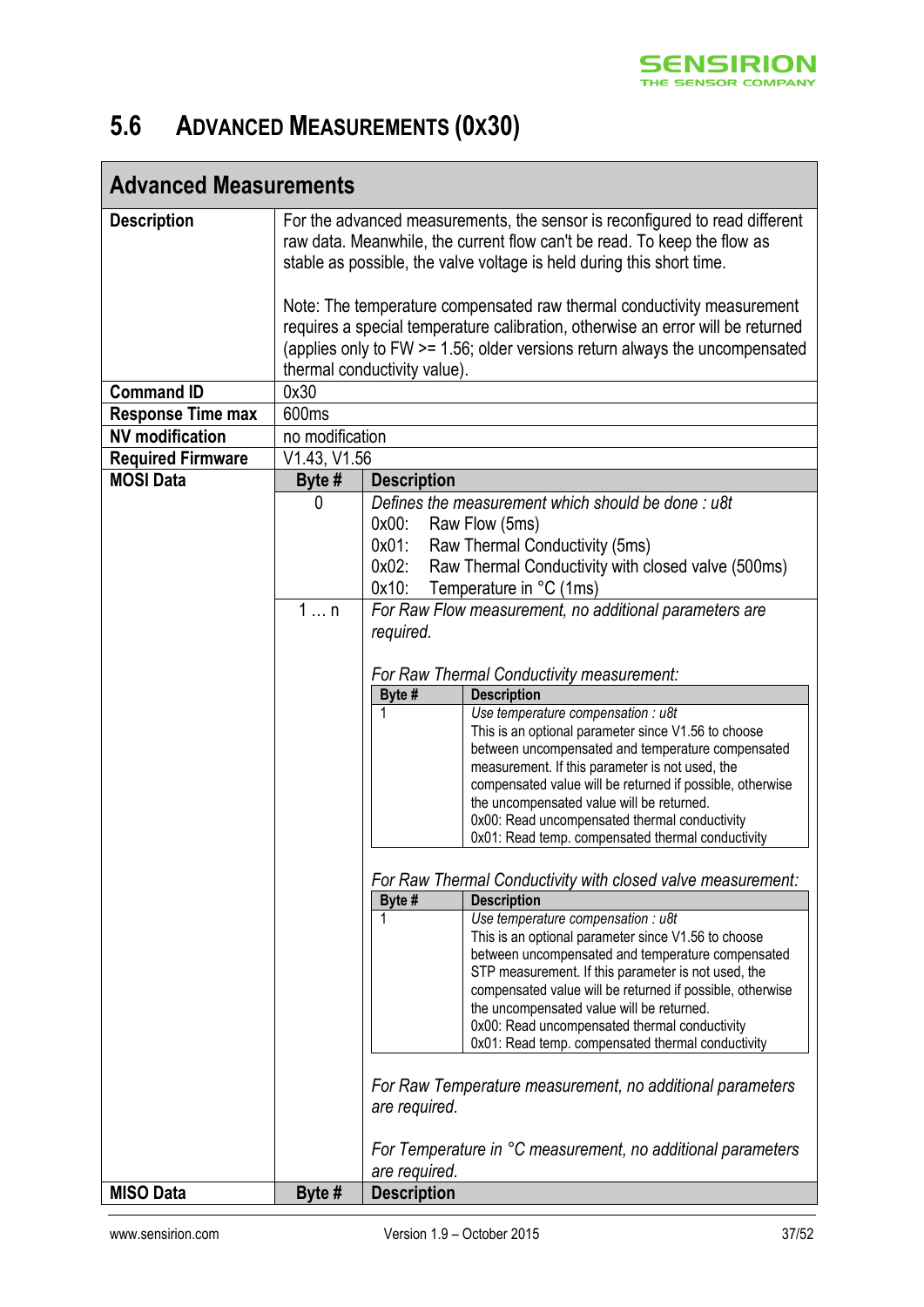

| $0 \dots n$ | For Raw Flow measurement:                                   |
|-------------|-------------------------------------------------------------|
| Byte #      | <b>Description</b>                                          |
| 01          | Raw Flow measurement result : u16t                          |
|             |                                                             |
|             | For Raw Thermal Conductivity measurement:                   |
| Byte #      | <b>Description</b>                                          |
| 01          | Raw Thermal Conductivity measurement result : u16t          |
|             |                                                             |
|             | For Raw Thermal Conductivity with closed valve measurement: |
| Byte #      | <b>Description</b>                                          |
| 01          | Raw Thermal Conductivity measurement result : u16t          |
|             |                                                             |
|             | For Raw Temperature measurement:                            |
| Byte #      | <b>Description</b>                                          |
| 01          | Sensor raw temperature : u16t                               |
|             |                                                             |
|             | For Temperature in °C measurement:                          |
| Byte #      | <b>Description</b>                                          |
| 03          | Sensor temperature in °C : float                            |
|             |                                                             |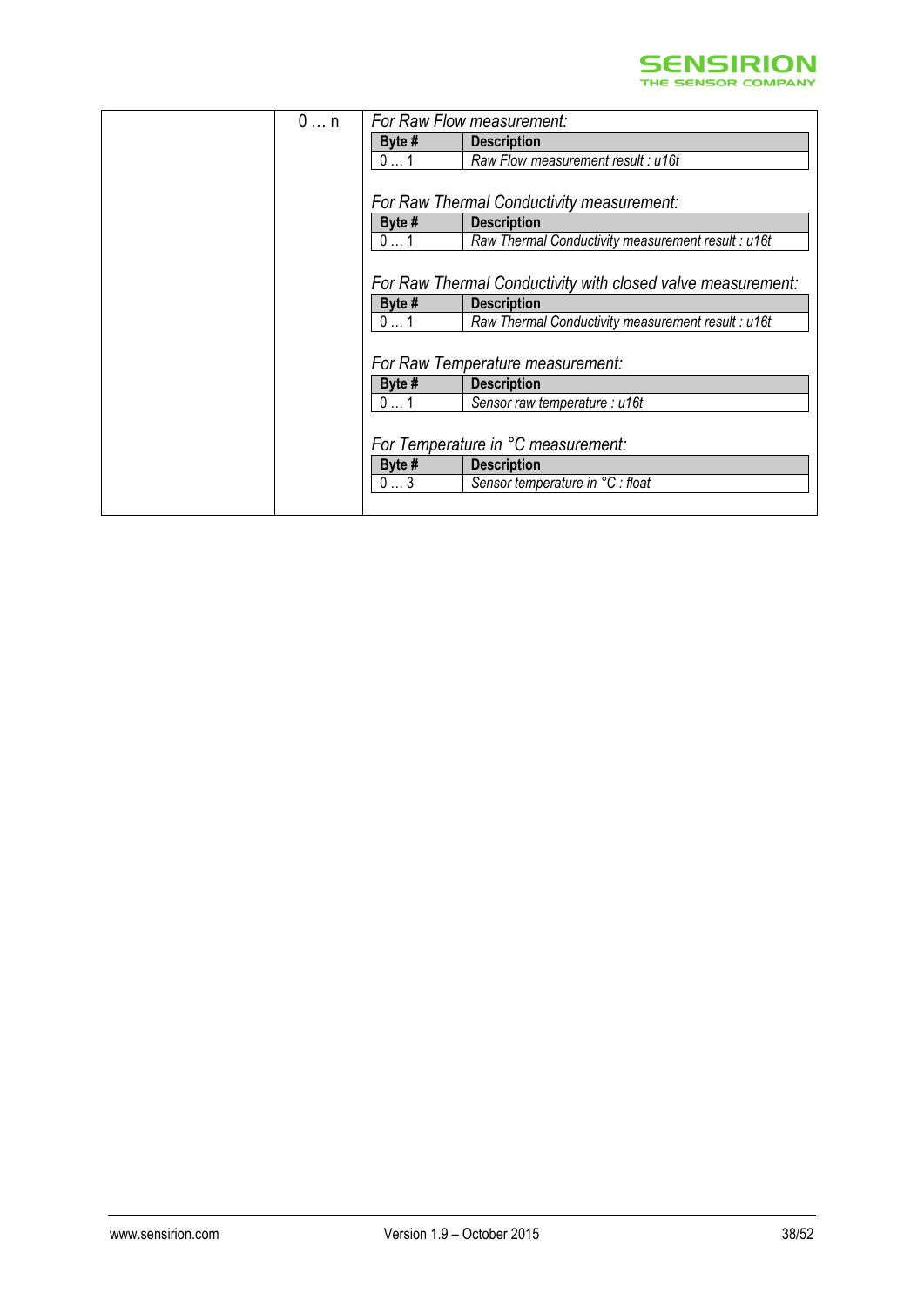

## <span id="page-38-0"></span>**5.7 CALIBRATION HANDLING**

The SFC5xxx MFC system has the possibility to store several calibrations. This chapter describes how to get information about the available calibrations and how to switch between calibrations.

The picture shows the calibration handling on the MFC. There is a calibration memory which holds all available calibrations. To work with a calibration, it must be loaded, so the flow sensor and flow controller can work with.

The calibration memory can hold up to n calibrations (n depends on the specific product). Every calibration is stored in a numbered location from 0 to (n-1). Note that not every location contains a valid calibration and the invalid locations need not necessarily be located at the end.

Use the command "Get Calibration [Information \(0x40\)](#page-40-0)" to get information about a specific calibration or to generate a list of all available calibrations. The "[Load Calibration and Run \(0x45\)](#page-39-0)" command loads a calibration from memory and runs the flow controller. With the "[Get Current Calibration Information](#page-43-0)  [\(0x44\)](#page-43-0)" command, you can get information about the current calibration.



Calibration Memory

Note: The picture above is an example. The calibrated gases and their locations depend on the specific product.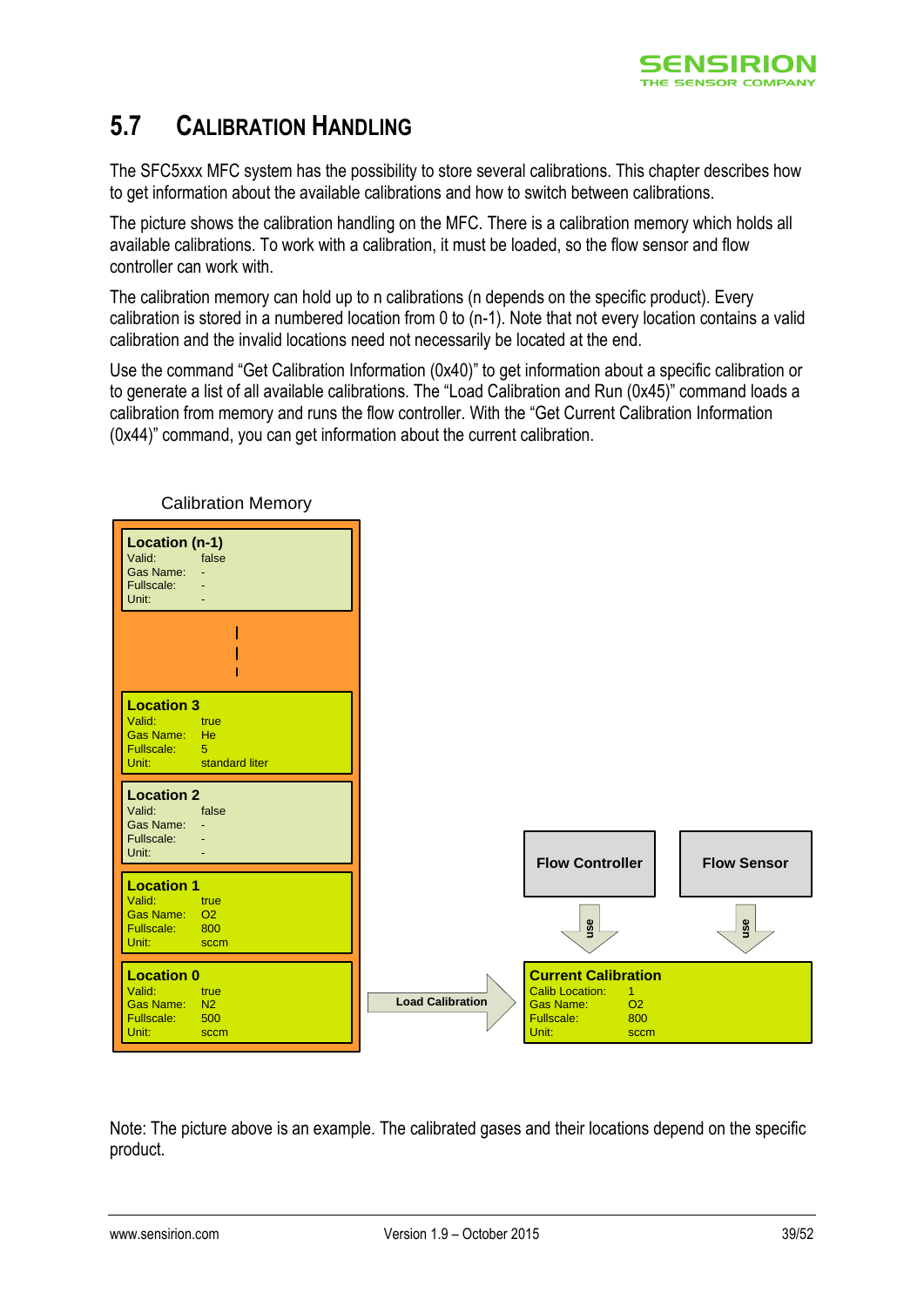

### <span id="page-39-0"></span>**5.7.1 LOAD CALIBRATION AND RUN (0X45)**

| <b>Load Calibration and Run</b> |                                                                                                   |                                                                                                                                                                                                                                                                                                                       |  |
|---------------------------------|---------------------------------------------------------------------------------------------------|-----------------------------------------------------------------------------------------------------------------------------------------------------------------------------------------------------------------------------------------------------------------------------------------------------------------------|--|
| <b>Description</b>              | This command loads a defined calibration from calibration memory and runs<br>the flow controller. |                                                                                                                                                                                                                                                                                                                       |  |
|                                 | Note: If the selected calibration is already loaded, the function will not do<br>anything.        |                                                                                                                                                                                                                                                                                                                       |  |
|                                 |                                                                                                   | <b>Caution:</b> This command will cause a write operation in an EEPROM.<br>Because of the limited write cycles of the EEPROM, this command should not<br>be called periodical (max 50'000 times with a new calibration). Loading the<br>same calibration again is not a problem and will not cause a write operation. |  |
| <b>Command ID</b>               | 0x45                                                                                              |                                                                                                                                                                                                                                                                                                                       |  |
| <b>Response Time max</b>        |                                                                                                   | 1600ms (to load calibration which is not already loaded)                                                                                                                                                                                                                                                              |  |
| <b>NV</b> modification          | The loaded calibration is saved in NV memory.                                                     |                                                                                                                                                                                                                                                                                                                       |  |
| <b>Required Firmware</b>        | V1.00                                                                                             |                                                                                                                                                                                                                                                                                                                       |  |
| <b>MOSI Data</b>                | Byte $#$                                                                                          | <b>Description</b>                                                                                                                                                                                                                                                                                                    |  |
|                                 | 03                                                                                                | Location of calibration in memory : $u32t$                                                                                                                                                                                                                                                                            |  |
|                                 |                                                                                                   | The location of the calibration in the calibration memory $[0n-1]$ .                                                                                                                                                                                                                                                  |  |
| <b>MISO Data</b>                | no data                                                                                           |                                                                                                                                                                                                                                                                                                                       |  |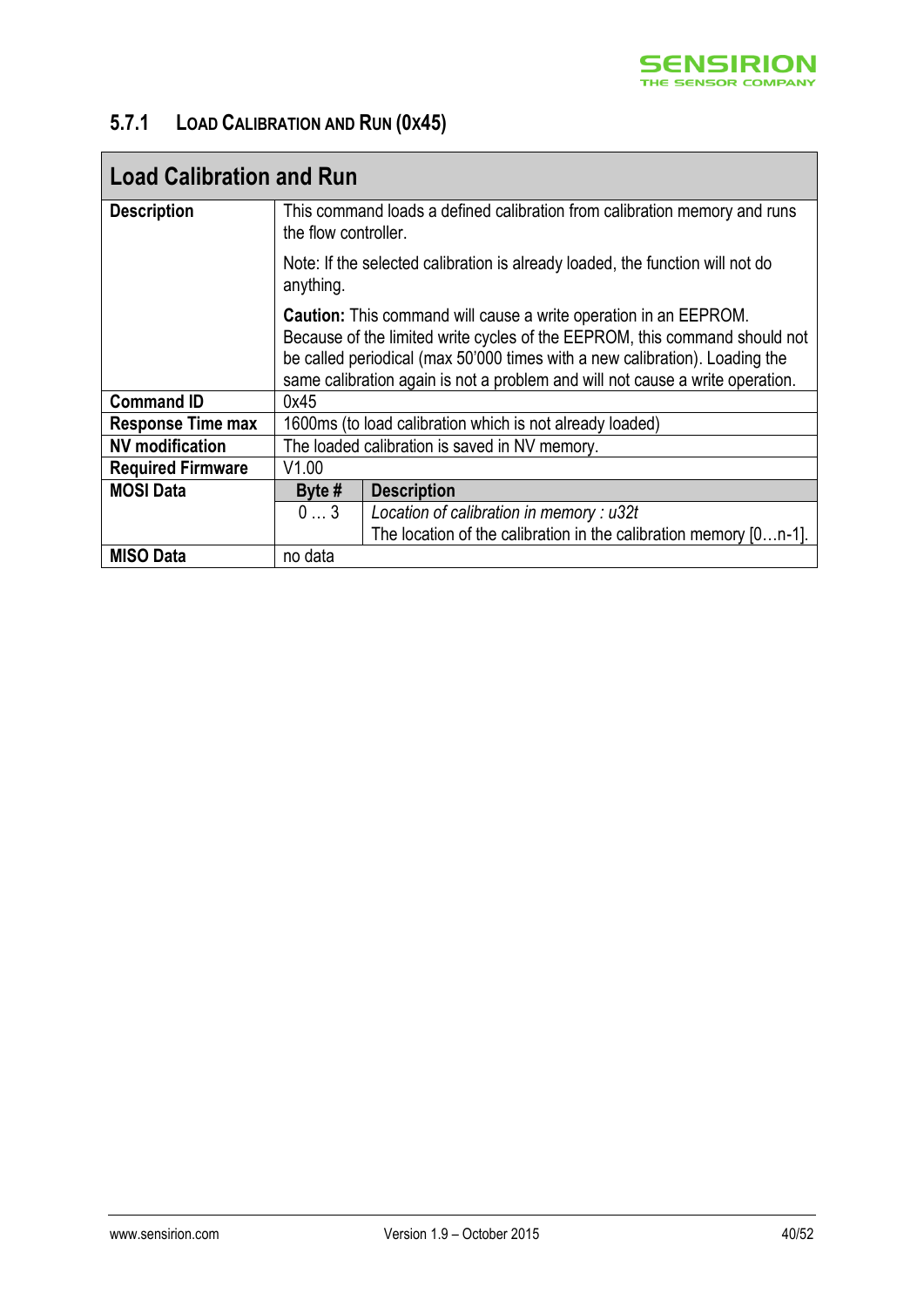

### <span id="page-40-0"></span>**5.7.2 GET CALIBRATION INFORMATION (0X40)**

| <b>Get Calibration Information</b>                                   |                     |                                                                                                                                                                                                                                                                                                                                                                                                          |  |
|----------------------------------------------------------------------|---------------------|----------------------------------------------------------------------------------------------------------------------------------------------------------------------------------------------------------------------------------------------------------------------------------------------------------------------------------------------------------------------------------------------------------|--|
| <b>Description</b>                                                   |                     | Returns information about the calibration memory and the available                                                                                                                                                                                                                                                                                                                                       |  |
|                                                                      | calibrations.       |                                                                                                                                                                                                                                                                                                                                                                                                          |  |
| <b>Command ID</b>                                                    | 0x40                |                                                                                                                                                                                                                                                                                                                                                                                                          |  |
| <b>Response Time max</b>                                             | 10 <sub>ms</sub>    |                                                                                                                                                                                                                                                                                                                                                                                                          |  |
| <b>NV</b> modification                                               | no modification     |                                                                                                                                                                                                                                                                                                                                                                                                          |  |
| <b>Required Firmware</b>                                             | V1.00, V1.10, V1.41 |                                                                                                                                                                                                                                                                                                                                                                                                          |  |
| <b>MOSI Data</b>                                                     | Byte $#$            | <b>Description</b>                                                                                                                                                                                                                                                                                                                                                                                       |  |
|                                                                      | 0                   | Type of information to read : u8t<br>This parameter defines what kind of information to read (and<br>also defines how the data part in the MISO frame looks like):                                                                                                                                                                                                                                       |  |
|                                                                      |                     | $0x00$ :<br>Read the size of the calibration memory (number of<br>possible calibrations $n$ ).                                                                                                                                                                                                                                                                                                           |  |
|                                                                      |                     | $0x10$ :<br>Read validity of calibration<br>$0x11$ :<br>Read gas description string<br>$0x12$ :<br>Read gas ID (every gas has a unique ID)<br>$0x13$ :<br>Read gas unit<br>Read fullscale flow<br>$0x14$ :<br>V <sub>1.10</sub> Initial calibration condition<br>$0x15$ :<br>$0x16$ :<br>V <sub>1.10</sub> Recalibration condition<br>$0x17$ :<br>V <sub>1.41</sub> Thermal conductivity reference value |  |
|                                                                      | [14]                | Calibration memory location : u32t<br>Defines the location in memory to read information about a<br>specific calibration (required for information type 0x100x14).<br>To read the size of calibration memory (0x00), omit this<br>parameter.                                                                                                                                                             |  |
| <b>MISO Data</b>                                                     | Byte #              | <b>Description</b>                                                                                                                                                                                                                                                                                                                                                                                       |  |
| (Note: the MISO data                                                 | 0n                  | MISO data for "Size of calibration memory (0x00)"                                                                                                                                                                                                                                                                                                                                                        |  |
| depends on the selected<br>type of information in the<br>MOSI frame) |                     | Byte #<br><b>Description</b><br>04<br>Size of the calibration memory : u32t<br>Returns the size of the calibration memory (number of<br>possible calibrations $n$ ).                                                                                                                                                                                                                                     |  |
|                                                                      |                     | MISO data for "Validity of calibration (0x10)"<br>Byte #<br><b>Description</b>                                                                                                                                                                                                                                                                                                                           |  |
|                                                                      |                     | Validity of calibration : bool<br>0<br>$0x00$ :<br>No valid calibration at this location<br>$0x01$ :<br>Valid calibration (can be loaded)                                                                                                                                                                                                                                                                |  |
|                                                                      |                     | MISO data for "Gas description string (0x11)"                                                                                                                                                                                                                                                                                                                                                            |  |
|                                                                      |                     | <b>Description</b><br>Byte #                                                                                                                                                                                                                                                                                                                                                                             |  |
|                                                                      |                     | Gas description : string<br>0n<br>A string which describes the calibrated gas at the given<br>calibration memory location                                                                                                                                                                                                                                                                                |  |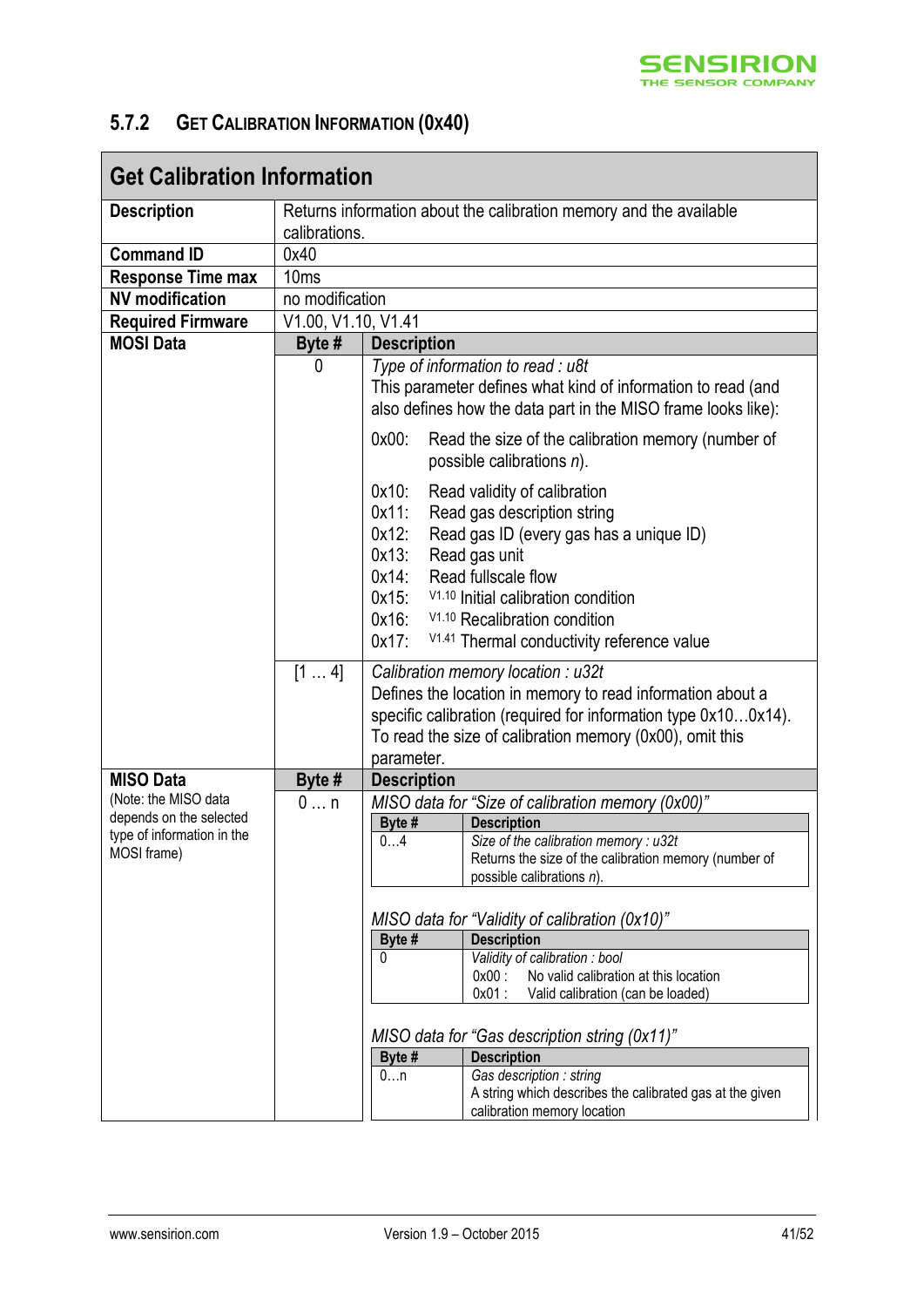

| Byte #         | MISO data for "Gas ID $(0x12)$ "<br><b>Description</b>                                                                                                                                   |
|----------------|------------------------------------------------------------------------------------------------------------------------------------------------------------------------------------------|
| 03             | Gas ID: u32t                                                                                                                                                                             |
|                | Returns the unique gas ID.                                                                                                                                                               |
|                |                                                                                                                                                                                          |
|                | MISO data for "Gas Unit (0x13)"                                                                                                                                                          |
|                | See chapter "6.5 Gas Unit Encoding" on page 52 for a                                                                                                                                     |
|                | description of the unit encoding.                                                                                                                                                        |
| Byte #         | <b>Description</b>                                                                                                                                                                       |
| 0              | Gas Unit Prefix: i8t                                                                                                                                                                     |
|                | Gas Unit: u8t                                                                                                                                                                            |
| $\overline{2}$ | Timebase: u8t                                                                                                                                                                            |
| Byte #         | MISO data for "Fullscale Flow (0x14)"<br><b>Description</b>                                                                                                                              |
| 03             | Fullscale Flow: float                                                                                                                                                                    |
|                | The calibrated flow range (with the used flow unit).                                                                                                                                     |
| Byte #<br>049  | <b>Description</b><br>Company: string                                                                                                                                                    |
|                |                                                                                                                                                                                          |
|                | Defines which company has calibrated                                                                                                                                                     |
| 5099           | Operator: string                                                                                                                                                                         |
|                | Operator who has calibrated                                                                                                                                                              |
| 100101         | Year of calibration : u16t                                                                                                                                                               |
| 102            | Month of calibration : u8t                                                                                                                                                               |
| 103            | Day of calibration: u8t                                                                                                                                                                  |
| 104            | Hour of calibration : u8t                                                                                                                                                                |
| 105            | Minute of calibration : u8t                                                                                                                                                              |
| 106109         | Calibration Temperature : float<br>System/Gas temperature [°C] of calibration                                                                                                            |
| 110113         | Calibration inlet pressure : float                                                                                                                                                       |
|                | Absolute pressure of gas inlet [bar]                                                                                                                                                     |
| 114117         | Calibration differential pressure : float                                                                                                                                                |
|                | Pressure difference between inlet and outlet [bar]                                                                                                                                       |
| 118            | Real gas calibration : bool                                                                                                                                                              |
|                |                                                                                                                                                                                          |
|                |                                                                                                                                                                                          |
| 119122         | Calibration accuracy (setpoint) : float                                                                                                                                                  |
|                |                                                                                                                                                                                          |
|                |                                                                                                                                                                                          |
|                | True: calibrated with process gas, False: calculated<br>Calibration accuracy in percent of the current setpoint.<br>This accuracy is valid, if larger than the accuracy of<br>fullscale. |
| 123126         | Calibration accuracy (fullscale) : float<br>Calibration accuracy in percent of fullscale. This value is                                                                                  |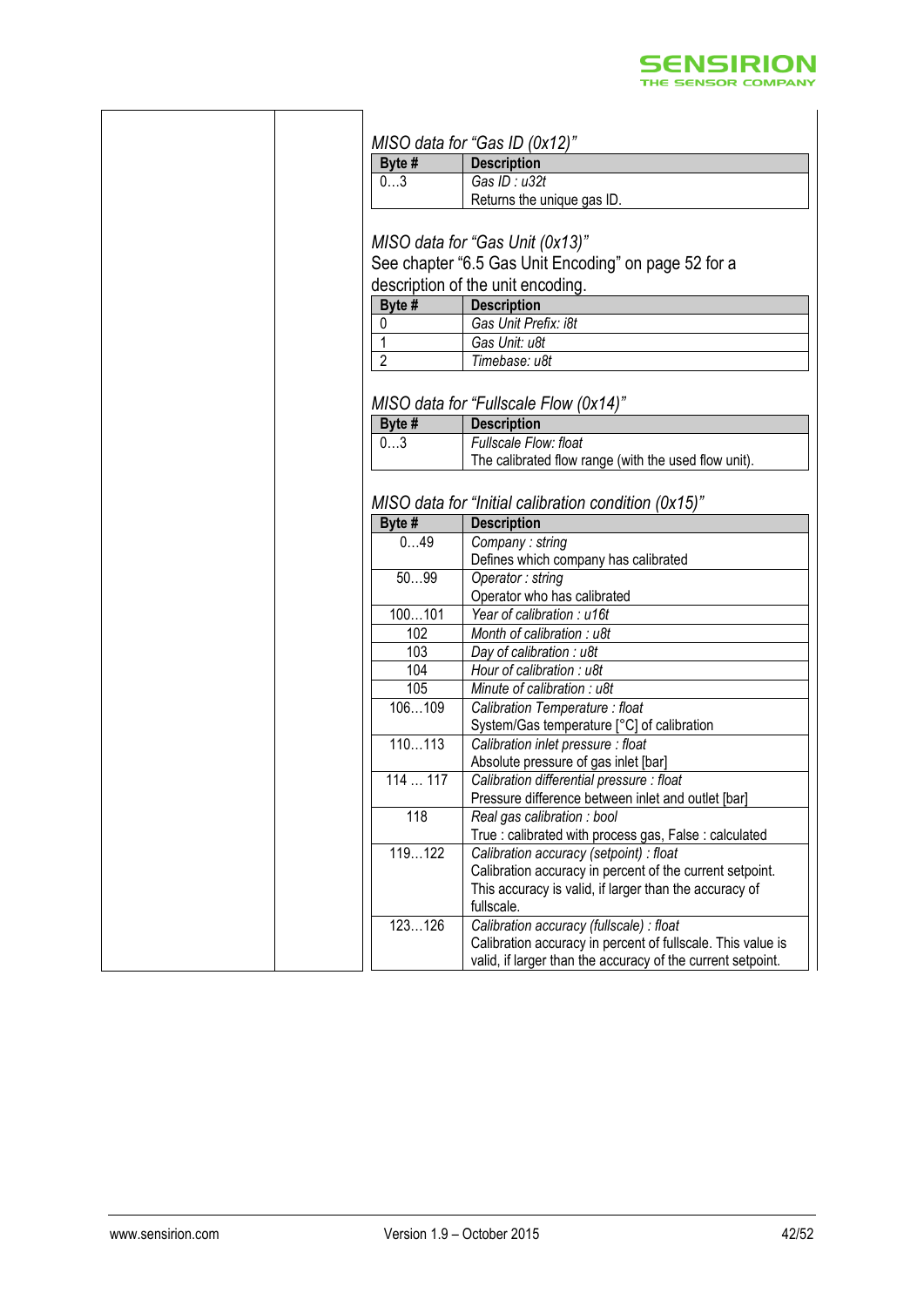

| Byte # | <b>Description</b>                                          |
|--------|-------------------------------------------------------------|
| 049    | Company: string                                             |
|        | Defines which company has recalibrated                      |
| 5099   | Operator: string                                            |
|        | Operator who has recalibrated                               |
| 100101 | Year of recalibration: u16t                                 |
| 102    | Month of recalibration : u8t                                |
| 103    | Day of recalibration : u8t                                  |
| 104    | Hour of recalibration : u8t                                 |
| 105    | Minute of recalibration : u8t                               |
| 106109 | Calibration Temperature : float                             |
|        | System/Gas temperature [°C] of recalibration                |
| 110113 | Calibration inlet pressure : float                          |
|        | Absolute pressure of gas inlet [bar]                        |
| 114117 | Calibration differential pressure : float                   |
|        | Pressure difference between inlet and outlet [bar]          |
| 118    | Real gas calibration : bool                                 |
|        | True: recalibrated with process gas, False: calculated      |
| 119122 | Calibration accuracy (setpoint) : float                     |
|        | Calibration accuracy in percent of the current setpoint.    |
|        | This accuracy is valid, if larger than the accuracy of      |
|        | fullscale.                                                  |
| 123126 | Calibration accuracy (fullscale) : float                    |
|        | Calibration accuracy in percent of fullscale. This value is |
|        | valid, if larger than the accuracy of the current setpoint. |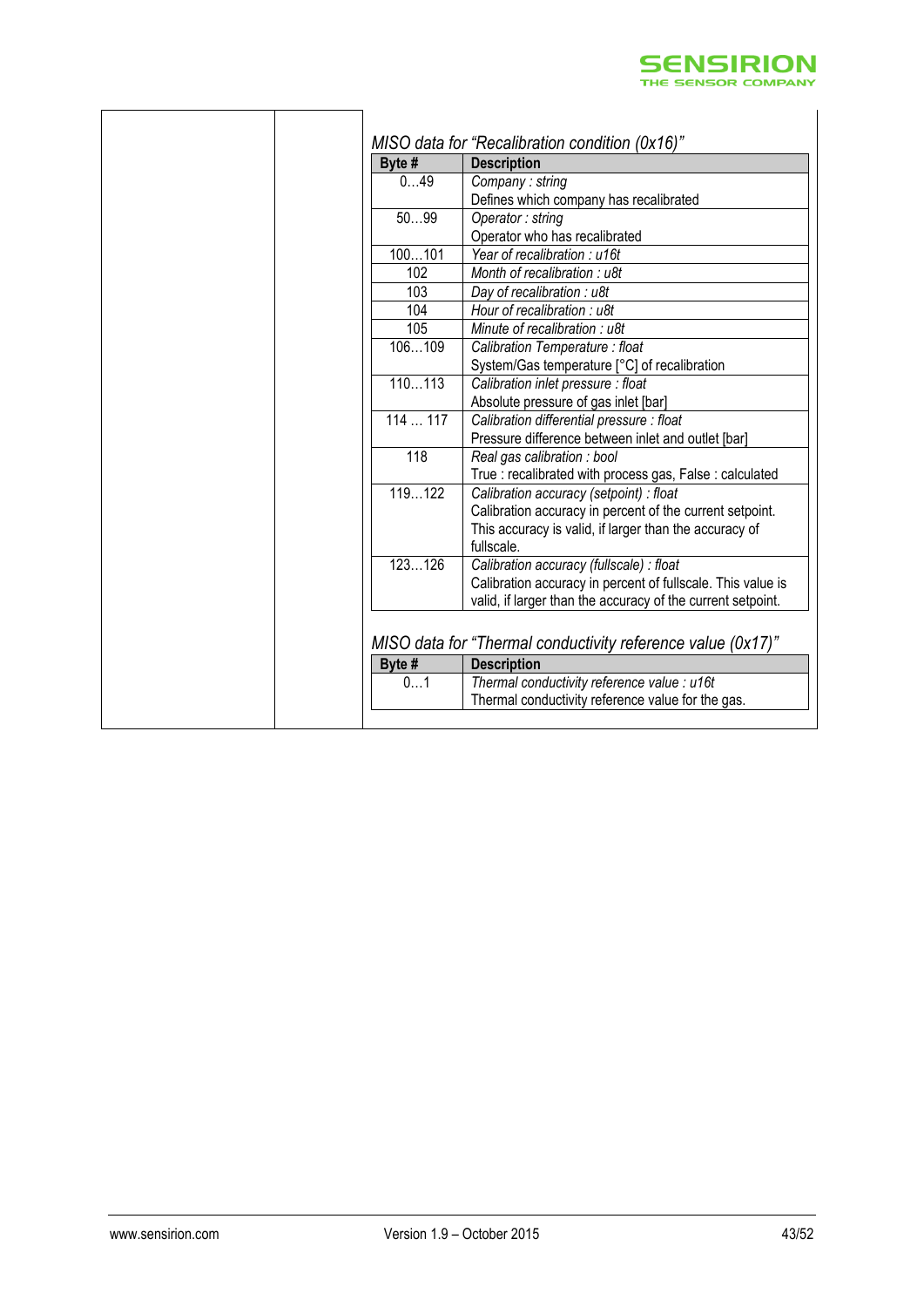

### <span id="page-43-0"></span>**5.7.3 GET CURRENT CALIBRATION INFORMATION (0X44)**

| <b>Get Current Calibration Information</b>                                                   |                                                                      |                                                                   |                                                                                                                                                                                                                                                                                                                                                              |  |
|----------------------------------------------------------------------------------------------|----------------------------------------------------------------------|-------------------------------------------------------------------|--------------------------------------------------------------------------------------------------------------------------------------------------------------------------------------------------------------------------------------------------------------------------------------------------------------------------------------------------------------|--|
| <b>Description</b>                                                                           | Returns calibration information of the current (active) calibration. |                                                                   |                                                                                                                                                                                                                                                                                                                                                              |  |
| <b>Command ID</b>                                                                            | 0x44                                                                 |                                                                   |                                                                                                                                                                                                                                                                                                                                                              |  |
| <b>Response Time max</b>                                                                     | 10 <sub>ms</sub>                                                     |                                                                   |                                                                                                                                                                                                                                                                                                                                                              |  |
| <b>NV</b> modification                                                                       | no modification                                                      |                                                                   |                                                                                                                                                                                                                                                                                                                                                              |  |
| <b>Required Firmware</b>                                                                     | V1.00, V1.10, V1.41                                                  |                                                                   |                                                                                                                                                                                                                                                                                                                                                              |  |
| <b>MOSI Data</b>                                                                             | Byte #                                                               | <b>Description</b>                                                |                                                                                                                                                                                                                                                                                                                                                              |  |
|                                                                                              | 0                                                                    | $0x11$ :                                                          | Type of information to read : u8t<br>This parameter defines what kind of information to read (and<br>also defines how the data part in the MISO frame looks like):<br>Read gas description string                                                                                                                                                            |  |
|                                                                                              |                                                                      | 0x12:<br>$0x13$ :<br>$0x14$ :<br>$0x15$ :<br>$0x16$ :<br>$0x17$ : | Read gas ID (every gas has a unique ID)<br>Read gas unit<br>Read fullscale flow<br>V <sub>1.10</sub> Initial calibration condition<br>V <sub>1.10</sub> Recalibration condition<br>V <sub>1.41</sub> Thermal conductivity reference value                                                                                                                    |  |
| <b>MISO Data</b>                                                                             | Byte #                                                               | <b>Description</b>                                                |                                                                                                                                                                                                                                                                                                                                                              |  |
| (Note: the MISO data<br>depends on the selected<br>type of information in the<br>MOSI frame) | 0n                                                                   | Byte #<br>0n                                                      | MISO data for "Gas description string (0x11)"<br><b>Description</b><br>Gas description : string<br>A string which describes the current gas.                                                                                                                                                                                                                 |  |
|                                                                                              |                                                                      |                                                                   | MISO data for "Gas ID (0x12)"                                                                                                                                                                                                                                                                                                                                |  |
|                                                                                              |                                                                      | Byte #                                                            | <b>Description</b>                                                                                                                                                                                                                                                                                                                                           |  |
|                                                                                              |                                                                      | 03                                                                | Gas ID: u32t<br>Returns the unique gas ID.                                                                                                                                                                                                                                                                                                                   |  |
|                                                                                              |                                                                      | Byte #<br>0<br>$\overline{2}$<br>Byte #<br>03                     | MISO data for "Gas Unit (0x13)"<br>See chapter "6.5 Gas Unit Encoding" on page 52 for a<br>description of the unit encoding.<br><b>Description</b><br>Gas Unit Prefix: i8t<br>Gas Unit: u8t<br>Timebase: u8t<br>MISO data for "Fullscale Flow (0x14)"<br><b>Description</b><br>Fullscale Flow: float<br>The calibrated flow range (with the used flow unit). |  |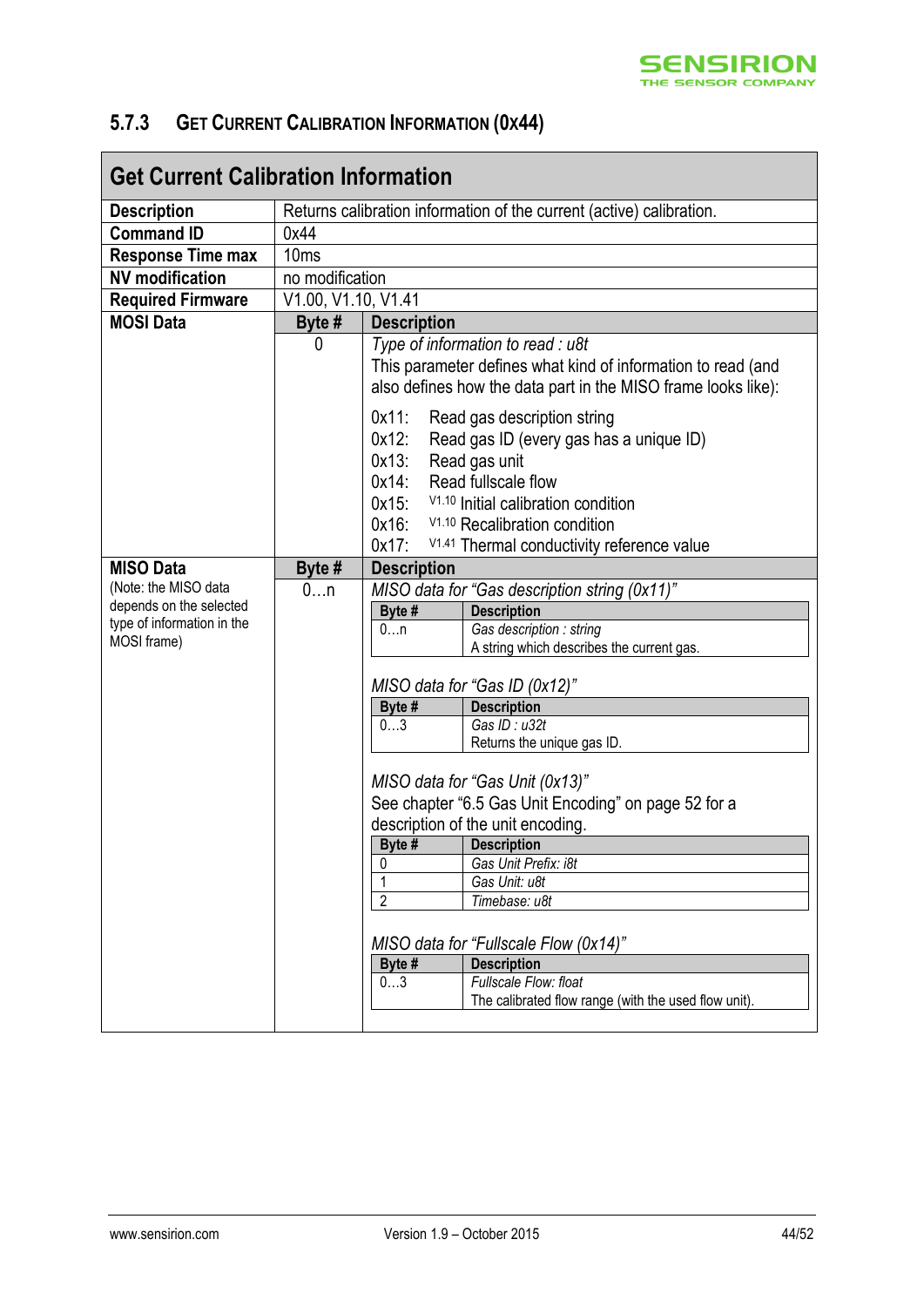

| Byte #   | MISO data for "Initial calibration condition (0x15)"<br><b>Description</b>                               |
|----------|----------------------------------------------------------------------------------------------------------|
| 049      | Company: string                                                                                          |
|          | Defines which company has calibrated                                                                     |
| 5099     | Operator: string<br>Operator who has calibrated                                                          |
| 100101   | Year of calibration : u16t                                                                               |
| 102      | Month of calibration : u8t                                                                               |
| 103      | Day of calibration : u8t                                                                                 |
| 104      | Hour of calibration : u8t                                                                                |
| 105      | Minute of calibration : u8t                                                                              |
| 106109   | Calibration Temperature : float                                                                          |
| 110113   | System/Gas temperature [°C] of calibration                                                               |
|          | Calibration inlet pressure : float<br>Absolute pressure of gas inlet [bar]                               |
| 114  117 | Calibration differential pressure : float                                                                |
|          | Pressure difference between inlet and outlet [bar]                                                       |
| 118      | Real gas calibration : bool                                                                              |
|          | True : calibrated with process gas, False : calculated                                                   |
| 119122   | Calibration accuracy (setpoint) : float                                                                  |
|          | Calibration accuracy in percent of the current setpoint.                                                 |
|          | This accuracy is valid, if larger than the accuracy of<br>fullscale.                                     |
| 123126   | Calibration accuracy (fullscale) : float                                                                 |
|          | Calibration accuracy in percent of fullscale. This value is                                              |
|          | valid, if larger than the accuracy of the current setpoint.                                              |
|          | Company: string<br>Defines which company has recalibrated                                                |
| 5099     | Operator: string<br>Operator who has recalibrated                                                        |
| 100101   | Year of recalibration: u16t                                                                              |
| 102      | Month of recalibration : u8t                                                                             |
| 103      |                                                                                                          |
|          |                                                                                                          |
| 104      | Day of recalibration : u8t<br>Hour of recalibration : u8t                                                |
| 105      | Minute of recalibration : u8t                                                                            |
| 106109   | Calibration Temperature : float                                                                          |
|          | System/Gas temperature [°C] of recalibration                                                             |
| 110113   | Calibration inlet pressure : float                                                                       |
|          | Absolute pressure of gas inlet [bar]                                                                     |
| 114117   | Calibration differential pressure : float                                                                |
|          | Pressure difference between inlet and outlet [bar]                                                       |
| 118      | Real gas calibration : bool                                                                              |
| 119122   | True: recalibrated with process gas, False: calculated<br>Calibration accuracy (setpoint) : float        |
|          | Calibration accuracy in percent of the current setpoint.                                                 |
|          | This accuracy is valid, if larger than the accuracy of                                                   |
|          | fullscale.                                                                                               |
| 123126   | Calibration accuracy (fullscale) : float                                                                 |
|          | Calibration accuracy in percent of fullscale. This value is                                              |
|          | valid, if larger than the accuracy of the current setpoint.                                              |
|          | MISO data for "Thermal conductivity reference value (0x17)"                                              |
| Byte #   | <b>Description</b>                                                                                       |
| 01       | Thermal conductivity reference value : u16t<br>Thermal conductivity reference value for the current gas. |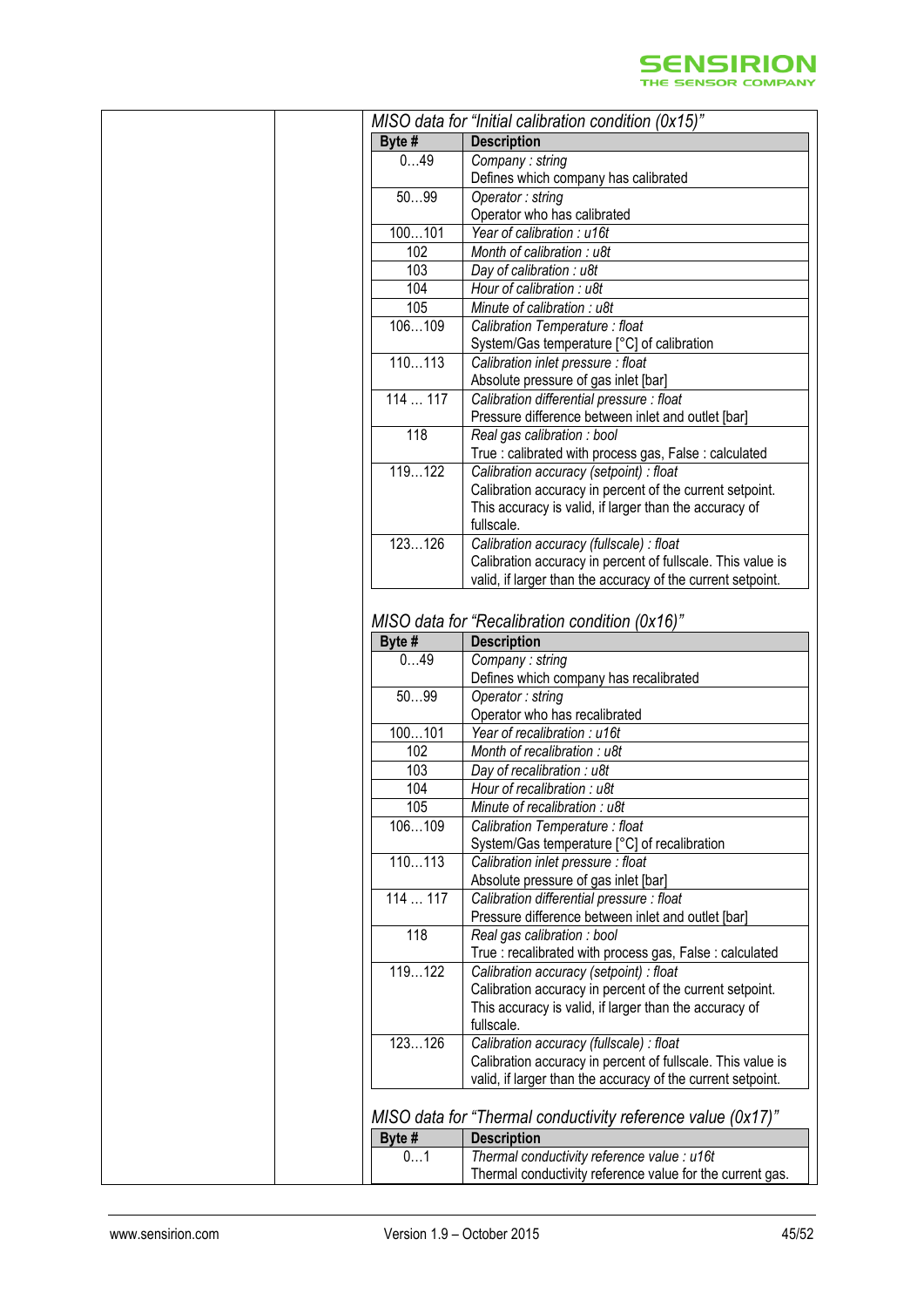

### <span id="page-45-0"></span>**5.8 SYSTEM SETTINGS**

### <span id="page-45-1"></span>**5.8.1 USER MEMORY ACCESS (0X6E)**

The user memory space is a region of 100 bytes in non-volatile memory. For some OEM products, this memory is used to supply the customer with additional (customer-specific) data. Standard products do not use this memory space. In any case, the MFC system does not read this data or rely on it.

The memory may be used by the customer to save additional information (e.g. location of the MFC, who hast installed it, last service,...).

Note that a factory reset will also reset the content of the user memory space to its delivery state.

| <b>User Memory Access</b> |                  |                                                                    |
|---------------------------|------------------|--------------------------------------------------------------------|
| <b>Description</b>        |                  | Command to read or write the user memory space (or part of it).    |
| <b>Command ID</b>         | 0x6E             |                                                                    |
| <b>Response Time max</b>  | 10 <sub>ms</sub> |                                                                    |
| <b>NV</b> modification    |                  | Modifies user memory space in NV memory                            |
| <b>Required Firmware</b>  | V1.00            |                                                                    |
| <b>MOSI Data</b>          | Byte #           | <b>Description</b>                                                 |
|                           | 0                | Startadress: u8t                                                   |
|                           |                  | Address from where to start reading/writing [099]                  |
|                           | 1                | Number of bytes to read/write: u8t                                 |
|                           |                  | Defines how many bytes should be read/written [1100]. The          |
|                           |                  | size of the MOSI data defines if the data should be read (data     |
|                           |                  | size = 2) or written (data size > 2).                              |
|                           | [2n]             | Write data : ut8[]                                                 |
|                           |                  | If data should be written, transmit the write data here.           |
| <b>MISO Data</b>          | Byte #           | <b>Description</b>                                                 |
|                           | [0n]             | Read data: u8t <sub>II</sub>                                       |
|                           |                  | If the MOSI data contains only 2 bytes (size $= 2$ ), the function |
|                           |                  | will read the defined number of bytes, beginning at the            |
|                           |                  | startaddress. The read data is returned here. In case of writing   |
|                           |                  | data, the MISO frame does not contain any data.                    |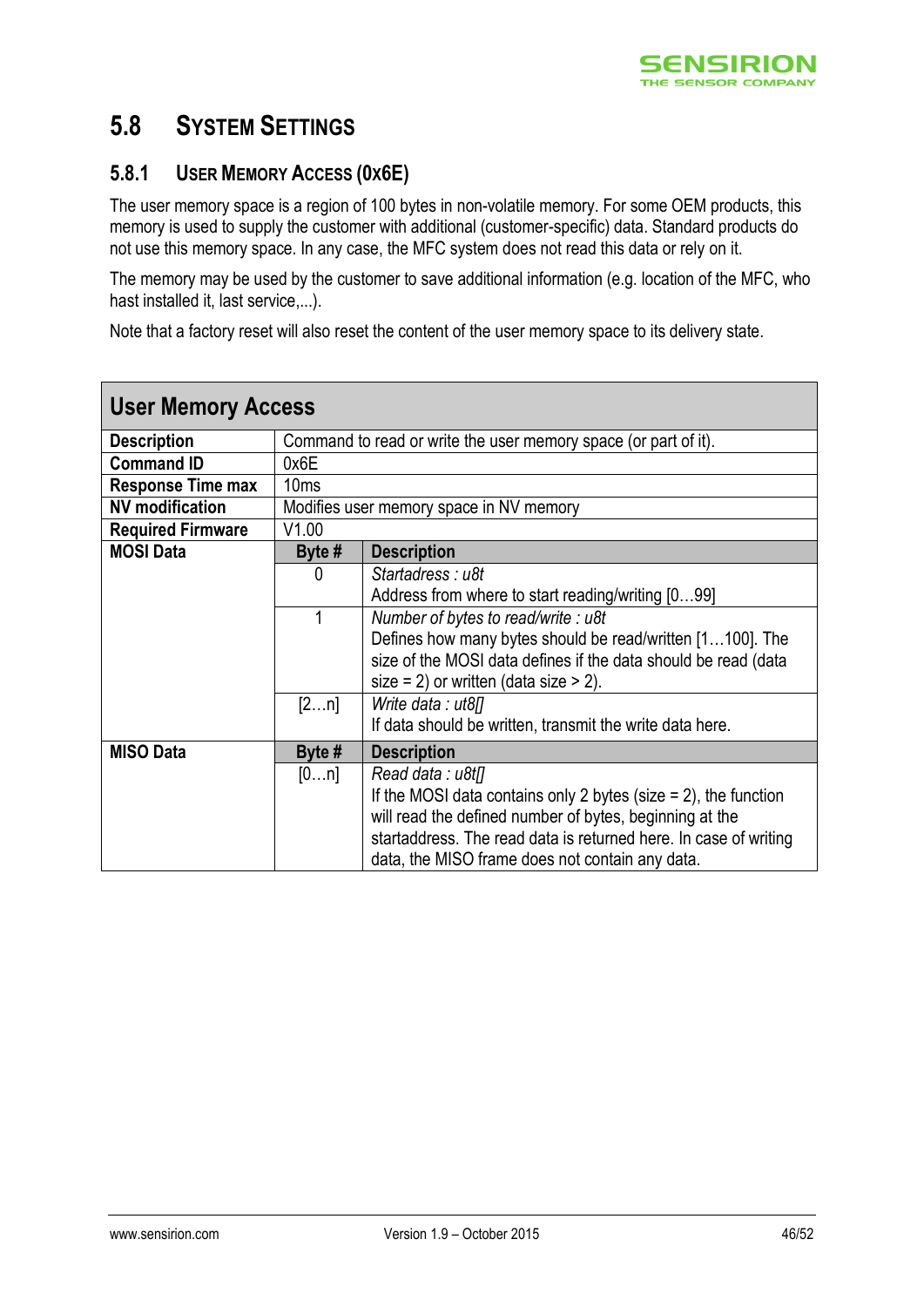

# <span id="page-46-0"></span>**6 APPENDIX**

# <span id="page-46-1"></span>**6.1 COMMAND LIST**

| ID   | <b>Command</b>                                         | Page |
|------|--------------------------------------------------------|------|
| 0x00 | Set/Get Setpoint (0x00)                                | 24   |
| 0x02 | Set/Get Setpoint Persist (0x02)                        | 30   |
| 0x03 | Set Setpoint and read Measured Flow (0x03)             | 28   |
| 0x04 | Set Setpoint and read Measured Flow (2 Sensors) (0x04) | 29   |
| 0x08 | Read Measured Flow (0x08)                              | 25   |
| 0x09 | Read Measured Flow Buffered (0x09)                     | 26   |
| 0x0A | Read Measured Flow (2 Sensors) (0x0A)                  | 27   |
| 0x20 | Set/Get Valve Input Source Configuration (0x20)        | 31   |
| 0x21 | Set/Get Medium Unit Configuration (0x21)               | 33   |
| 0x22 | Set/Get Controller Configuration (0x22)                | 35   |
| 0x30 | Advanced Measurements (0x30)                           | 37   |
| 0x40 | Get Calibration Information (0x40)                     | 41   |
| 0x44 | Get Current Calibration Information (0x44)             | 44   |
| 0x45 | Load Calibration and Run (0x45)                        | 40   |
| 0x6E | User Memory Access (0x6E)                              | 46   |
| 0x90 | Set/Get Device Address (0x90)                          | 20   |
| 0x91 | Set/Get Baudrate (0x91)                                | 21   |
| 0x92 | Factory Reset (0x92)                                   | 23   |
| 0xD0 | Get Device Information (0xD0)                          | 17   |
| 0xD1 | Get Version (0xD1)                                     | 18   |
| 0xD2 | Get Device Error State (0xD2)                          | 19   |
| 0xD3 | Device Reset (0xD3)                                    | 22   |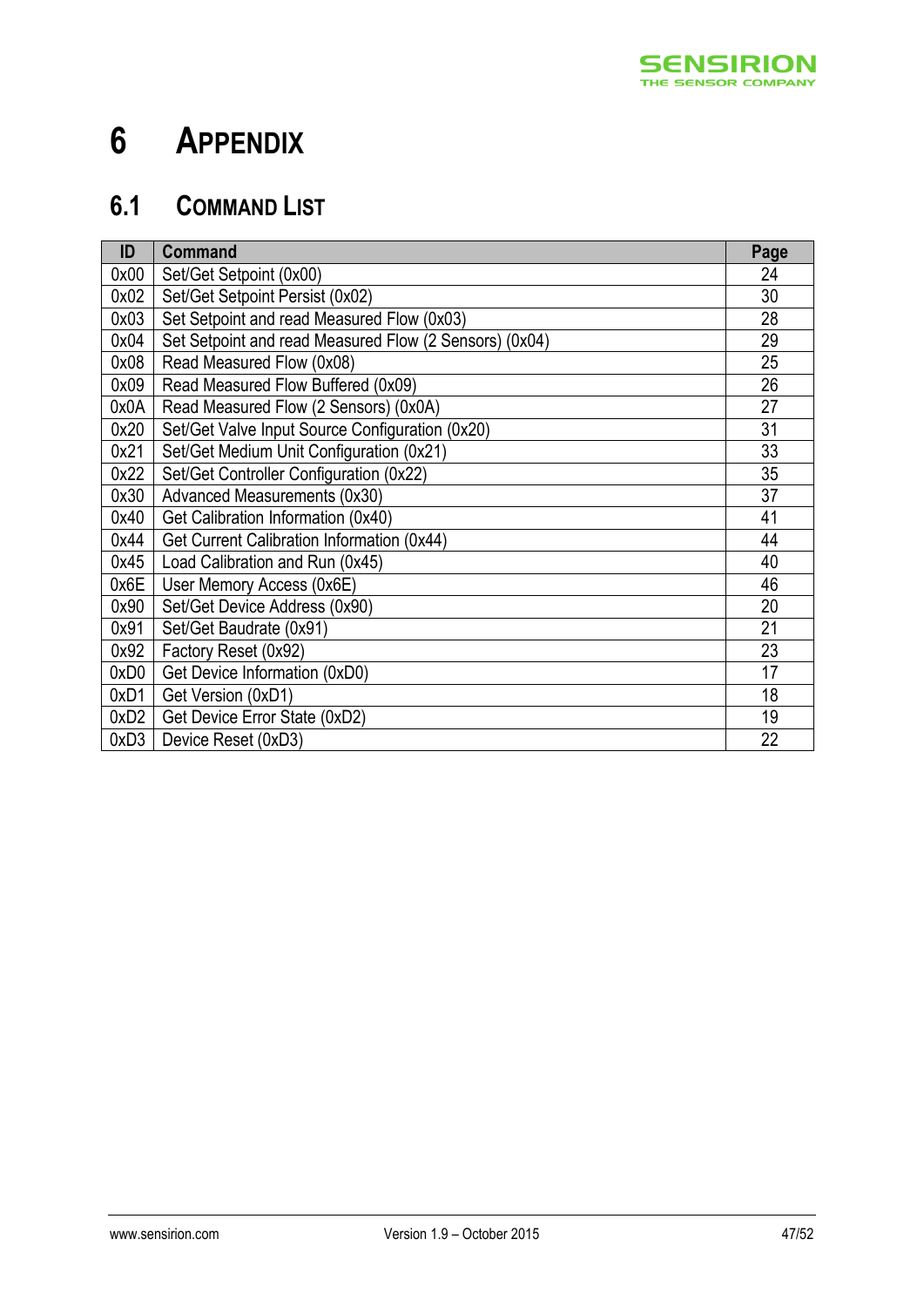

## <span id="page-47-0"></span>**6.2 ERROR CODES**

The following table shows the error codes which can be reported from the device. Note that most of these errors are system internal errors which require additional knowledge to understand. In case of a problem, they will help Sensirion to localize and solve the issue.

| <b>Error Code</b> |      |                                                                       |
|-------------------|------|-----------------------------------------------------------------------|
| dec               | hex  | <b>Meaning</b>                                                        |
| 0                 | 0x00 | No Error                                                              |
| 1                 | 0x01 | Wrong data length for this command (too much or less data)            |
| $\overline{2}$    | 0x02 | Unknown command                                                       |
| $\overline{3}$    | 0x03 | Insufficient access rights to execute this command                    |
| $\overline{4}$    | 0x04 | Illegal command parameter or parameter out of allowed range           |
| 531               |      | undefined                                                             |
| 32                | 0x20 | Functionality not implemented                                         |
| 33                | 0x21 | Address of non-volatile memory out of range                           |
| 34                | 0x22 | Frame checksum error (no MISO frame, when this error detected)        |
| $\overline{35}$   | 0x23 | Invalid address in frame (no MISO frame, when this error detected)    |
| $\overline{36}$   | 0x24 | Illegal special frame identifier                                      |
| 37                | 0x25 | Wrong data size for given subcommand                                  |
| 38                | 0x26 | Frame length information does not match with received number of bytes |
| 39                | 0x27 | Trigger broadcast response, but no valid response available           |
| 40                | 0x28 | Internal function argument out of range                               |
| 41                | 0x29 | NACK received from I2C device                                         |
| 42                | 0x2A | Master hold not released in I2C                                       |
| 43                | 0x2B | I2C CRC mismatch                                                      |
| 44                | 0x2C | Sensor data read back differs from written value                      |
| 45                | 0x2D | Sensor measure loop is not running                                    |
| 46                | 0x2E | Timeout while starting signal processor                               |
| 47                | 0x2F | Timeout while stopping signal processor                               |
| 48                | 0x30 | Error while trying to recover SF04 sensor                             |
| 49                | 0x31 | Not possible to modify signal processor while startup or shut down    |
| 50                | 0x32 | Hardware communication failed                                         |
| 51                | 0x33 | No valid calibration block at given flash location                    |
| 52                | 0x34 | No valid calibration at given sensor location                         |
| 53                | 0x35 | No appropriate gain setting found with valve adaption                 |
| 54                | 0x36 | I2C lines (SCL or SDA) low before sending start condition             |
| 55                | 0x37 | Supply voltage out of range                                           |
| 56                | 0x38 | Unknown HW type                                                       |
| 57                | 0x39 | Unknown HW version                                                    |
| 58                | 0x3A | Flash memory is not cleared                                           |
| 59                | 0x3B | FRAM write error (read back mismatch)                                 |
| 60                | 0x3C | Flash write error (read back mismatch)                                |
| 61                | 0x3D | Sensor EEPROM write error (read back mismatch)                        |
| 62                | 0x3E | <b>Sensor NACK</b>                                                    |
| 63                | 0x3F | Missing gas pressure, could not reach setpoint                        |
| 64                | 0x40 | Could not startup external oscillator                                 |
| 65                | 0x41 | Communication adapter not available                                   |
| 66                | 0x42 | Sensor busy                                                           |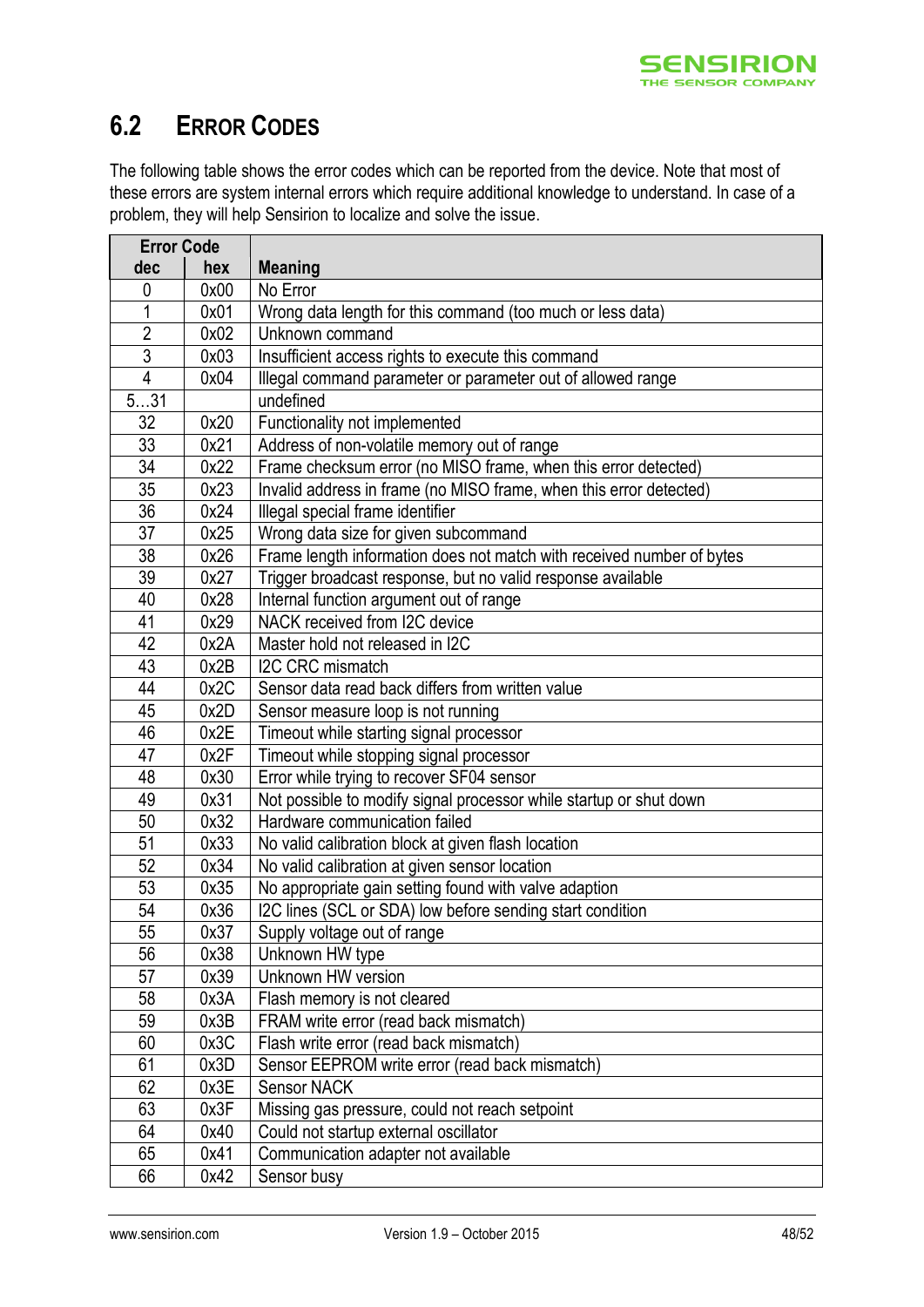

| 67         | 0x43 | Command not allowed in the current state of the device |
|------------|------|--------------------------------------------------------|
| 68         | 0x44 | Functionality not supported by the device              |
| 69.<br>126 |      | undefined                                              |
| 127        | 0x7F | Fatal system error                                     |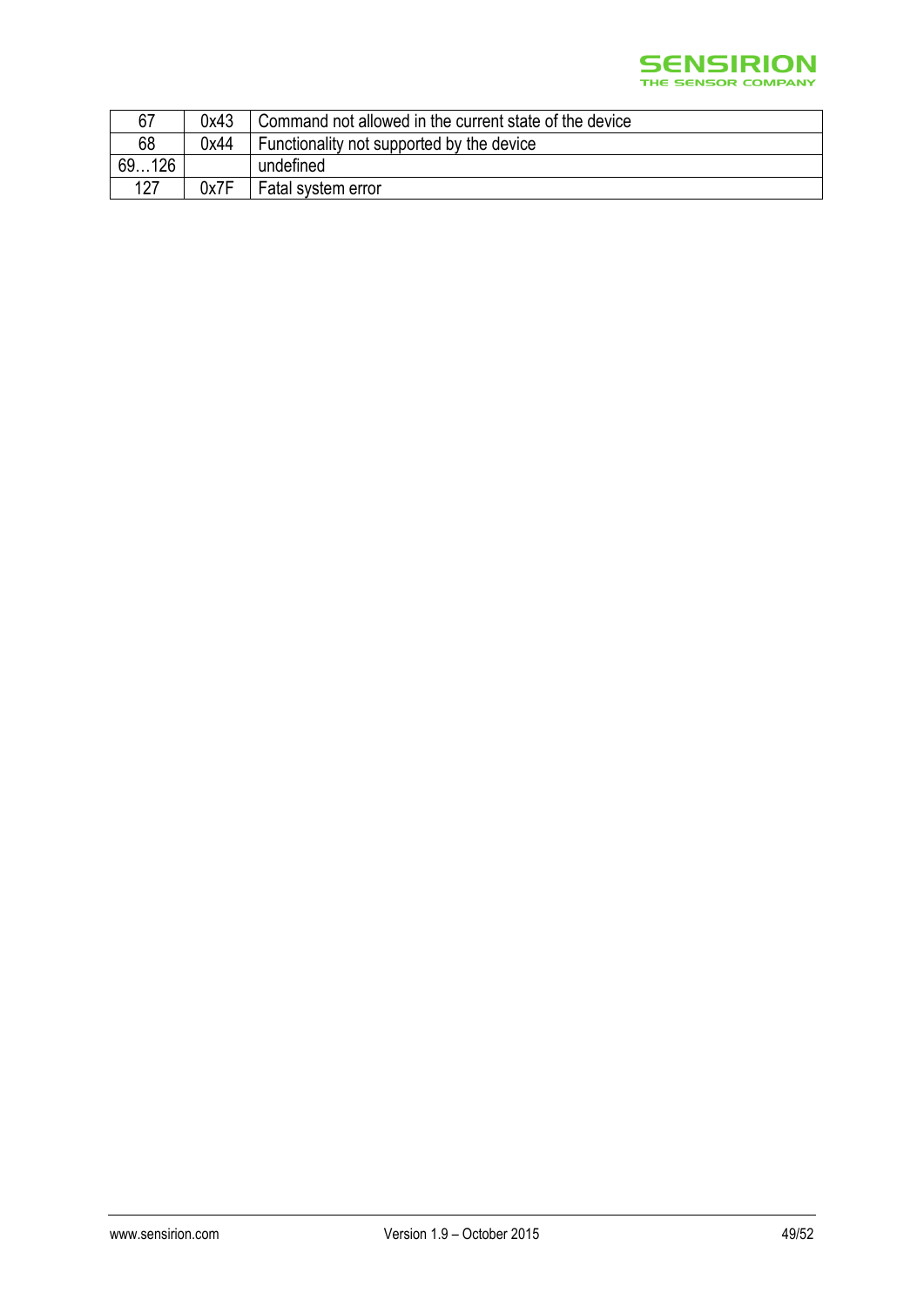

# <span id="page-49-0"></span>**6.3 ERROR FLAGS IN STATE REGISTER**

The following table shows the meaning of the error flags, which are located in the state register of the device.

| Flag #         | <b>Meaning</b>                                                                           |
|----------------|------------------------------------------------------------------------------------------|
| 0              | <b>Boot Error</b>                                                                        |
|                | Error occurred while system boot. The "boot error" code which can be read with the "Get  |
|                | Device Error State" command will provide more information.                               |
| 1              | <b>Command Post Processing Error</b>                                                     |
|                | There are some commands which will be processed after sending the command response       |
|                | to the master (for example the change baud rate command, which will reconfigure the baud |
|                | rate after sending the command response). This flag is set, if something is going wrong  |
|                | during post processing.                                                                  |
| $\overline{2}$ | Input Supply out of Range                                                                |
|                | The power supply of the MFC is out of range.                                             |
| $\mathfrak{Z}$ | Valve Supply out of Range                                                                |
|                | The valve supply voltage is out of range.                                                |
| 4              | Signal Processor Initialization                                                          |
|                | Could not proper startup the flow controller.                                            |
| 5              | <b>Sensor Communication Error</b>                                                        |
|                | Communication problem between microcontroller and flow sensor.                           |
| $6\phantom{a}$ | Setpoint Input Error                                                                     |
|                | Problem when reading the setpoint (only analog MFC)                                      |
| $\overline{7}$ | <b>Actuator Output Error</b>                                                             |
|                | Problem when writing the control value to the valve.                                     |
| 8              | <b>Signal Output Error</b>                                                               |
|                | Problem with a signal output (only analog MFC)                                           |
| 9              | Signal Buffer Error                                                                      |
|                | Problem with the flow data buffer.                                                       |
| 10             | Missing Gas Pressure                                                                     |
|                | Gas pressure is too low. The flow controller cannot reach the given setpoint also when   |
|                | valve is fully open.                                                                     |
| 1131           | unused (set to 0)                                                                        |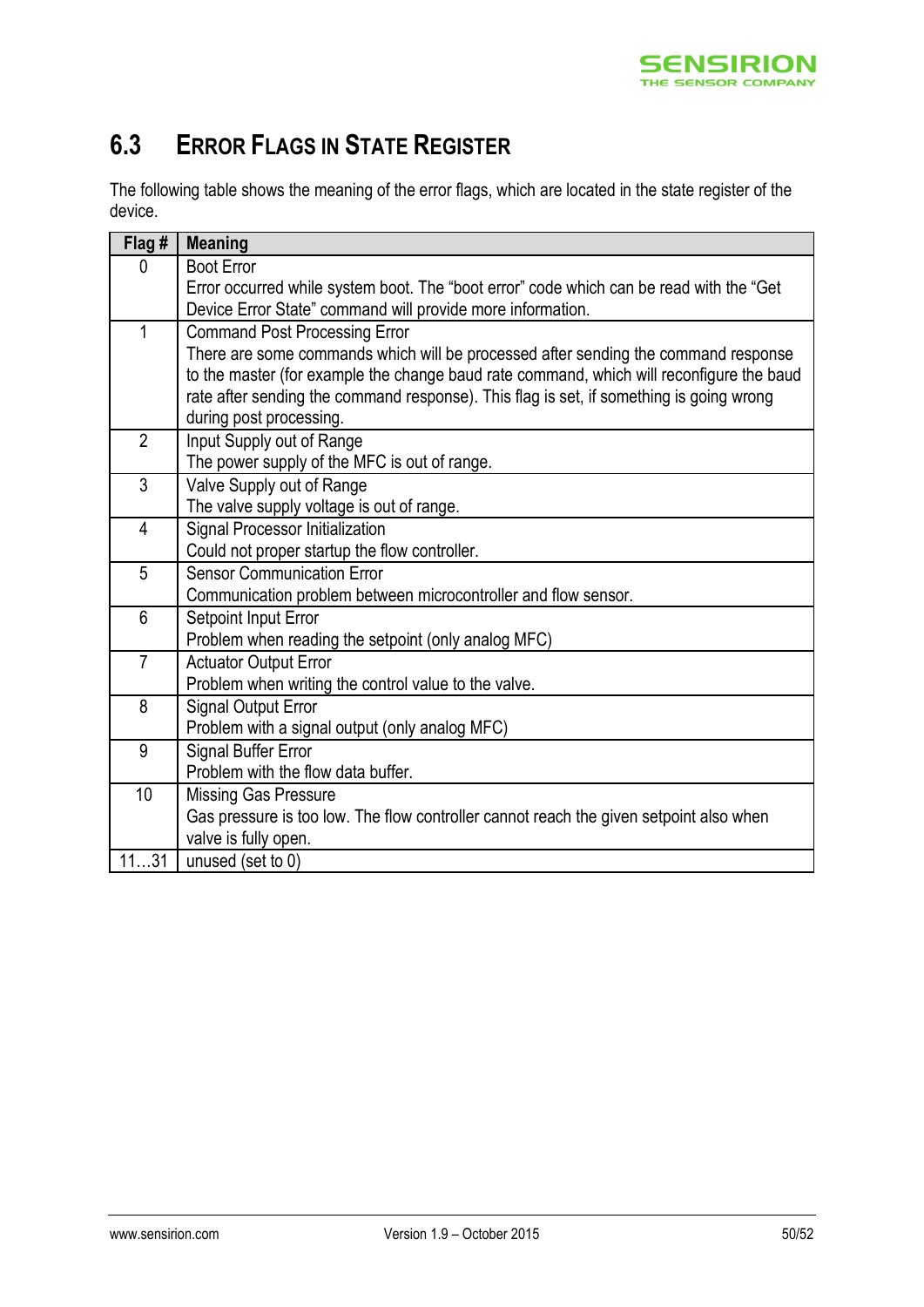

## <span id="page-50-0"></span>**6.4 DATA SCALING**

The setpoint and measured flow can be read or written as normalized or physical (scaled) value. This data representation can be selected with every command which operates with these values.

#### **Normalized Values**

The values are scaled in the range 0 (no flow) to 1 (full-scale flow). With this data representation, you don't have to care about the full-scale value or the flow unit. Interpret these values as relative values in relation to the calibrated full-scale.

#### **Physical (Scaled) Values**

A value which represents a physical flow. The values are in the range 0 (no flow) up to the full-scale value, which depends on the calibrated range and flow unit.

The following graphic shows the relation between normalized and scaled values for an MFC which is calibrated for 500 sccm: